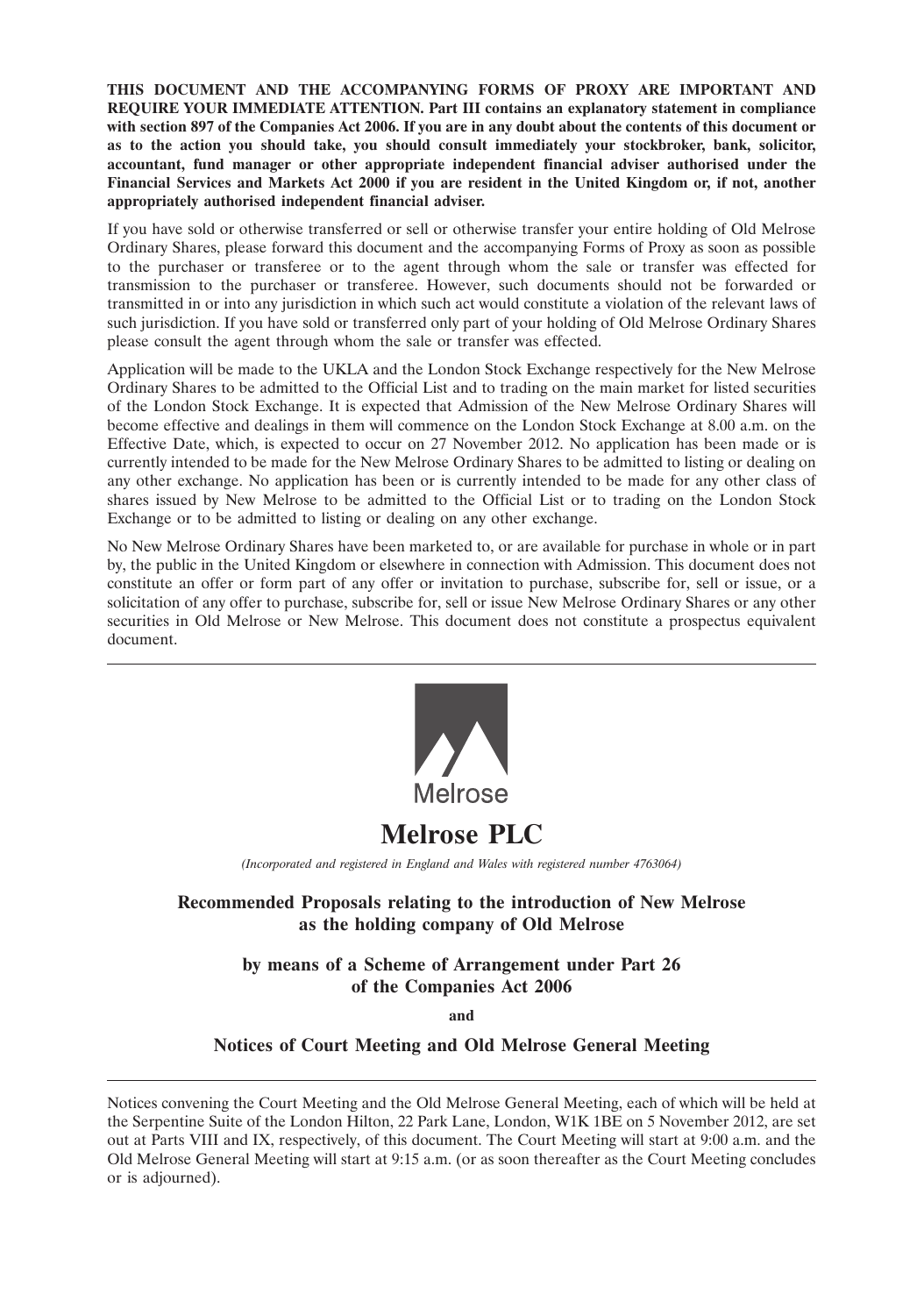**This document should be read as a whole and in conjunction with the accompanying Forms of Proxy. Your attention is drawn to the letter from the Chairman of Old Melrose which is set out in Part I (***Letter from the Chairman of Old Melrose***) of this document and which contains a unanimous recommendation from the Board of Old Melrose that you vote in favour of the resolutions to be proposed at the Court Meeting and Old Melrose General Meeting referred to below. You should note that the Proposals are conditional, amongst other things, upon the approval by the Shareholders of the resolutions at both the Court Meeting and the Old Melrose General Meeting. A letter from Rothschild explaining the Scheme appears in Part III (***Explanatory Statement***) of this document.**

A summary of the action to be taken by Shareholders in respect of the Court Meeting and the Old Melrose General Meeting is set out in paragraph 12 of Part III (Explanatory Statement) of this document. Shareholders will find enclosed with this document a blue Form of Proxy for use in connection with the Court Meeting and a white Form of Proxy for use in connection with the Old Melrose General Meeting. Whether or not you propose to attend the Court Meeting and/or the Old Melrose General Meeting in person, you are requested to complete and sign the enclosed Forms of Proxy in accordance with the instructions printed on them and return them to the Company's Receiving Agent, Equiniti Limited, Aspect House, Lancing, West Sussex, BN99 6DA, as soon as possible, and in any event so as to arrive by no later than 48 hours (excluding any part of a day that is not a working day) before the time appointed for the relevant meeting (although the blue Form of Proxy for use at the Court Meeting may be handed to the Company's Receiving Agent or the Chairman immediately prior to the Court Meeting).

If you would like to submit your proxy vote electronically, you can do so by visiting www.sharevote.co.uk. You will need to enter your voting reference numbers (the three numbers quoted on your Forms of Proxy) and follow the online instructions. The deadline for receipt of electronic proxies is 48 hours (excluding any part of a day that is not a working day) before the time appointed for the relevant meeting.

If you hold your Old Melrose Ordinary Shares in CREST, you may appoint a proxy by completing and transmitting a CREST Proxy Instruction in accordance with the procedures set out in the CREST Manual so that it is received by the Company's Receiving Agent (under CREST participant ID RA19) by no later than 48 hours (excluding any part of a day that is not a working day) before the time appointed for the relevant meeting.

The return of completed Forms of Proxy, submitting your proxy vote electronically or transmitting a CREST Proxy Instruction will not prevent you from attending either of the meetings and voting in person if you so wish and are so entitled.

If you are a Shareholder and have any questions about the Proposals, the contents of this document or the completion and return of your Forms of Proxy, please call Equiniti Limited, the Company's Receiving Agent, on 0871 384 2971 (or, if you are calling from outside the United Kingdom, +44 121 415 0208) between 8:30 a.m. and 5:30 p.m. Monday to Friday (excluding public holidays). Calls to this number are charged at 8 pence per minute from a BT landline. Other telephony provider costs may vary. Please note that calls to these numbers may be monitored or recorded, and no advice on the Proposals can be given.

Rothschild, which is authorised and regulated by the Financial Services Authority in the United Kingdom, is acting as Sponsor to New Melrose in relation to Admission and as Financial Adviser to Old Melrose and New Melrose in relation to the Proposals and is not advising any other person in connection with the Proposals and accordingly will not be responsible to anyone other than Old Melrose or New Melrose for providing the protections afforded to clients of Rothschild nor for providing advice in relation to the Proposals, the contents of this document or any transaction, arrangement or other matter referred to in this document.

Investec, which is authorised and regulated in the United Kingdom by the Financial Services Authority, is acting for New Melrose in relation to Admission and Old Melrose in relation to the Proposals and is not advising any other person and accordingly will not be responsible to any person other than New Melrose and Old Melrose for providing the protections afforded to the clients of Investec or for providing advice in relation to the matters described in this document.

The Prospectus relating to the New Melrose Ordinary Shares is expected to be published on or around the date of this Circular. The Prospectus will not be sent to you when published, but it will be possible to obtain a copy of the Prospectus from the Melrose Group's website (www.melroseplc.net) or, on request, free of charge from the Company's Receiving Agent by telephone on 0871 384 2971 (or from outside the UK on +44 121 415 0208). Calls to this number are charged at 8 pence per minute from a BT landline. Other telephony provider costs may vary. A copy of this document and the Prospectus will also be available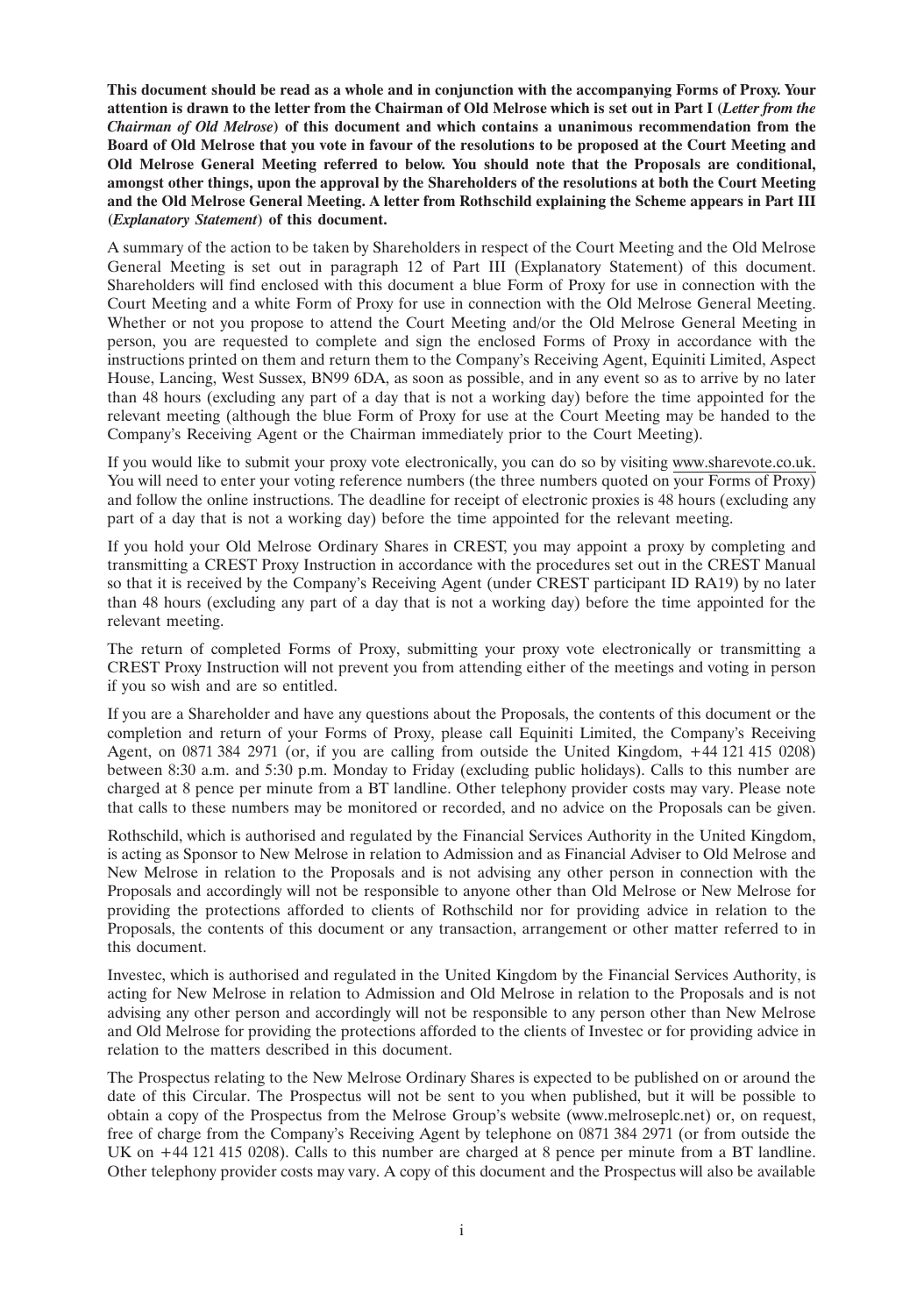for inspection (i) via the National Storage Mechanism, (ii) at the registered office of Old Melrose and of New Melrose (both being Precision House, Arden Road, Alcester, Warwickshire, B49 6HN), and (iii) at the offices of Simpson Thacher & Bartlett LLP (being CityPoint, One Ropemaker Street, London, EC2Y 9HU) up until Admission (in the case of (ii) and (iii)) during normal business hours on any weekday (Saturdays, Sundays and public holidays excepted).

This document has been prepared for the purposes of complying with English law, the Listing Rules and the rules of the London Stock Exchange and the information disclosed herein may not be the same as that which would have been disclosed if this document had been prepared in accordance with the laws of any other jurisdiction. The distribution of this document and the Prospectus and the allotment and issue of New Melrose Ordinary Shares in jurisdictions other than the United Kingdom may be restricted by law. No action has been taken by Old Melrose or New Melrose to obtain any approval, authorisation or exemption to permit the allotment and issue of New Melrose Ordinary Shares or the possession or distribution of this document, the Prospectus (or any other publicity material relating to the New Melrose Ordinary Shares) in any jurisdiction other than the United Kingdom.

Overseas Shareholders may be affected by the laws of other jurisdictions in relation to the Proposals or the distribution of this document. Persons into whose possession this document comes should inform themselves about and observe any applicable restrictions and legal, exchange control or regulatory requirements in relation to the Proposals, the distribution of this document and the Prospectus. Any failure to comply with such restrictions or requirements may constitute a violation of the securities laws of any such jurisdiction.

The contents of this document should not be construed as legal, financial or tax advice. Shareholders should consult their own legal adviser, financial adviser or tax adviser for legal, financial or tax advice.

Neither the delivery of this document nor Admission shall, under any circumstances, create any implication that there has been no change in the affairs of the Melrose Group since the date of this document or that the information is correct as of any time subsequent to the date of this document.

Nothing contained herein shall be deemed to be a forecast, projection or estimate of the future financial performance of Old Melrose, New Melrose or the Melrose Group except where otherwise stated.

Some financial and other numerical information in this document has been rounded and, as a result, the numerical figures shown as totals in this document may vary slightly from the exact arithmetic aggregation of the figures that precede them.

Certain terms used in this document, including certain capitalised terms and certain technical and other terms, are defined in Part VII (*Definitions*) of this document.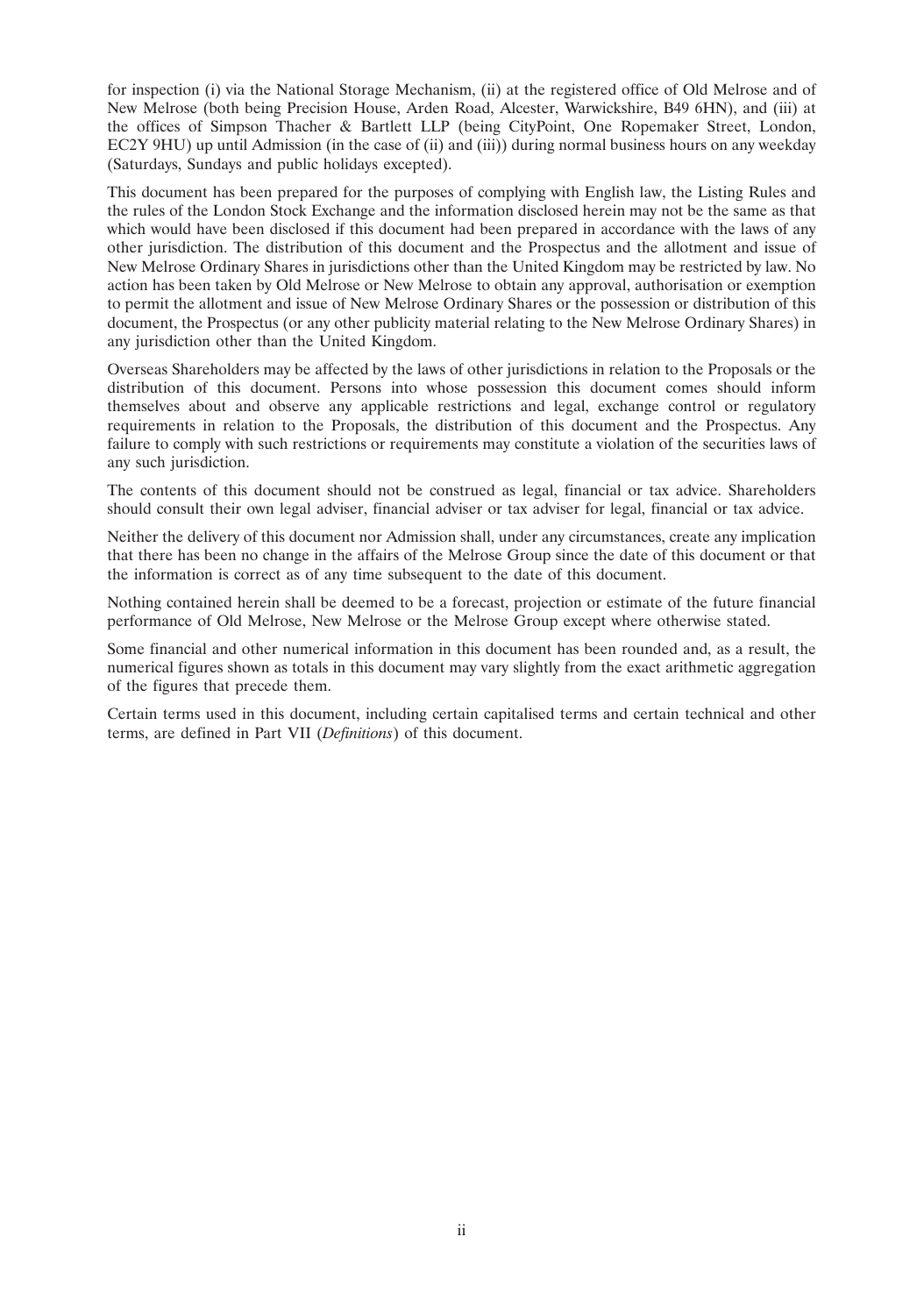# **CONTENTS**

| Page           |
|----------------|
|                |
|                |
|                |
|                |
| $\overline{5}$ |
| 9              |
| 18             |
| 23             |
| 25             |
| 27             |
| 31             |
| 34             |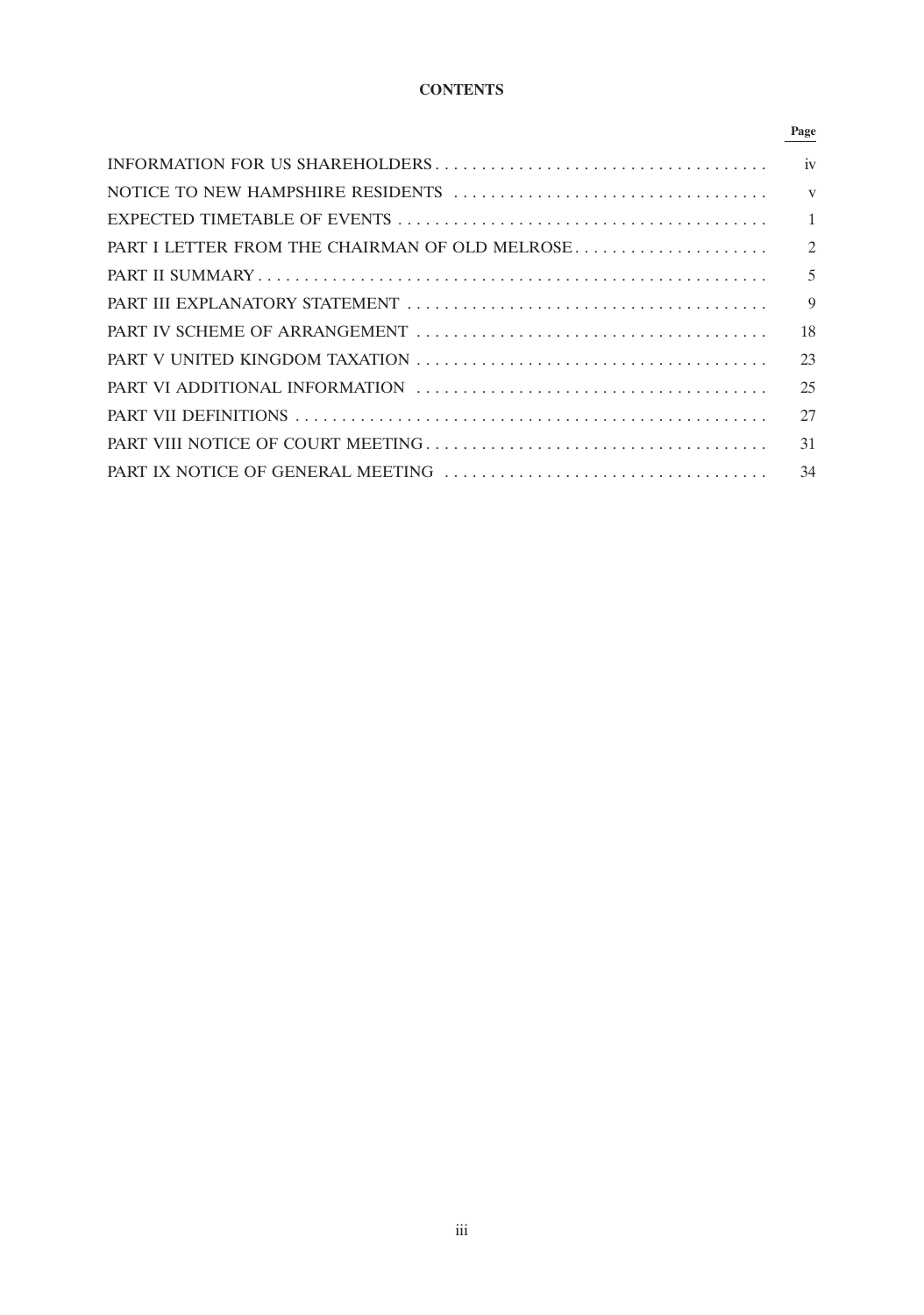#### **INFORMATION FOR US SHAREHOLDERS**

This document is not an offer of securities for sale in the United States. New Melrose Ordinary Shares to be issued to Shareholders in connection with the Scheme have not been, and will not be, registered with the SEC under the US Securities Act, and will be issued in reliance upon the exemption from the registration requirements of the US Securities Act provided by Section  $3(a)(10)$  of that act. For the purpose of qualifying for the exemption from the registration requirements of the US Securities Act provided by Section 3(a)(10) of that act with respect to the New Melrose Ordinary Shares issued pursuant to the Scheme, Old Melrose will advise the Court that it will rely on the Section  $3(a)(10)$  exemption based on the Court's sanctioning of the Scheme, which will be relied upon by Old Melrose as an approval of the Scheme. Notice is hereby given to all Shareholders that the Court will hold a hearing on the Scheme's fairness to Old Melrose Shareholders, at which hearing all such Shareholders will be entitled to attend in person or through counsel to support or oppose the sanctioning of the Scheme.

The New Melrose Ordinary Shares have not been and will not be registered on a United States securities exchange or quoted on any inter-dealer quotation system in the United States. New Melrose does not intend to take any action to facilitate a market in New Melrose Ordinary Shares in the United States. Consequently, New Melrose believes that it is unlikely that an active trading market in the United States will develop for the New Melrose Ordinary Shares.

The New Melrose Ordinary Shares have not been, and will not be, registered under the securities laws of any state or jurisdiction in the United States and, accordingly, will only be issued to the extent that exemptions from the registration or qualification requirements of state ''blue-sky'' securities laws are available or such registration or qualification requirements have been complied with.

Neither the SEC nor any other US federal or state securities commission or regulatory authority has approved or disapproved the New Melrose Ordinary Shares or passed an opinion on the adequacy of this document. Any representation to the contrary is a criminal offence in the United States.

A person who is entitled to receive New Melrose Ordinary Shares and who is an affiliate of New Melrose following the Effective Date may not resell such securities without registration under the US Securities Act or pursuant to the applicable resale provisions of Rule 144 of the US Securities Act or another applicable exemption from registration or in a transaction not subject to registration (including a transaction that satisfies the applicable requirements of Regulation S under the US Securities Act). Whether a person is an affiliate of a company for the purposes of the US Securities Act depends on the circumstances but affiliates can include certain officers, directors and significant shareholders. Persons who believe that they may be affiliates of New Melrose should consult their own legal advisers prior to any sale of securities received pursuant to the Scheme.

Shareholders who are citizens or residents of the United States are advised that any securities issued pursuant to the Scheme have not been and will not be registered under the US Exchange Act. New Melrose intends, if necessary, to rely on exemption from the reporting requirements of Section  $12(g)$ of the US Exchange Act pursuant to Rule 12g3-2(b) thereunder.

Old Melrose and New Melrose are public limited companies incorporated under the laws of England and Wales. All of the Directors of Old Melrose and New Melrose are citizens or residents of countries other than the United States. Substantially all of the assets of such persons and a significant proportion of the assets of Old Melrose and New Melrose are located outside the United States. As a result, it may not be possible for investors to effect service of process within the United States upon such persons, Old Melrose or New Melrose, or to enforce against them judgments of US courts, including judgments predicated upon civil liabilities under the securities laws of the United States or any state or territory within the United States. The United States and the United Kingdom do not have a treaty providing for the reciprocal recognition of judgments (other than arbitral awards) in civil and commercial matters. Consequently, a final and conclusive judgment by any federal or state court of the United States based on civil liability, whether or not predicated solely upon US federal securities laws, would not automatically be enforceable in England and Wales. In addition, it is doubtful whether the courts of England and Wales would accept jurisdiction and impose civil liability if proceedings were commenced in England or Wales in an original action predicated solely upon US federal securities laws.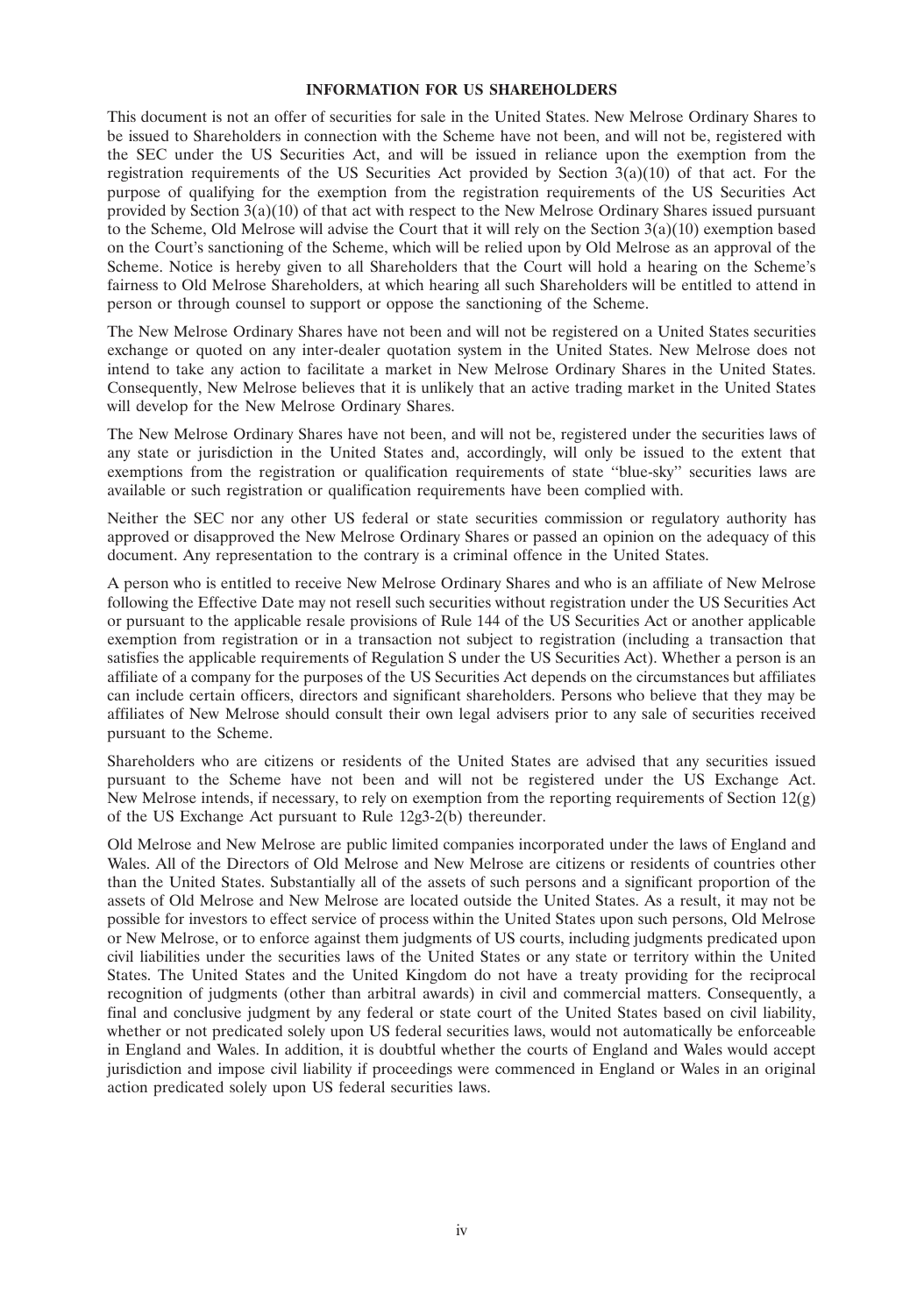#### **NOTICE TO NEW HAMPSHIRE RESIDENTS**

NEITHER THE FACT THAT A REGISTRATION STATEMENT OR AN APPLICATION FOR A LICENSE HAS BEEN FILED UNDER RSA 421-B WITH THE STATE OF NEW HAMPSHIRE NOR THE FACT THAT A SECURITY IS EFFECTIVELY REGISTERED OR A PERSON IS LICENSED IN THE STATE OF NEW HAMPSHIRE CONSTITUTES A FINDING BY THE SECRETARY OF STATE THAT ANY DOCUMENT FILED UNDER RSA 421-B IS TRUE, COMPLETE AND NOT MISLEADING. NEITHER ANY SUCH FACT NOR THE FACT THAT AN EXEMPTION OR EXCEPTION IS AVAILABLE FOR A SECURITY OR A TRANSACTION MEANS THAT THE SECRETARY OF STATE HAS PASSED IN ANY WAY UPON THE MERITS OR QUALIFICATIONS OF, OR RECOMMENDED OR GIVEN APPROVAL TO, ANY PERSON, SECURITY OR TRANSACTION. IT IS UNLAWFUL TO MAKE, OR CAUSE TO BE MADE, TO ANY PROSPECTIVE PURCHASER, CUSTOMER, OR CLIENT ANY REPRESENTATION INCONSISTENT WITH THE PROVISIONS OF THIS PARAGRAPH.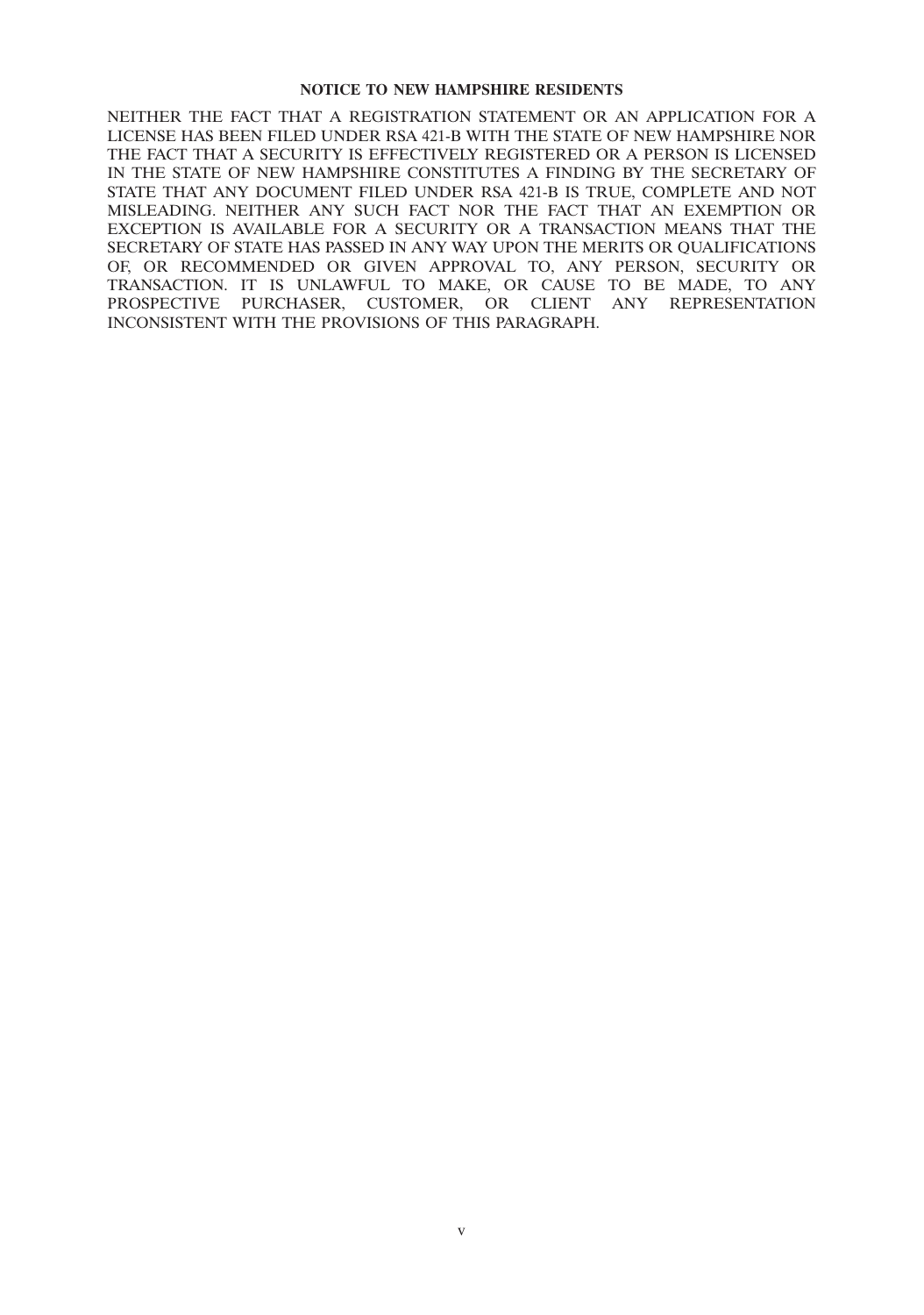# **EXPECTED TIMETABLE OF EVENTS**

*2012*(5)

|                                                                                                                                                                                                                                                                                  | $2012^{(3)}$                           |
|----------------------------------------------------------------------------------------------------------------------------------------------------------------------------------------------------------------------------------------------------------------------------------|----------------------------------------|
| Record date for Old Melrose interim dividend                                                                                                                                                                                                                                     | 21 September                           |
| Posting of the Circular to Shareholders and publication of the<br>New Melrose prospectus                                                                                                                                                                                         | 12 October                             |
| Payment of Old Melrose interim dividend                                                                                                                                                                                                                                          | 19 October                             |
| Latest time and date for receipt of blue Form of Proxy for the<br><b>Court Meeting</b>                                                                                                                                                                                           | 9:00 a.m. on 1 November <sup>(1)</sup> |
| Latest time and date for receipt of white Form of Proxy for<br>the Old Melrose General Meeting                                                                                                                                                                                   | 9:15 a.m. on 1 November <sup>(2)</sup> |
| Scheme Voting Record Time (in respect of the Old Melrose<br>General Meeting and the Court Meeting)                                                                                                                                                                               | 6.00 p.m. on 1 November <sup>(3)</sup> |
| Court Meeting                                                                                                                                                                                                                                                                    | 9:00 a.m. on 5 November                |
| Old Melrose General Meeting                                                                                                                                                                                                                                                      | 9:15 a.m. on 5 November <sup>(4)</sup> |
| Court Hearing                                                                                                                                                                                                                                                                    | 26 November                            |
| Last day for dealings in Old Melrose Ordinary Shares                                                                                                                                                                                                                             | 26 November                            |
| Scheme Record Date                                                                                                                                                                                                                                                               | 26 November                            |
| Scheme Record Time                                                                                                                                                                                                                                                               | 6:00 p.m. on 26 November               |
| Effective Date of the Scheme                                                                                                                                                                                                                                                     | 27 November                            |
| Delisting of Old Melrose Ordinary Shares, Admission of New<br>Melrose Ordinary Shares, crediting of New Melrose<br>Ordinary Shares to CREST accounts and dealings in New<br>Melrose Ordinary Shares commence on the London Stock<br>Exchange's main market for listed securities | 8.00 a.m. on 27 November               |
| Name Changes expected to become effective                                                                                                                                                                                                                                        | 27 November                            |
| Court Hearing of the claim form to confirm the New Melrose<br>Reduction of Capital                                                                                                                                                                                               | 28 November                            |
| New Melrose Reduction of Capital becomes effective                                                                                                                                                                                                                               | 29 November                            |
| Despatch of the New Melrose Ordinary Share certificates                                                                                                                                                                                                                          | 4 December                             |
|                                                                                                                                                                                                                                                                                  |                                        |

(1) Blue Forms of Proxy for the Court Meeting not returned by this time may be handed to the Chairman or the Company's Receiving Agent at the Court Meeting prior to the vote being taken.

(2) To be valid the white Forms of Proxy for the Old Melrose General Meeting must be lodged at least 48 hours (excluding any part of a day that is not a working day) before the time appointed.

(3) If either the Court Meeting or the Old Melrose General Meeting is adjourned, the Scheme Voting Record Time for the adjourned meeting will be 6:00 p.m. on the day which is two days (excluding any part of a day that is not a working day) before the date of the adjourned meeting.

(4) To commence at the time fixed or, if later, immediately following the conclusion or adjournment of the Court Meeting.

(5) These dates are indicative only and will depend, amongst other things, on the date upon which the Court sanctions the Scheme and confirms the New Melrose Reduction of Capital.

All references in this document to times are to London time unless otherwise stated.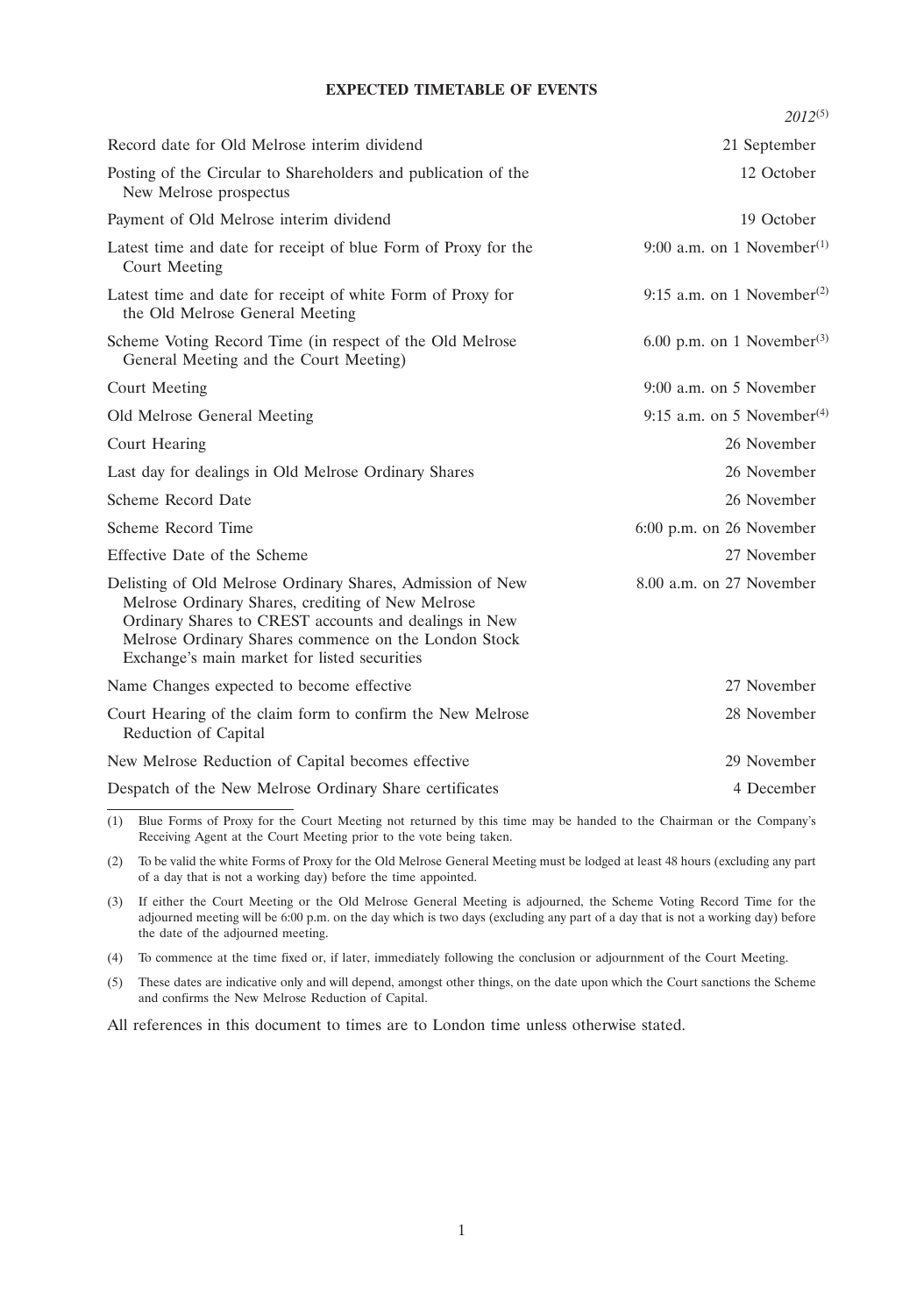# **PART I LETTER FROM THE CHAIRMAN OF OLD MELROSE**



*Registered in England and Wales, Registration No. 4763064*

Christopher Miller *(Executive Chairman) Precision House* David Roper *(Executive Vice-Chairman) Arden Road* Simon Peckham *(Chief Executive) Alcester* Geoffrey Martin *(Group Finance Director) Warwickshire* Miles Templeman *(Senior Non-Executive Director) B49 6HN* Perry Crosthwaite *(Non-Executive Director)* John Grant *(Non-Executive Director)* Justin Dowley *(Non-Executive Director)*

Directors: *Registered office:*

*12 October 2012*

Dear Shareholder,

# RECOMMENDED PROPOSALS RELATING TO THE INTRODUCTION OF A NEW HOLDING COMPANY AND CREATION OF DISTRIBUTABLE RESERVES

#### **1. Introduction**

Today your Board announced its intention to implement a corporate reorganisation in order to provide greater flexibility within the Melrose Group's capital structure and to enable the Melrose Group to continue to efficiently return the proceeds of future disposals to Shareholders. It is proposed that a new holding company be introduced for the Melrose Group by means of a Court-approved scheme of arrangement. The new company, New Melrose PLC (to be renamed Melrose PLC shortly after the Scheme becomes effective and referred to as ''**New Melrose**''), is a newly incorporated company registered in England and Wales. After the Scheme becomes effective it is intended that a subsequent reduction of capital of New Melrose will be used to create approximately £1.5 billion of distributable reserves. The Proposals will not affect the commercial operations of the Melrose Group and you will own the same number and proportion of the ordinary share capital of the Melrose Group before and after implementation of the Scheme. Inserting a holding company is a common method of creating distributable reserves. All of the Directors of Old Melrose have been appointed as Directors of New Melrose.

The implementation of the Scheme will have no impact on the reported historical financial statements of the Melrose Group or the way in which the Melrose Group will report its financial results on an ongoing basis.

This document sets out details of the steps required to implement the Proposals and why the Board of Old Melrose considers the Proposals to be in the best interests of Old Melrose and its shareholders as a whole. The Board of Old Melrose is unanimously recommending that you vote in favour of the Proposals.

A summary of the Proposals is set out on pages 5 to 8 to help you understand what is involved. *You should nevertheless read the whole of this document and not rely solely on the ''Summary'' section of this document*.

#### **2. Principal features of the Scheme**

The reorganisation will be carried out by a formal procedure, known as a scheme of arrangement, under the 2006 Act. The key features of the Scheme are as follows:

#### **2.1** *Share capital*

Under the Scheme:

(a) all of the issued ordinary share capital of Old Melrose will be cancelled by way of a Court-approved reduction of capital;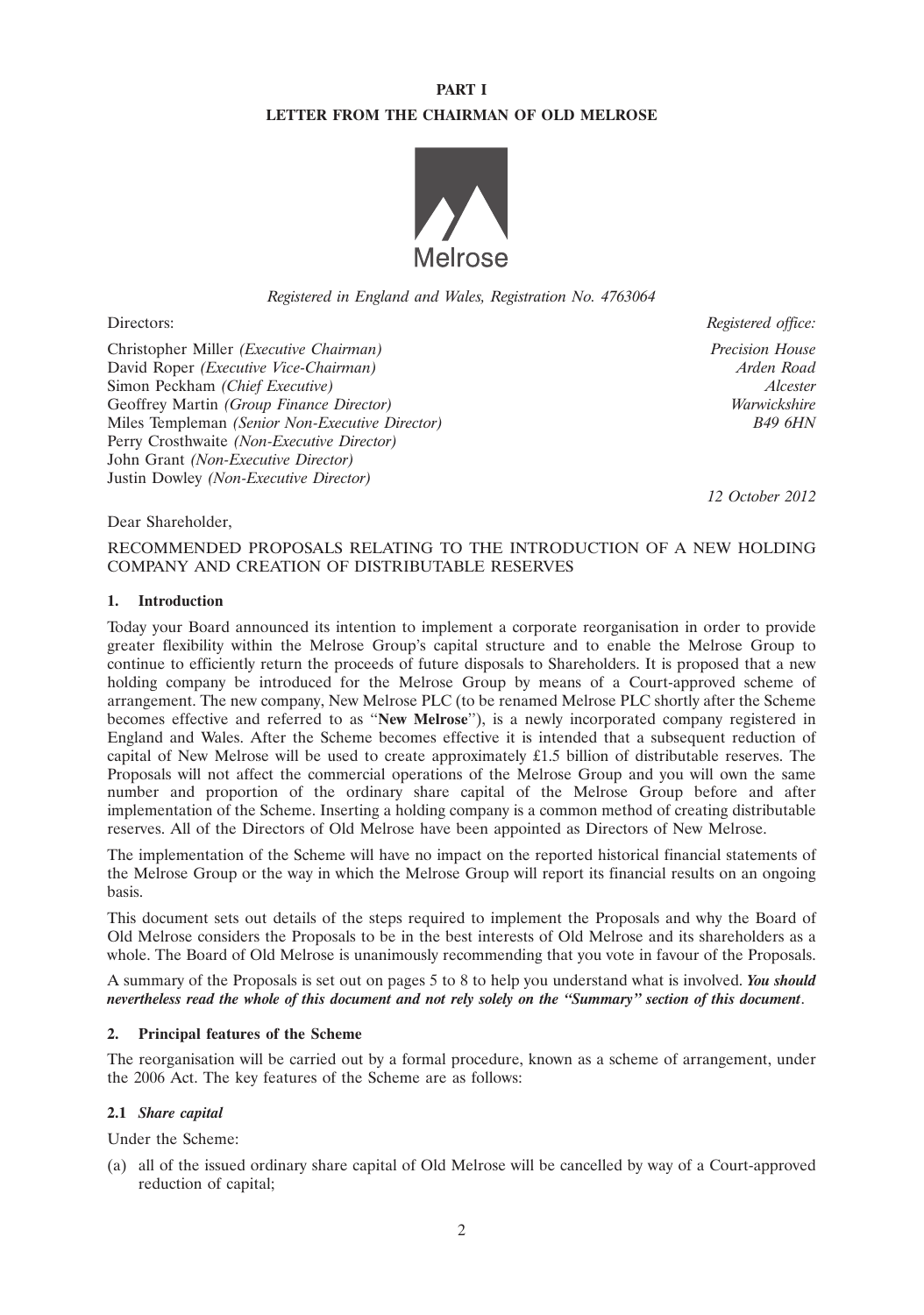- (b) as a result of such cancellation the reserve arising will be applied in paying up and issuing to New Melrose such number of ordinary shares in the capital of Old Melrose that have an aggregate nominal value equal to the aggregate nominal value of the Old Melrose Ordinary Shares cancelled pursuant to paragraph (a) above, so that New Melrose will own all of the issued share capital of Old Melrose and accordingly Old Melrose will become a subsidiary of New Melrose; and
- (c) you will receive 1 New Melrose Ordinary Share for every 1 Old Melrose Ordinary Share that you hold at the Scheme Record Time.

The Scheme Record Time is expected to be 6:00 p.m. on 26 November 2012 (subject to the date on which the Court sanctions the Scheme).

The nominal value of each New Melrose Ordinary Share has been set at 120 pence such that the aggregate nominal value of New Melrose Ordinary Shares will be approximately £1.5 billion. This should enable distributable reserves of approximately £1.5 billion to be created pursuant to the New Melrose Reduction of Capital. The difference between the aggregate nominal value of the New Melrose Ordinary Shares and the market capitalisation of Old Melrose at the Scheme Record Time will be credited to a merger reserve of New Melrose which will be available to New Melrose to issue bonus shares to New Melrose Ordinary Shareholders credited as fully paid up to facilitate any future return of capital.

Overseas Shareholders should refer to paragraph 8 of Part III (*Explanatory Statement*) of this document for further information.

# **2.2** *Court Meeting and General Meeting*

The Scheme requires the approval of Shareholders at the Court Meeting. If the Scheme is approved by the requisite majority at the Court Meeting, an application will be made to the Court to sanction the Scheme at the Court Hearing.

All holders of options over Old Melrose 2012 Incentive Shares have undertaken not to exercise their options between the Latest Practicable Date and 31 December 2012 (or the Effective Date, if earlier) (inclusive) and, pursuant to the terms of the options, upon the Scheme becoming effective, will receive options over New Melrose 2012 Incentive Shares in exchange for their existing options over Old Melrose 2012 Incentive Shares on a one-for-one basis on substantially the same terms and economic basis as their existing options. The terms of the options over the New Melrose 2012 Incentive Shares are set out in paragraph 13 of Part IX (*Additional Information*) of the Prospectus.

Shareholders will also be asked to approve resolutions implementing matters in connection with the Scheme at the Old Melrose General Meeting including, amongst other things, providing the Directors with authority to give effect to the Scheme by approving the cancellation of the Scheme Shares and authorising the allotment and issue of the Capitalisation Shares to New Melrose as part of the Scheme.

#### **3. Admission**

The New Melrose Ordinary Shares will be listed only in the United Kingdom. Application will be made to the UKLA for the New Melrose Ordinary Shares to be admitted to the Official List and to the London Stock Exchange for such shares to be admitted to trading on the London Stock Exchange's main market for listed securities. The Board expects that the New Melrose Ordinary Shares will be admitted, and that dealings in them will commence, at 8:00 a.m. on 27 November 2012. No application has been or is currently intended to be made for any other class of shares issued by New Melrose to be admitted to the Official List or to trading on the London Stock Exchange or to be admitted to listing or dealing on any other exchange.

#### **4. Name Change**

Shortly after Admission, pursuant to resolutions of the Boards of New Melrose and Old Melrose, respectively, New Melrose will be renamed Melrose PLC and Old Melrose will be renamed and will be re-registered as a private limited company.

#### **5. New Melrose Reduction of Capital**

The share capital of New Melrose will be reduced by reducing the nominal value of each New Melrose Ordinary Share to 0.1 penny. The nominal value of each New Melrose Ordinary Share has been set at 120 pence such that the aggregate nominal value of New Melrose Ordinary Shares will be approximately £1.5 billion. This should enable distributable reserves of approximately £1.5 billion to be created pursuant to the Reduction of Capital.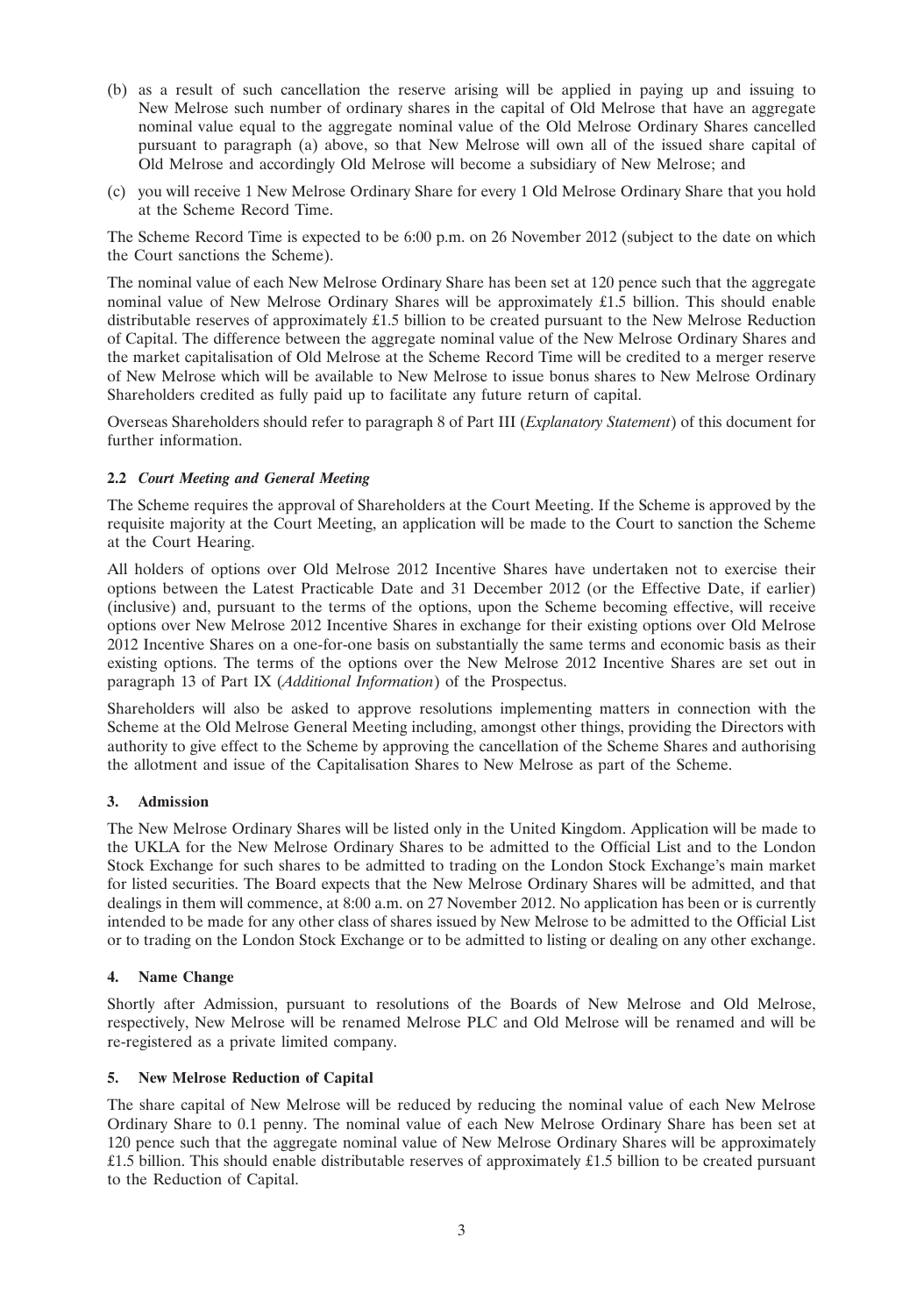The difference between the aggregate nominal value of the New Melrose Ordinary Shares and the market capitalisation of Old Melrose at the Scheme Record Time will be credited to a merger reserve of New Melrose which will be available to New Melrose to issue bonus shares to New Melrose Ordinary Shareholders credited as fully paid up to facilitate any future return of capital.

This is a legal and accounting adjustment and should not have any impact on the market value of the New Melrose Ordinary Shares. Prior to confirming the reduction of capital of New Melrose, the Court will need to be satisfied that the creditors (if any) of New Melrose are not thereby prejudiced. New Melrose will put in place such form of creditor protection (if any) as it may be advised is appropriate to satisfy the Court in this regard.

The New Melrose Reduction of Capital is expected to become effective on 29 November 2012.

# **6. United Kingdom taxation**

Certain UK tax considerations which arise from the implementation of the Proposals and which will apply to Shareholders resident in the UK are summarised in Part V (*United Kingdom Taxation*) of this document.

**Subject to the qualifications described in the summary information on taxation in this document, the Scheme is not expected to give rise to any new UK taxation liabilities for Shareholders. However, all Shareholders, including those who are subject to tax in a jurisdiction other than the United Kingdom, are encouraged to consult their professional advisers.**

#### **7. Action to be taken**

For guidance on what action you need to take with respect to the Court Meeting and the Old Melrose General Meeting, please refer to paragraph 12 of Part III (*Explanatory Statement*) of this document.

**YOUR VOTES COUNT. It is important that the maximum number of votes possible are cast at the Court Meeting so as to demonstrate that there is a fair representation of Shareholder opinion. You are encouraged to vote at both the Court Meeting and the Old Melrose General Meeting.**

#### **8. Recommendation**

**Your Board, which has been advised by Rothschild, considers the Proposals to be fair and reasonable as far as Shareholders are concerned. In providing advice to the Board, Rothschild has taken into account the commercial assessments of the Board.**

**The Board considers the Proposals to be in the best interests of Shareholders as a whole and recommends that you vote in favour of the Scheme at the Court Meeting and the resolutions proposed at the Old Melrose General Meeting, as the Directors intend to do in respect of their own shareholdings totaling 39,747,379 Old Melrose Ordinary Shares (representing in aggregate approximately 3.14 per cent. of the issued ordinary share capital of Old Melrose).**

Yours faithfully

Christopher Miller Executive Chairman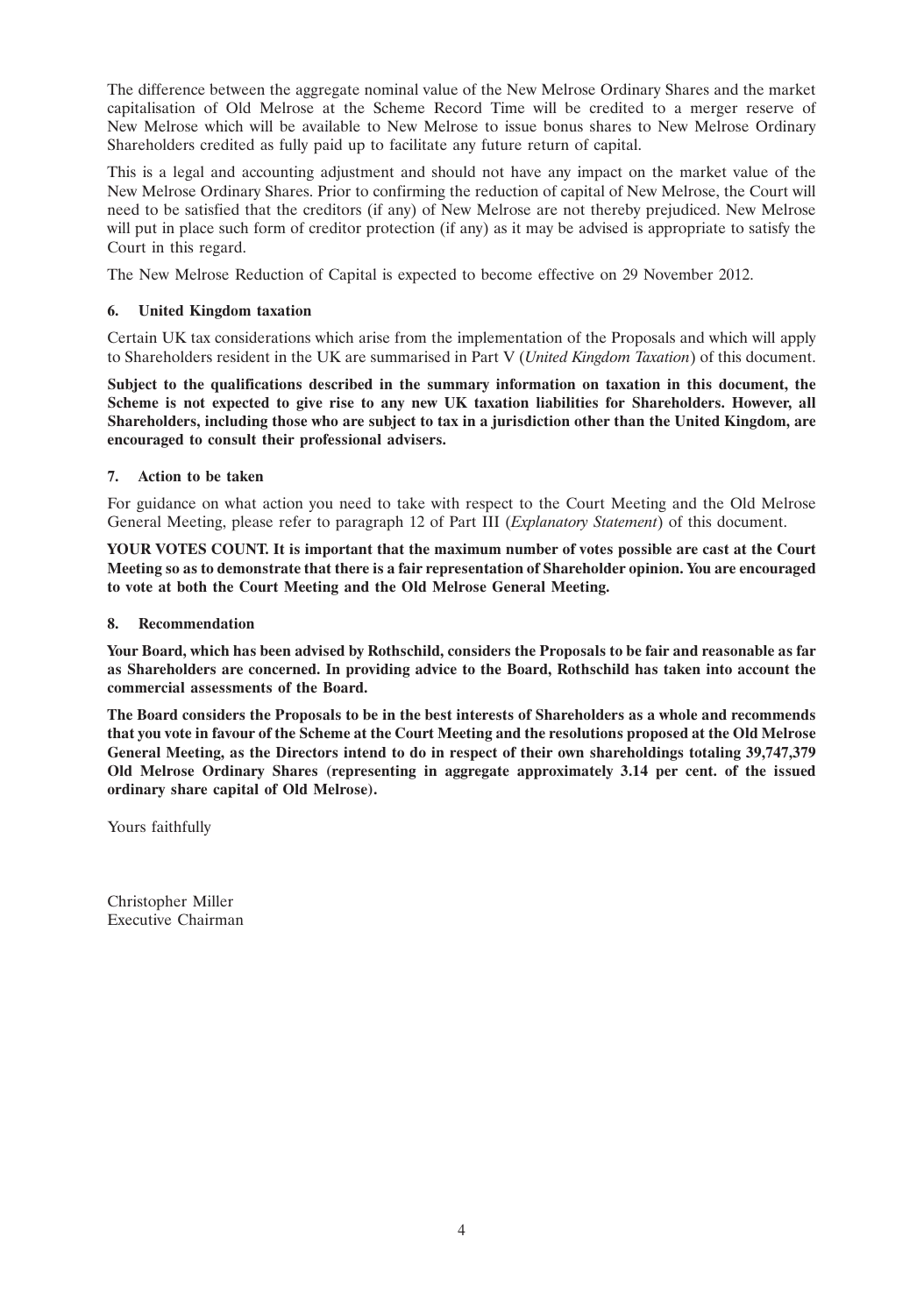#### **PART II**

#### **SUMMARY**

This document explains the steps to be effected to implement the Proposals. Old Melrose has prepared this summary to help you understand what is involved in the Proposals. You should read the whole of this document and not rely solely on the summary below.

# **1. What changes are the Board proposing?**

As part of the Proposals, New Melrose will be put in place as the new listed holding company of Old Melrose. Upon the Scheme becoming effective, New Melrose will own all shares in the current listed company, Old Melrose, and you will hold New Melrose Ordinary Shares in New Melrose in place of your Old Melrose Ordinary Shares. All the New Melrose Ordinary Shares will be admitted to the Official List and admitted to trading on the London Stock Exchange's main market for listed securities. No application has been or is currently intended to be made for any other class of shares issued by New Melrose to be admitted to the Official List or to trading on the London Stock Exchange.

Under the Scheme, you will receive 1 New Melrose Ordinary Share for every 1 Old Melrose Ordinary Share that you hold at the Scheme Record Time.

The Scheme Record Time is expected to be 6:00 p.m. on 26 November 2012 (subject to the date on which the Court sanctions the Scheme).

You will not have to pay anything for the New Melrose Ordinary Shares issued to you pursuant to the Scheme.

If the Proposals proceed as currently envisaged, it is expected that dealings in Old Melrose Ordinary Shares will continue until close of business on 26 November 2012 and that Admission of the New Melrose Ordinary Shares will become effective, and that dealings in the New Melrose Ordinary Shares will commence, at 8:00 a.m. on 27 November 2012. Shortly after Admission, pursuant to resolutions of the Boards of New Melrose and Old Melrose, respectively, New Melrose will be renamed Melrose PLC and Old Melrose will be renamed and will be re-registered as a private limited company.

The share capital of New Melrose will be reduced by reducing the nominal value of each New Melrose Ordinary Share to 0.1 penny. The nominal value of each New Melrose Ordinary Share has been set at 120 pence such that the aggregate nominal value of New Melrose Ordinary Shares will be approximately £1.5 billion. This should enable distributable reserves of approximately £1.5 billion to be created pursuant to the Reduction of Capital.

The difference between the aggregate nominal value of the New Melrose Ordinary Shares and the market capitalisation of Old Melrose at the Scheme Record Time will be credited to a merger reserve of New Melrose which will be available to New Melrose to issue bonus shares to New Melrose Ordinary Shareholders credited as fully paid up to facilitate any future return of capital.

The Proposals will not affect the commercial operations of the Melrose Group.

# **2. Why is your Board proposing these changes?**

Under the 2006 Act, a company requires, amongst other things, ''distributable reserves'' in order to return cash to shareholders. The introduction of the New Melrose as the holding company of the Melrose Group provides flexibility within New Melrose's capital structure by creating distributable reserves in New Melrose to enable the Melrose Group to continue to efficiently return the proceeds of future disposals to Shareholders. The Board of New Melrose is and will, on the Scheme becoming effective, be identical to the current Board of Old Melrose and the management and business of the Melrose Group will not change as a result of the Proposals.

#### **3. Will there be any change to the value of my shareholding?**

You will own the same number and proportion of the ordinary share capital of the Melrose Group before and after implementation of the Scheme. There is no reason to believe (subject to normal market movements after the date of this document) that the market value of one New Melrose Ordinary Share immediately following Admission would not be approximately equal to the market value of one Old Melrose Ordinary Share immediately beforehand.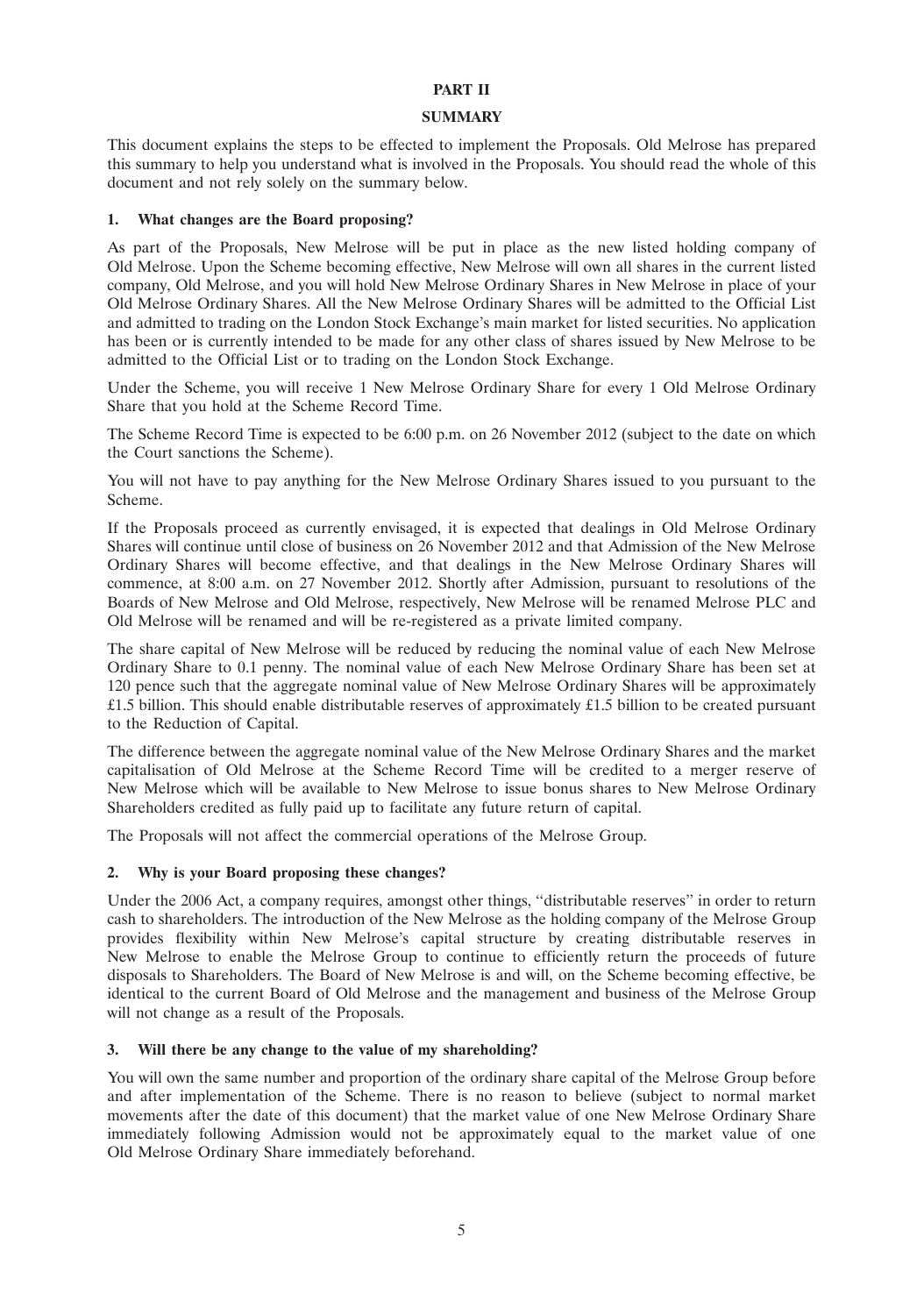The New Melrose Reduction of Capital is being effected in order to create distributable reserves and is not expected to affect the value of your New Melrose Ordinary Shares.

# **4. What if I am an Overseas Shareholder?**

If you live outside the United Kingdom or are a national or citizen of a country outside the United Kingdom, you should read the additional information set out in paragraph 8 of Part III (*Explanatory Statement*) of this document.

# **5. Why are you implementing the Proposals by way of the Scheme?**

The Scheme is a formal procedure under the 2006 Act and this procedure is commonly used to carry out corporate reorganisations involving the introduction of a new holding company. The Scheme requires the approval of Shareholders and sanction by the Court. If the relevant approvals are obtained, all Shareholders will be bound by the Scheme regardless of whether or how they voted.

# **6. What is happening to holders of options over Old Melrose 2012 Incentive Shares?**

All holders of options over Old Melrose 2012 Incentive Shares have undertaken not to exercise their options between the Latest Practicable Date and 31 December 2012 (or the Effective Date, if earlier) (inclusive) and, pursuant to the terms of the options, upon the Scheme becoming effective, will receive options over New Melrose 2012 Incentive Shares in exchange for their existing options over Old Melrose 2012 Incentive Shares on a one-for-one basis on substantially the same terms and economic basis as their existing options. The terms of the options over the New Melrose 2012 Incentive Shares are set out in paragraph 13 of Part IX (*Additional Information*) of the Prospectus.

#### **7. Why am I being sent this document?**

The Proposals require Shareholders to vote on certain matters. This document contains information to inform your voting decision.

#### **8. Do I have to pay anything under the Scheme?**

All New Melrose Ordinary Shares arising as a result of the Scheme are being issued to Old Melrose Ordinary Shareholders in consideration for the cancellation of their Old Melrose Ordinary Shares. No payment is required.

# **9. How is New Melrose reducing its capital?**

The share capital of New Melrose will be reduced by reducing the nominal value of each New Melrose Ordinary Share from 120 pence to 0.1 penny. This is a legal and accounting adjustment and should not have any impact on the market value of the New Melrose Ordinary Shares. A resolution authorising the New Melrose Reduction of Capital was passed at the New Melrose General Meeting held on 11 October 2012. However, as Old Melrose Ordinary Shareholders will be shareholders of New Melrose at the time the New Melrose Reduction of Capital takes effect, you are also being asked to approve the New Melrose Reduction of Capital at the Company's General Meeting.

#### **10. Are the Proposals connected with the acquisition of Elster?**

The Proposals are independent of the acquisition of Elster and are being implemented in order to provide greater flexibility within the Melrose Group capital structure.

# **11. Why are there two meetings of Shareholders?**

There are two meetings of Shareholders: the Court Meeting and the Old Melrose General Meeting, which are being called for different purposes. The Court Meeting is to seek the approval of Shareholders for the Scheme. The Old Melrose General Meeting will be held immediately after the Court Meeting and will enable Shareholders to vote on various matters required to implement the Scheme, as described in the section entitled "Meetings and consents for the implementation of the Proposals" in paragraph 9 of Part III (*Explanatory Statement*) of this document. Both meetings will be held on 5 November 2012.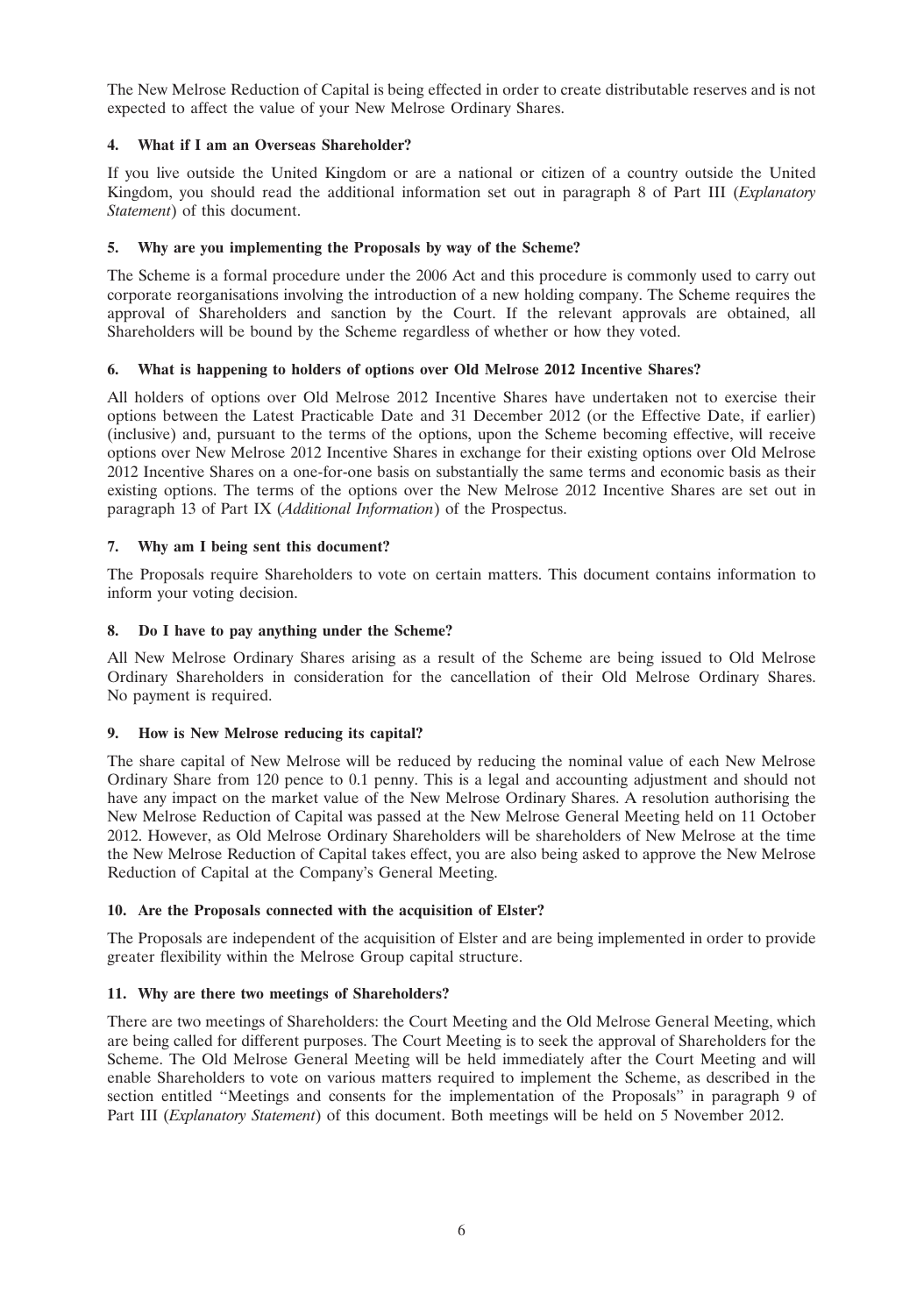### **12. Do I need to vote?**

It is important that as many Shareholders as possible cast their votes either in person or by proxy. This applies to both the Court Meeting and the Old Melrose General Meeting.

The Scheme needs to be approved by a majority in number, representing not less than 75 per cent. in value of those Shareholders present and voting, either in person or by proxy, at the Court Meeting and the special resolution to approve certain matters to give effect to the Scheme needs to be duly passed at the Old Melrose General Meeting by a majority of not less than 75 per cent. of the votes cast.

#### **YOUR VOTES COUNT. It is important that the maximum number of votes possible are cast at the Court Meeting so as to demonstrate that there is a fair representation of Shareholder opinion. You are encouraged to vote at both the Court Meeting and the Old Melrose General Meeting.**

If you do not wish, or are unable, to attend the Court Meeting and/or the Old Melrose General Meeting you may appoint a proxy to act on your behalf and vote. Your proxy can be the Chairman of Old Melrose. At the Court Meeting voting will be by way of a poll and at the Old Melrose General Meeting voting will be by way of a show of hands (unless a poll is duly demanded). You may appoint your proxy by completing the Forms of Proxy and returning them in accordance with the instructions set out in the section entitled ''Action to be taken'' in paragraph 12 of Part III (*Explanatory Statement*) of this document and on the relevant Form of Proxy.

You will have been sent a blue Form of Proxy for the Court Meeting and a white Form of Proxy for the Old Melrose General Meeting. Whether or not you propose to attend the Court Meeting and/or the Old Melrose General Meeting in person, you are strongly encouraged to complete, sign and return your Forms of Proxy as soon as possible and in any event no later than 48 hours (excluding any part of a day that is not a working day) before the time appointed for the relevant meeting (although the blue Form of Proxy for use at the Court Meeting may be handed to the Company's Receiving Agent or the Chairman immediately prior to the Court Meeting).

If you would like to submit your proxy vote electronically you can do so by visiting www.sharevote.co.uk. You will need to enter your voting reference numbers (the three numbers quoted on your Forms of Proxy) and follow the online instructions. The deadline for receipt of electronic proxies is 48 hours (excluding any part of a day that is not a working day) before the time appointed for the relevant meeting.

If you hold your Old Melrose Ordinary Shares in CREST, you may appoint a proxy by completing and transmitting a CREST Proxy Instruction in accordance with the procedures set out in the CREST Manual so that it is received by the Company's Receiving Agent (under CREST participant ID RA19) by no later than 48 hours (excluding any part of a day that is not a working day) before the time appointed for the relevant meeting.

The return of completed Forms of Proxy, transmitting CREST Proxy Instructions or submitting your proxy vote electronically will not prevent you from attending either the Court Meeting or the Old Melrose General Meeting and voting in person if you so wish and are so entitled.

# **13. What will I end up with after the Scheme comes into effect?**

When the Scheme becomes effective, you will receive 1 New Melrose Ordinary Share for every 1 Old Melrose Ordinary Share you hold at the Scheme Record Time.

The Scheme Record Time is expected to be 6:00 p.m. on 26 November 2012 (subject to the date on which the Court sanctions the Scheme).

New Melrose Ordinary Shares will rank equally and in full for all dividends or distributions declared, made or paid after the Effective Date.

#### **14. Will I be entitled to receive dividends on my New Melrose Ordinary Shares?**

New Melrose will follow Old Melrose's dividend policy (further details of which are set out in paragraph 4 of Part I (*Information on the Proposals*) of the Prospectus).

All mandates in force at the Scheme Record Time relating to payment of dividends on Old Melrose Ordinary Shares and all instructions then in force relating to notices and other communications will, unless and until varied or revoked, be deemed from the Effective Date to be valid and effective mandates or instructions to New Melrose in relation to the corresponding holding of New Melrose Ordinary Shares.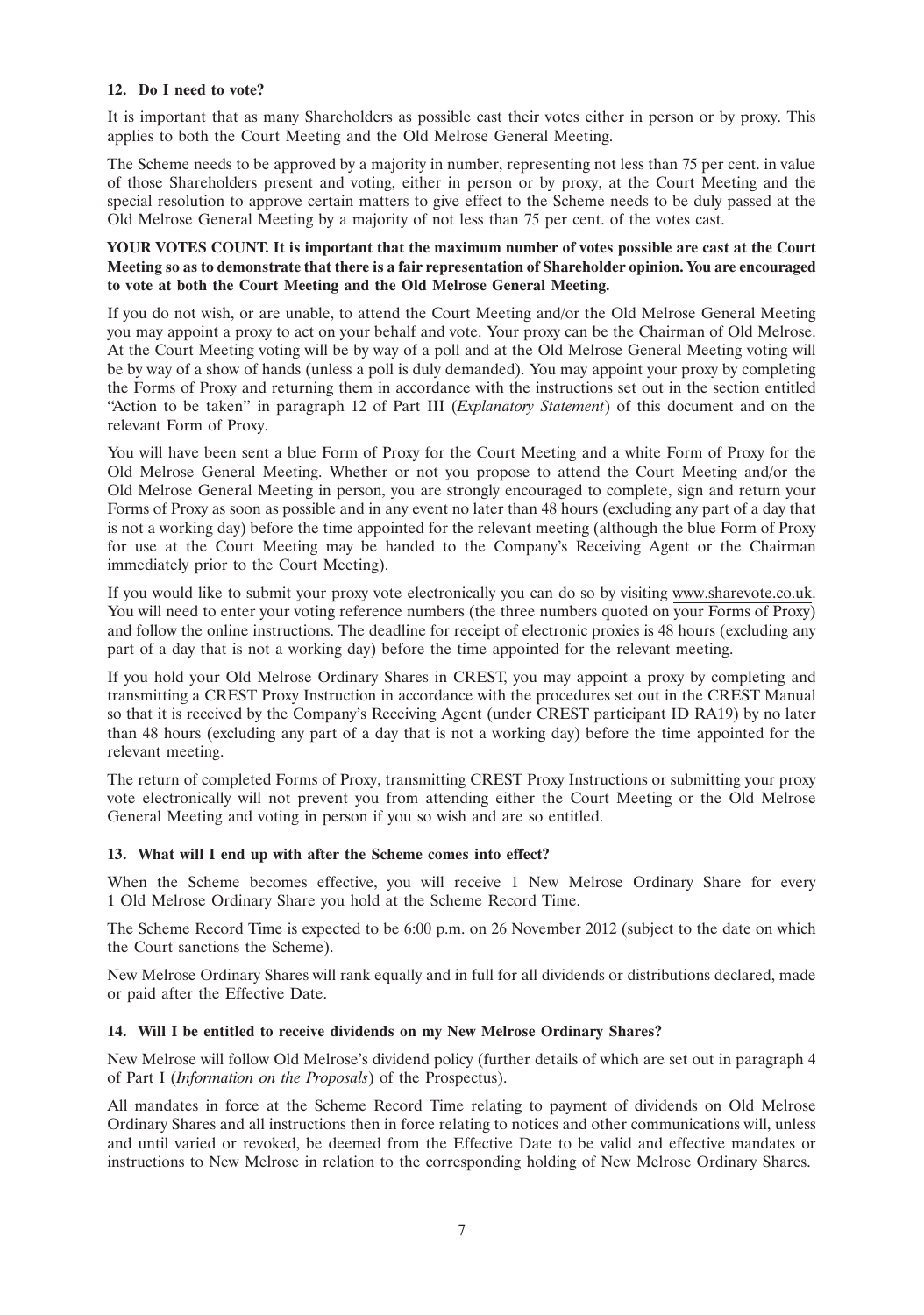#### **15. If I hold share certificates, what do I do with them?**

If you hold share certificates for Old Melrose Ordinary Shares, they will cease to be valid on the Effective Date. When the relevant share certificates for New Melrose Ordinary Shares are sent to you, your original share certificates for Old Melrose Ordinary Shares should be destroyed.

#### **16. If I hold share certificates, how can I transfer my New Melrose Ordinary Shares after the Effective Date but before I receive share certificates in respect of my New Melrose Ordinary Shares?**

Pending the despatch of certificates for New Melrose Ordinary Shares, certificated holdings of New Melrose Ordinary Shares may be transferred and any such transfers will be certified against the register of members of New Melrose.

# **17. Will I have to pay any tax as a result of the Proposals?**

A summary of the UK tax treatment of the Proposals is set out in Part V (*United Kingdom Taxation*) of this document. If you are in any doubt about your tax position, you should consult a professional adviser.

#### **18. Do I need to take any further action?**

It is important that you vote at the Court Meeting and the Old Melrose General Meeting. You are strongly encouraged to complete, sign and return your Forms of Proxy, submit your proxy vote electronically or (if you are a CREST Shareholder) transmit a CREST Proxy Instruction.

If you hold your Old Melrose Ordinary Shares in certificated form, then upon receipt of your share certificates for New Melrose Ordinary Shares, your share certificates for Old Melrose Ordinary Shares should be destroyed. See paragraph 15 above for further details.

# **19. What if I still have questions?**

If you have read this document and still have questions, please call Equiniti Limited, the Company's Receiving Agent, on telephone number 0871 384 2971 (or +44 121 415 0208 if calling from outside the United Kingdom) between 8:30 a.m. and 5:30 p.m. Monday to Friday (excluding public holidays). Calls to this number are charged at 8 pence per minute from a BT landline. Other telephony provider costs may vary.

NOTE: For legal reasons, Equiniti Limited will only be able to provide practical information about how to complete the enclosed Forms of Proxy and other information contained in this document and will be unable to give advice on the merits of the Proposals described in this document or to provide legal, financial or taxation advice. For legal, financial or taxation advice, you will need to consult an independent adviser.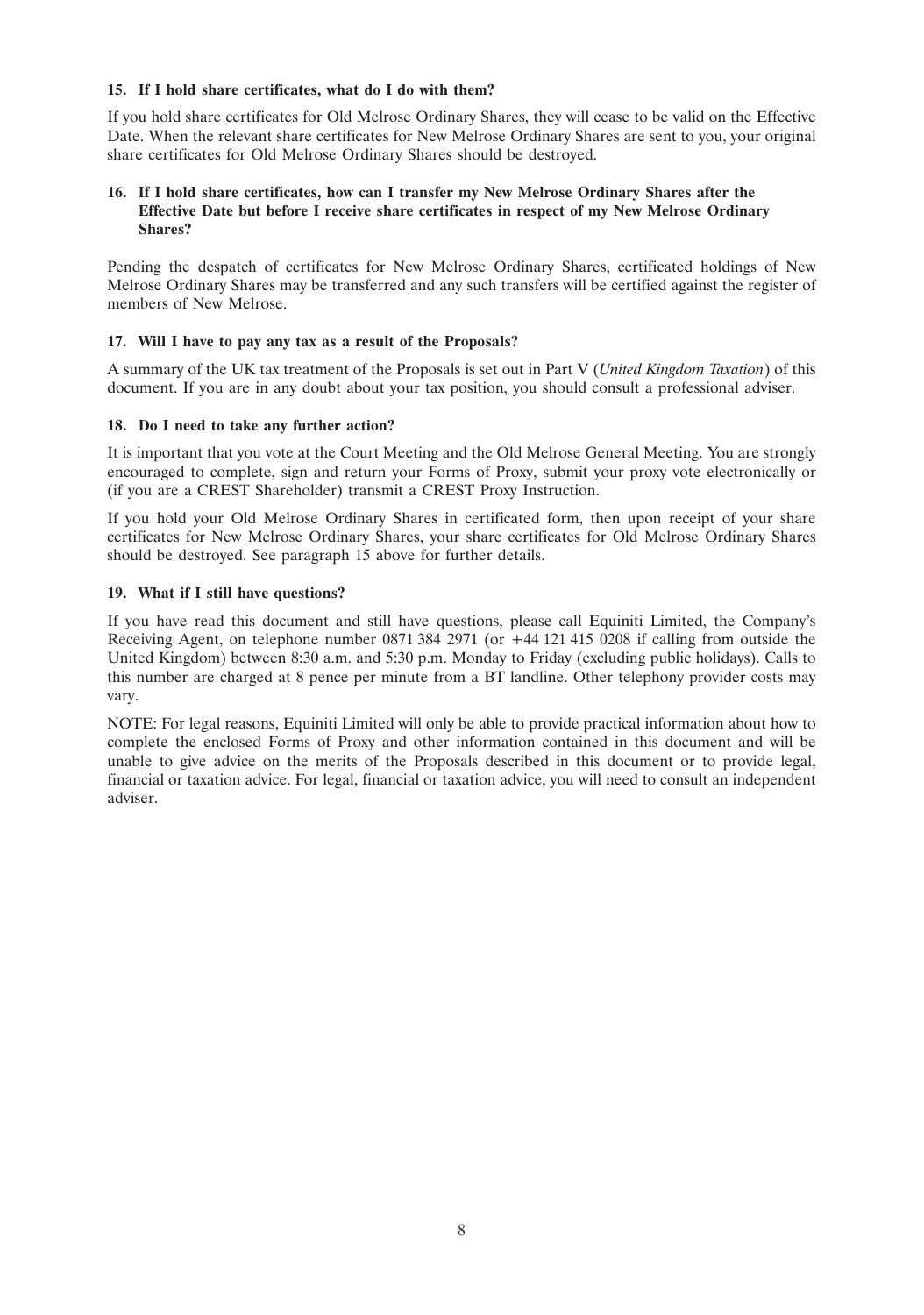#### **PART III**

#### **EXPLANATORY STATEMENT**

*(In compliance with section 897 of the Companies Act 2006)*

N M Rothschild & Sons Limited New Court, St Swithin's Lane London, EC4N 8AL

# *\** ROTHSCHILD

12 October 2012

Dear Shareholder,

#### **Recommended Proposals for introduction of a new holding company and creation of distributable reserves**

#### **1. Introduction**

The Board of Old Melrose today announced its intention to implement a corporate reorganisation pursuant to which it is proposed that a new holding company should be introduced for the Melrose Group. The new company, New Melrose PLC (to be renamed Melrose PLC shortly after the Scheme becomes effective), is a newly incorporated company registered in England and Wales. It is intended that this new corporate structure will be implemented by means of a Court-approved scheme of arrangement under Part 26 of the 2006 Act and that a subsequent reduction of capital of New Melrose will be used to create distributable reserves. The structure intended to be implemented as part of the Proposals will provide greater flexibility within the Melrose Group's capital structure by creating distributable reserves in New Melrose to enable the Melrose Group to continue to efficiently return the proceeds of future disposals to Shareholders.

The Scheme is subject to various conditions, including approval by Shareholders and the sanction of the Court. If these conditions are satisfied and the Scheme is implemented in full, New Melrose will own the entire issued share capital of Old Melrose and Shareholders of Old Melrose will hold New Melrose Ordinary Shares in place of their Old Melrose Ordinary Shares. It is expected that, if approved, the Scheme will become effective and that trading in New Melrose Ordinary Shares will commence at 8:00 a.m. on 27 November 2012.

Your attention is drawn to the Chairman's Letter in Part I (*Letter from the Chairman of Old Melrose*) of this document which contains, amongst other things, information on the reasons for the Proposals and the unanimous recommendation by the Board of Old Melrose to Shareholders to vote in favour of the Scheme at the Court Meeting and in favour of the resolutions to be proposed at the Old Melrose General Meeting. That letter and Parts VIII (*Notice of Court Meeting*) and IX (*Notice of General Meeting*) of this document form part of this Explanatory Statement.

The Directors have been advised by Rothschild in connection with the Proposals. We have been authorised by the Directors of Old Melrose to write to you to explain the terms of the Proposals and to provide you with other relevant information. The Scheme is set out in full in Part IV (*Scheme of Arrangement*) of this document. The Notice of the Court Meeting and the Notice of the Old Melrose General Meeting which contain the full text of each of the resolutions to be proposed at each of the meetings are set out in Parts VIII (*Notice of Court Meeting*) and IX (*Notice of General Meeting*) respectively of this document.

#### **2. Summary of the Proposals**

#### 2.1 *Effects of the Scheme*

- (a) The effects of the implementation of the Scheme will be as follows:
	- (i) instead of having its issued share capital owned by Old Melrose Ordinary Shareholders, Old Melrose will become a wholly-owned subsidiary of New Melrose with its entire issued share capital owned by New Melrose;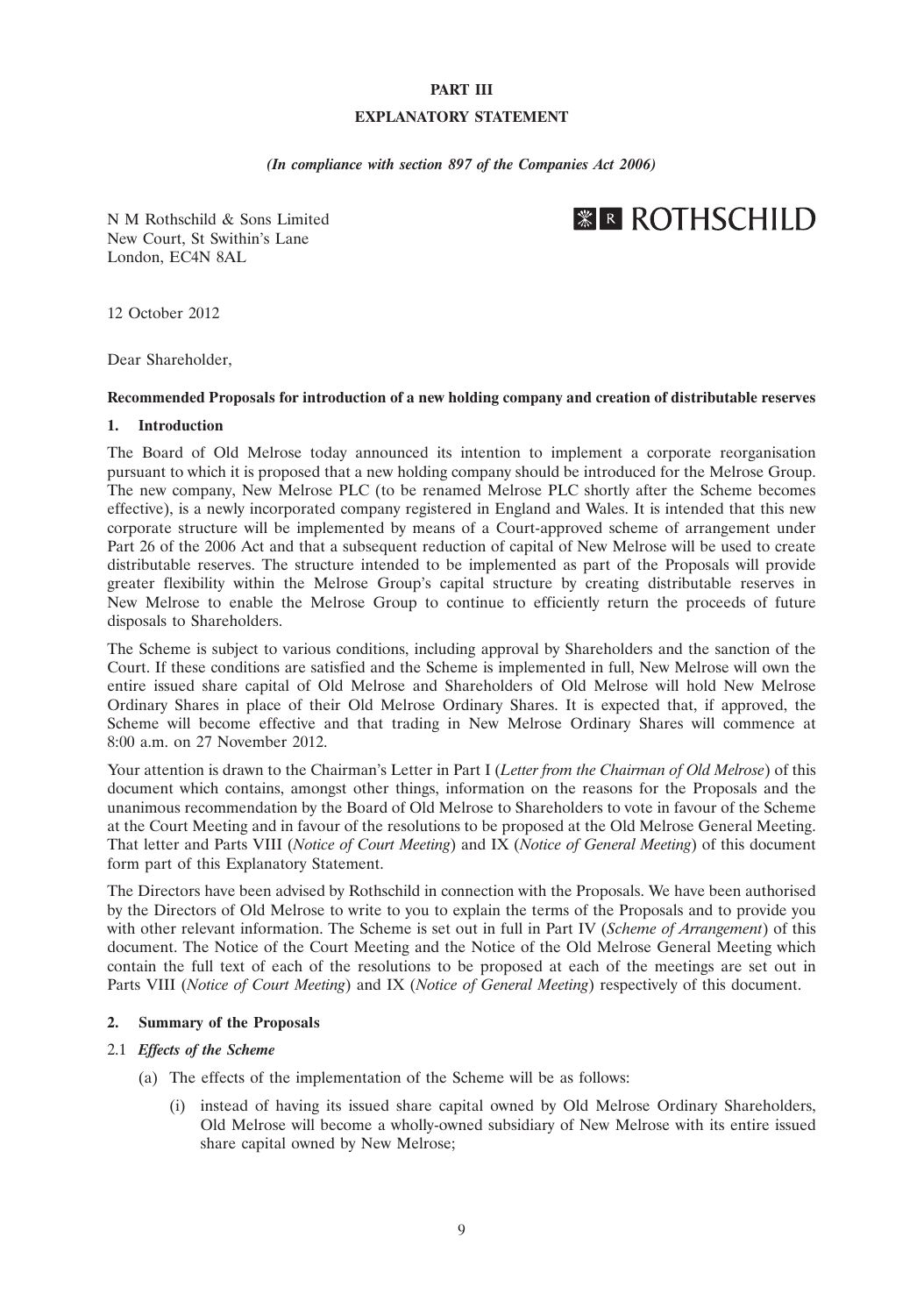- (ii) instead of owning a given number of Old Melrose Ordinary Shares, each Old Melrose Ordinary Shareholder will become a New Melrose Ordinary Shareholder and will own the same number of New Melrose Ordinary Shares; and
- (iii) New Melrose will be the new holding company of the Melrose Group.
- (b) The effect of the implementation of the Scheme on Old Melrose 2012 Incentive Optionholders is that instead of owning a given number of options over Old Melrose 2012 Incentive Shares, they will own the same number of options over New Melrose 2012 Incentive Shares and such options will be on substantially the same terms and economic basis as their existing options.
- (c) Immediately following the Scheme becoming effective, New Melrose will own no assets other than the £1 cash, the Capitalisation Shares, the Deferred A Share and a receivable of £50,000 in respect of the Redeemable Preference Shares.

#### 2.2 *The Scheme*

The insertion of New Melrose will be effected through a Court-approved scheme of arrangement under section 899 of the 2006 Act.

Under the Scheme, all Old Melrose Ordinary Shares will be cancelled on the Effective Date. In consideration for the cancellation, Old Melrose Ordinary Shareholders on the register of members of Old Melrose at the Scheme Record Time, expected to be 6:00 p.m. on 26 November 2012, will receive 1 New Melrose Ordinary Share for every 1 Old Melrose Ordinary Share that they hold at the Scheme Record Time.

The rights attaching to the New Melrose Ordinary Shares will be substantially the same as those attaching to the Old Melrose Ordinary Shares. Upon implementation of the Scheme, a holder of New Melrose Ordinary Shares will have the same interest in the profits, net assets and dividends of New Melrose as he or she had as a holder of Old Melrose Ordinary Shares in the profits, net assets and dividends of Old Melrose before the Scheme became effective.

The nominal value of each New Melrose Ordinary Share has been set at 120 pence such that the aggregate nominal value of New Melrose Ordinary Shares will be approximately £1.5 billion. This should enable distributable reserves of approximately  $£1.5$  billion to be created pursuant to the Reduction of Capital. The difference between the aggregate nominal value of the New Melrose Ordinary Shares and the market capitalisation of Old Melrose at the Scheme Record Time will be credited to a merger reserve of New Melrose which will be available to New Melrose to issue bonus shares to New Melrose Ordinary Shareholders credited as fully paid up to facilitate any future return of capital.

A summary of the rights attaching to the New Melrose Ordinary Shares and the New Melrose 2012 Incentive Shares is set out at paragraph 4 of Part IX (*Additional Information*) of the Prospectus.

Pursuant to the Scheme, the issued share capital of Old Melrose will be reduced by cancelling and extinguishing the Scheme Shares, following which the share capital of Old Melrose will be restored to its former nominal amount and the credit arising in the books of Old Melrose as a result of the cancellation will be applied in paying up in full the Capitalisation Shares, such that the aggregate nominal value of such Capitalisation Shares equals the aggregate nominal value of the Scheme Shares cancelled. The Capitalisation Shares will be issued to New Melrose which will, as a result, become the holding company of Old Melrose and the Melrose Group.

#### 2.3 *The New Melrose Reduction of Capital*

The New Melrose Reduction of Capital, which will occur following, and subject to, the Scheme becoming effective, will involve the reduction of New Melrose's ordinary share capital by approximately £1.5 billion by reducing the nominal amount of each New Melrose Ordinary Share issued pursuant to the Scheme from 120 pence to 0.1 penny. This reduction will create distributable reserves for future dividends and/or returns of capital to Shareholders. This is a legal and accounting adjustment and should not have any impact on the market value of the New Melrose Ordinary Shares.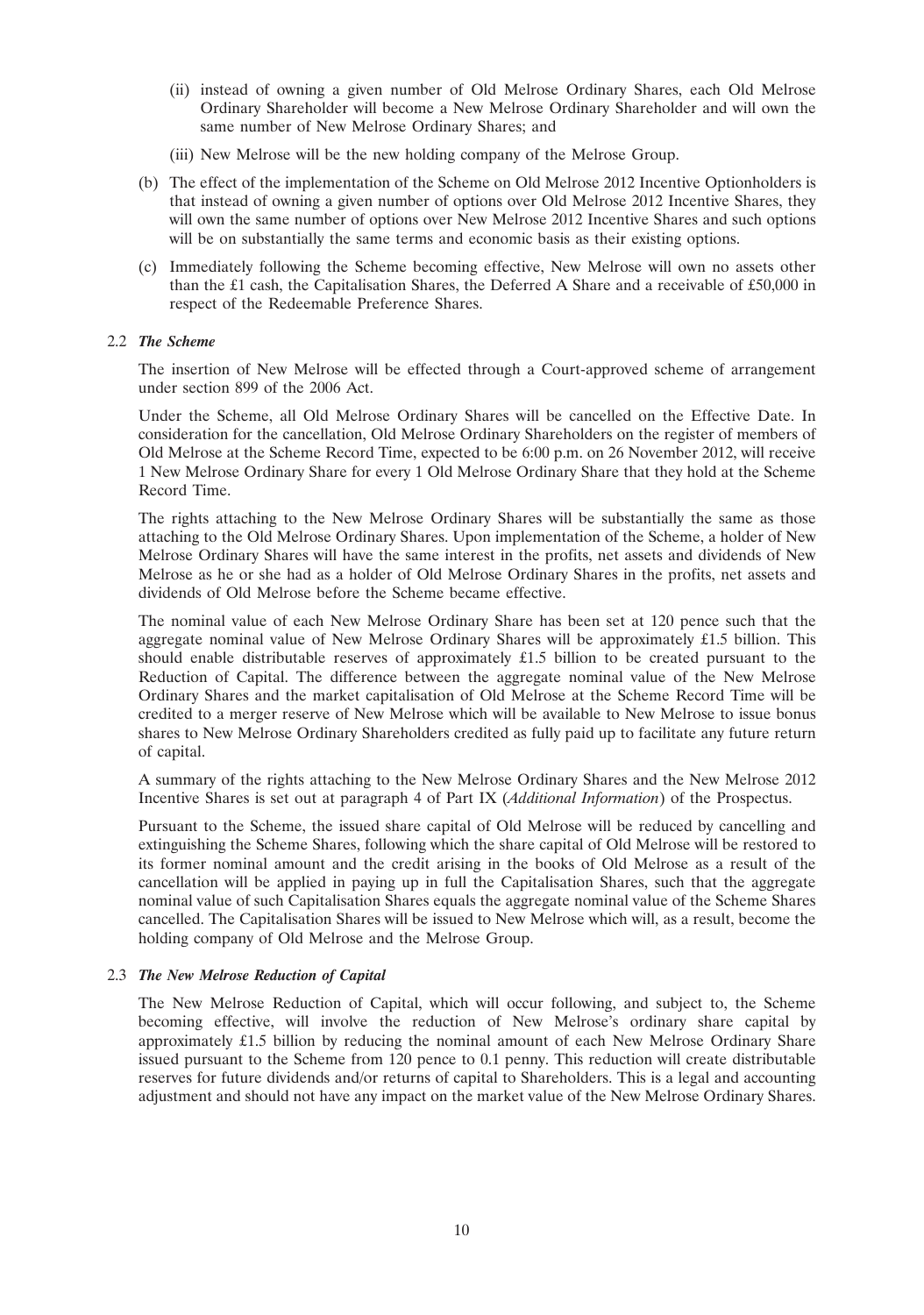#### **3. Conditions to the implementation of the Proposals**

#### 3.1 *The Scheme*

The implementation of the Scheme is conditional upon:

- (a) approval of the Scheme at the Court Meeting by a majority in number, representing not less than 75 per cent. in value, of those Shareholders present and voting, either in person or by proxy;
- (b) the passing of the special resolution set out in the notice of Old Melrose General Meeting to approve, amongst other things, the cancellation of the Scheme Shares and the allotment of the Capitalisation Shares by the Directors of Old Melrose (pursuant to the Scheme);
- (c) sanction by the Court of the Scheme and confirmation by the Court of the reduction of capital of Old Melrose which occurs as a result of the cancellation of Scheme Shares as part of the Scheme; and
- (d) the delivery of a copy of the order of the Court sanctioning the Scheme and confirming the reduction of capital of Old Melrose in relation to the Scheme to the Registrar of Companies.

The Court Hearing (at which it is proposed that the Court sanction the Scheme) is expected to be held on or around 26 November 2012. Any creditors or Shareholders who wish to oppose the Scheme will be informed by advertisement in a newspaper with national distribution of their right to appear in person, or be represented by Counsel, at the Court Hearing.

All holders of options over Old Melrose 2012 Incentive Shares have undertaken not to exercise their options between the Latest Practicable Date and 31 December 2012 (or the Effective Date, if earlier) (inclusive) and, pursuant to the terms of the options, upon the Scheme becoming effective, will receive options over New Melrose 2012 Incentive Shares in exchange for their existing options over Old Melrose 2012 Incentive Shares on a one-for-one basis on substantially the same terms and economic basis as their existing options. The terms of the options over the New Melrose 2012 Incentive Shares are set out in paragraph 13 of Part IX (*Additional Information*) of the Prospectus.

In addition, the Directors of Old Melrose will not take the necessary steps to enable the Scheme to become effective unless, at the relevant time, the conditions below have been satisfied and, at the relevant time, they consider that it continues to be in the best interests of Old Melrose and Old Melrose Ordinary Shareholders that the Scheme should be implemented:

- (e) the agreement of the UKLA to admit the New Melrose Ordinary Shares to be issued in connection with the Scheme to the Official List and its agreement not being withdrawn prior to the Effective Date have been received; and
- (f) the agreement of the London Stock Exchange to admit the New Melrose Ordinary Shares to be issued in connection with the Scheme to trading on its main market for listed securities and its agreement not being withdrawn prior to the Effective Date have been received.

If the Scheme is sanctioned by the Court and conditions (e) and (f) above are satisfied, the Scheme is expected to become effective and dealings in the New Melrose Ordinary Shares to be issued pursuant to the Scheme are expected to commence at 8:00 a.m. on 27 November 2012.

If the Scheme has not become effective by 31 December 2012 (or such later date as the Court may allow), it will lapse, in which event neither the Scheme nor the New Melrose Reduction of Capital will proceed and (i) Old Melrose Ordinary Shareholders will remain holders of Old Melrose Ordinary Shares and Old Melrose Ordinary Shares will continue to be listed on the Official List and (ii) Old Melrose 2012 Incentive Optionholders will remain holders of options over Old Melrose 2012 Incentive Shares.

The Scheme contains a provision for Old Melrose and New Melrose jointly to consent, on behalf of all persons concerned, to any modification of, or addition to, the Scheme or to any condition that the Court may think fit to approve or impose. The Court would be unlikely to approve or impose any modification of, or addition or condition to, the Scheme which might be material to the interests of Shareholders unless such Shareholders were informed of any such modification, addition or condition. It will be a matter for the Court to decide, in its discretion, whether or not the consent of Shareholders should be sought at a further meeting. If the Court approves or imposes a modification of, addition or condition to, the Scheme which, in the opinion of the Directors of Old Melrose, is of such a nature or importance as to require the approval of Shareholders at a further meeting (or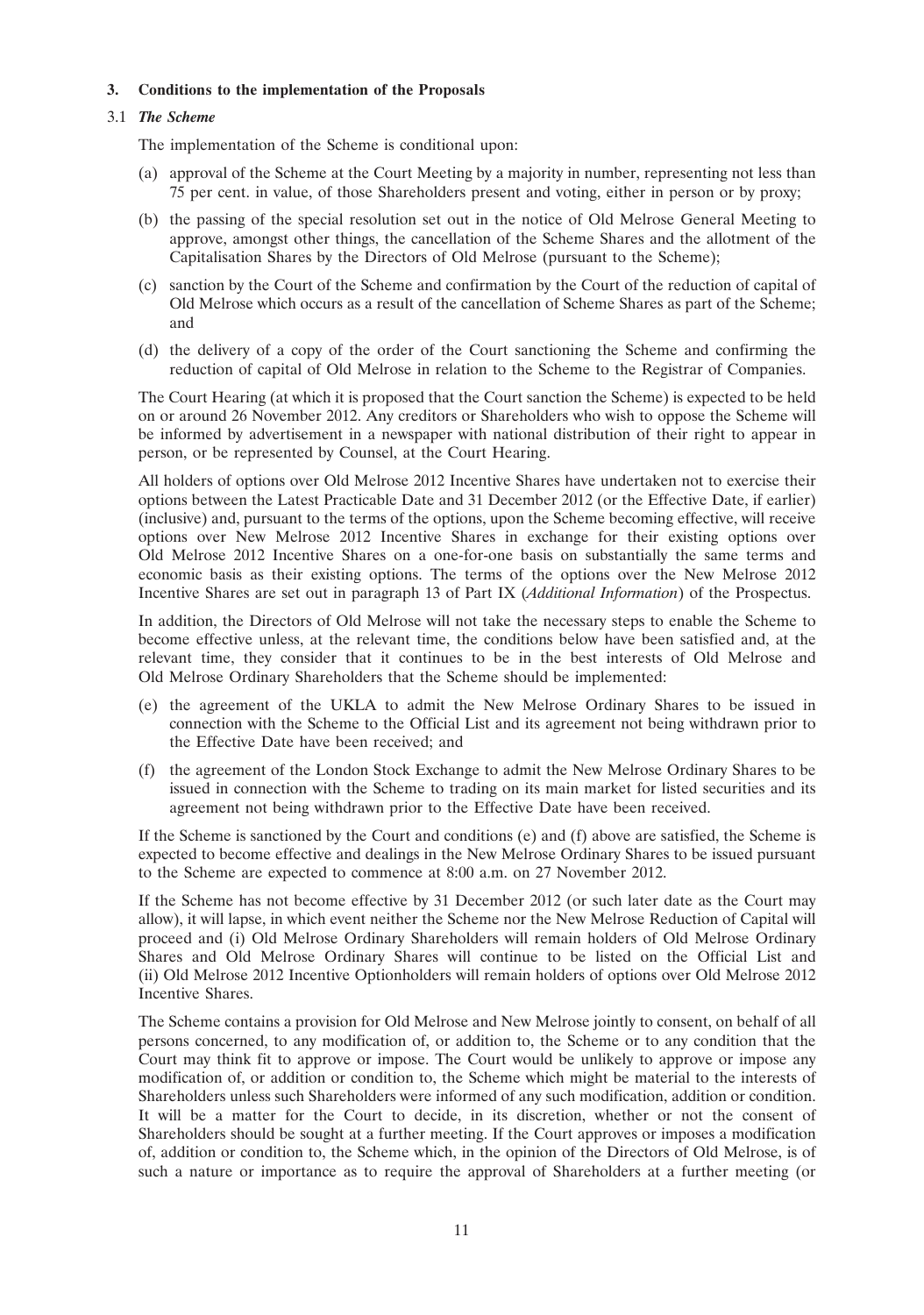meetings), the Directors of Old Melrose will not take the necessary steps to enable the Scheme to become effective unless and until such approval(s) is obtained.

Shortly after Admission, pursuant to resolutions of the Boards of New Melrose and Old Melrose, respectively, New Melrose will be renamed Melrose PLC and Old Melrose will be renamed and will be re-registered as a private limited company.

#### 3.2 *The New Melrose Reduction of Capital*

The New Melrose Reduction of Capital involves:

- (a) the Scheme becoming effective and being fully implemented;
- (b) the confirmation of the New Melrose Reduction of Capital by the Court; and
- (c) the delivery of a copy of the order of the Court confirming the New Melrose Reduction of Capital to the Registrar of Companies for registration.

The Court Hearing to confirm the New Melrose Reduction of Capital is expected to be held on or around 28 November 2012. Shareholders will have the right to attend the Court Hearing to support or oppose the New Melrose Reduction of Capital and to appear in person or be represented by Counsel.

The New Melrose Reduction of Capital is expected to become effective on 29 November 2012.

#### **4. Listings, dealings, share certificates and settlement**

Application will be made to the UKLA for the admission of 1,266,627,036 New Melrose Ordinary Shares to the Official List and to the London Stock Exchange for such shares to be admitted to trading on the London Stock Exchange's main market for listed securities. No applications will be made in relation to any other class of shares issued by New Melrose.

The listing of Old Melrose Ordinary Shares is expected to be cancelled on the Effective Date and the last day of dealings in Old Melrose Ordinary Shares is expected to be 26 November 2012. The last time for registration of transfers of Old Melrose Ordinary Shares is expected to be 6:00 p.m. on 26 November 2012, the Scheme Record Time.

It is expected that Admission will become effective and that dealings in the New Melrose Ordinary Shares will commence at 8:00 a.m. on 27 November 2012, the Effective Date.

These dates may be deferred if it is necessary to adjourn any meetings required to approve the arrangements described in this document or if there is any delay in obtaining the Court's sanction of the Scheme.

In the event of a delay, the application for the Old Melrose Ordinary Shares to be delisted will be deferred, so that the listing of those shares will not be cancelled until immediately before the Scheme becomes effective.

#### **With effect from and including the Effective Date, all share certificates representing Old Melrose Ordinary Shares will cease to be of value and should be destroyed.**

CREST is a paperless settlement system enabling securities to be evidenced otherwise than by a certificate and transferred otherwise than by written instrument. The Directors will apply for the New Melrose Ordinary Shares to be admitted to CREST with effect from Admission. Accordingly, settlement of transactions in New Melrose Ordinary Shares following Admission may take place within the CREST system.

For those holding their Old Melrose Ordinary Shares in a CREST account at the Scheme Record Time, New Melrose Ordinary Shares are expected to be credited to the relevant CREST members' accounts on 27 November 2012, the Effective Date.

For those holding their Old Melrose Ordinary Shares in certificated form at the Scheme Record Time, certificates for the New Melrose Ordinary Shares are expected to be despatched by 4 December 2012, being within fifteen Business Days after the Effective Date. In the case of joint holders, certificates will be despatched to the joint holder whose name appears first in the relevant register. All certificates will be sent by pre-paid first class post at the risk of the person entitled thereto. Pending the despatch of certificates for New Melrose Ordinary Shares, transfers of New Melrose Ordinary Shares will be certified against the register of members of New Melrose.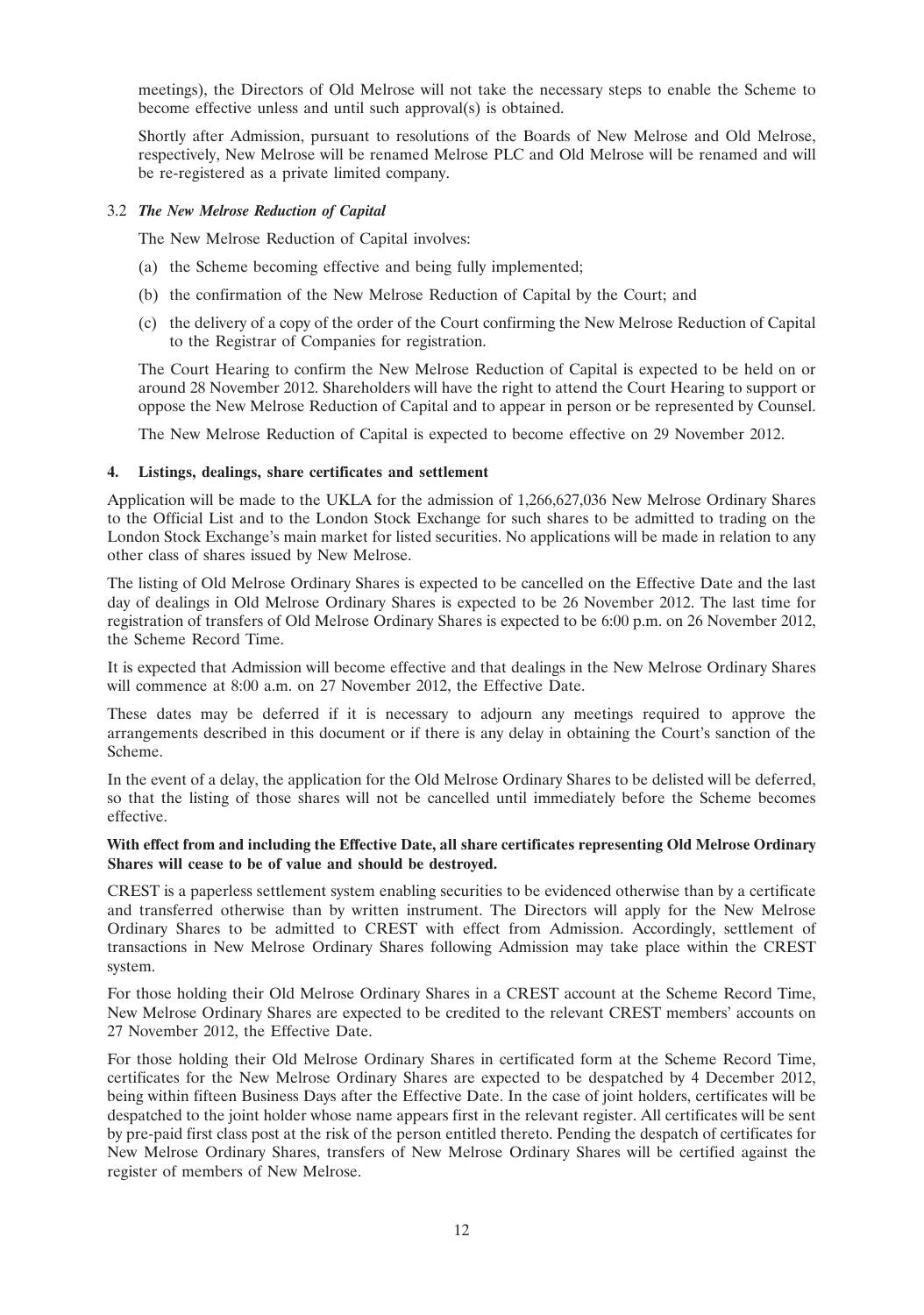Old Melrose Ordinary Shares held in uncertificated form will be disabled in CREST on the Scheme Record Date. New Melrose reserves the right to issue New Melrose Ordinary Shares to any or all Shareholders in certificated form if, for any reason, it wishes to do so.

All mandates in force at the Scheme Record Time relating to payment of dividends on Old Melrose Ordinary Shares and all instructions then in force relating to notices and other communications will, unless and until varied or revoked, be deemed from the Effective Date to be valid and effective mandates or instructions to New Melrose in relation to the corresponding holding of New Melrose Ordinary Shares.

All documents, certificates, cheques or other communications sent by or to Shareholders, or as such persons shall direct, will be sent at their own risk and may be sent by post.

#### **5. Directors' and other interests**

All of the Directors of Old Melrose have been appointed as Directors of New Melrose.

The effect of the Scheme on the interests of the Directors of Old Melrose does not differ from its effect on the like interests of other persons.

The service agreements with the executive Directors of Old Melrose will be novated from Old Melrose to New Melrose. All the Directors of Old Melrose except Simon Peckham and Geoffrey Martin will resign as Directors of Old Melrose.

The non-executive Directors of Old Melrose have been appointed as Directors of New Melrose and will enter into new letters of appointment with New Melrose on similar terms to their existing letters of appointment with Old Melrose. Such new letters of appointment will take effect upon the Scheme becoming effective, and all the non-executive Directors will resign as Directors of Old Melrose.

# **6. Taxation**

Certain UK tax considerations which arise from the implementation of the Proposals and which will apply to Shareholders resident in the UK are summarised in Part V (*United Kingdom Taxation*) of this document.

Shareholders who are in any doubt about their tax position should consult their own professional adviser.

#### **7. New Melrose Articles**

The rights attaching to the New Melrose Ordinary Shares will be substantially the same as those attaching to the Old Melrose Ordinary Shares. The rights relating to the New Melrose 2012 Incentive Shares have been amended to ensure that such shares are on the same economic basis as the Old Melrose 2012 Incentive Shares and therefore apply to Old Melrose up to the Effective Date. The New Melrose Articles have also been amended to: (a) require that every Director retire from office at each annual general meeting and shall be eligible for re-appointment at that meeting; (b) clarify that the issue of a separate class of shares is not a variation of class rights unless stated in the class rights; and (c) provide that notices sent to a shareholder with a registered address not in the United Kingdom and who has not provided an address for service in the United Kingdom shall be deemed to have been sent for information purposes only.

#### **8. Overseas Shareholders**

**No New Melrose Ordinary Shares nor any other securities in New Melrose have been marketed to, nor are any available for purchase, in whole or in part, by, the public in the United Kingdom or elsewhere in connection with Admission or the Proposals. This document does not constitute or form part of any offer or invitation to purchase, subscribe for, sell or issue, or any solicitation of any offer to purchase, subscribe for, sell or issue, New Melrose Ordinary Shares or any other securities of New Melrose.**

The distribution of this document and the allotment and issue of New Melrose Ordinary Shares in jurisdictions other than the United Kingdom may be restricted by law. No action has been taken by Old Melrose or New Melrose to obtain any approval, authorisation or exemption to permit the allotment or issue of New Melrose Ordinary Shares or the possession or distribution of this document (or any other publicity material relating to the New Melrose Ordinary Shares) in any jurisdiction other than in the United Kingdom.

Overseas Shareholders may be affected by the laws of other jurisdictions in relation to the distribution of this document or the Proposals. Persons into whose possession this document comes should inform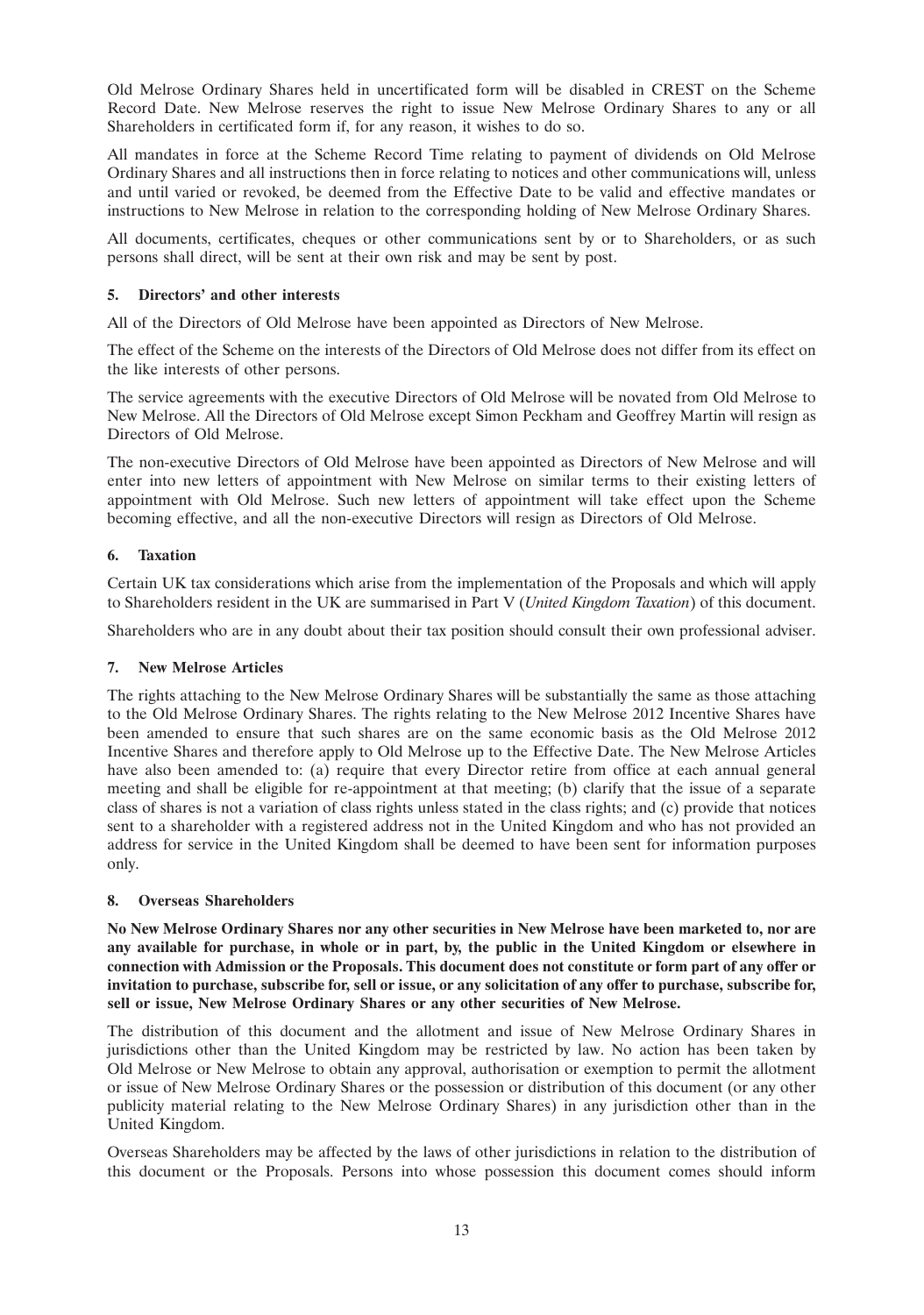themselves about and observe any applicable restrictions and legal, exchange control or regulatory requirements in relation to the distribution of this document and the Proposals. Any failure to comply with such restrictions or requirements may constitute a violation of the securities laws of any such jurisdiction.

This document is not for publication or distribution in or into any jurisdiction in which such act would constitute a violation of the relevant laws of such jurisdiction. The New Melrose Ordinary Shares may not be offered, sold or otherwise transferred, directly or indirectly, in or into any jurisdiction or for the account or benefit of citizens or residents of any such jurisdiction except under circumstances that will result in compliance with any applicable rules and regulations of any such jurisdiction.

It is the responsibility of any person into whose possession this document comes to satisfy themselves as to the full observance of the laws of the relevant jurisdiction in connection with the distribution of this document or the allotment and issue of New Melrose Ordinary Shares pursuant to the Scheme, including the obtaining of any governmental, exchange control or other consents which may be required and/or compliance with other necessary formalities which are required to be observed and the payment of any issue, transfer or other taxes or levies due in such jurisdiction.

If, in respect of any Overseas Shareholders, Old Melrose or New Melrose is advised that the allotment and issue of New Melrose Ordinary Shares would or might infringe the laws of any jurisdiction outside the United Kingdom or would or might require New Melrose to obtain any governmental or other consent or effect any registration, filing or other formality with which, in the opinion of New Melrose, it would be unable to comply or which it regards as unduly onerous, the Scheme provides that:

- (a) in the case of such New Melrose Ordinary Shares, New Melrose may in its sole discretion determine that such shares shall be allotted and issued to such persons as New Melrose may procure, as nominee for such Overseas Shareholder, on terms that they shall, as soon as practicable following the Effective Date, be sold on behalf of such Overseas Shareholder at the best price which can reasonably be obtained at the time of sale and the net proceeds of such sale (after the deduction of all expenses and commissions) shall be paid to such Overseas Shareholder; or
- (b) where such New Melrose Ordinary Shares have already been allotted and issued (in circumstances where paragraph (a) does not apply), New Melrose may in its sole discretion determine that such New Melrose Ordinary Shares shall be sold, and New Melrose shall appoint a person who shall be authorised on behalf of such Overseas Shareholder to procure that any shares in respect of which New Melrose has made such determination shall, as soon as practicable following the Effective Date, be sold at the best price which can reasonably be obtained at the time of sale and the net proceeds of such sale (after the deduction of all expenses and commissions) shall be paid to such Overseas Shareholder.

Any remittance of the net proceeds of sale or redemption referred to in this section shall be at the risk of the relevant Overseas Shareholder.

#### **Overseas Shareholders should consult their own legal and tax advisers with respect to the legal and tax consequences of the Proposals in their particular circumstances.**

Further information for Shareholders who are citizens of or resident in the US or Canada is set out at paragraphs 5.2 and 5.3, respectively, of Part I (*Information on the Proposals*) of the Prospectus.

#### **9. Meetings and consents for implementation of the Proposals**

The Scheme will require Shareholders to vote on the Scheme at the Court Meeting, convened pursuant to an order of the Court, and the passing of the special resolution relating to the Scheme at the Old Melrose General Meeting, both of which have been convened for 5 November 2012 and will be held at the Serpentine Suite of the London Hilton, 22 Park Lane, London, W1K 1BE at 9:00 a.m. and 9:15 a.m. (or, if later, immediately following the conclusion or adjournment of the Court Meeting) respectively.

All holders of options over Old Melrose 2012 Incentive Shares have undertaken not to exercise their options between the Latest Practicable Date and 31 December 2012 (or the Effective Date, if earlier) (inclusive) and, pursuant to the terms of the options, upon the Scheme becoming effective, will receive options over New Melrose 2012 Incentive Shares in exchange for their existing options over Old Melrose 2012 Incentive Shares on a one-for-one basis on substantially the same terms and economic basis as their existing options. The terms of the options over the New Melrose 2012 Incentive Shares are set out in paragraph 13 of Part IX (*Additional Information*) of the Prospectus.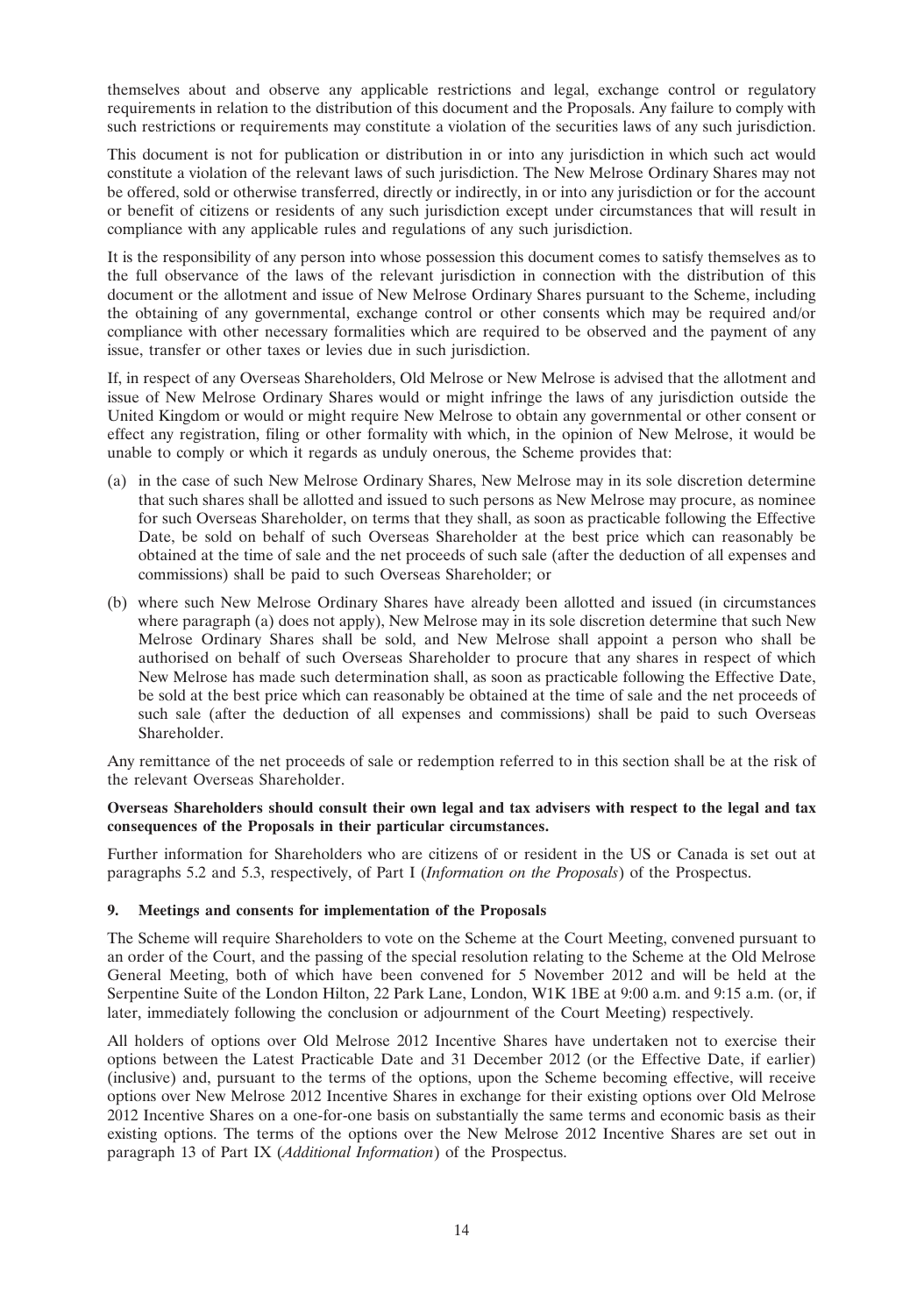New Melrose has agreed to appear by Counsel at the final hearing to sanction the Scheme and to undertake to be bound by the Scheme.

Each of the Scheme and the New Melrose Reduction of Capital requires a separate sanction from the Court. Further details regarding the court hearings to sanction the Scheme and the New Melrose Reduction of Capital are set out in paragraphs 3.1 and 3.2, respectively, of this Part III.

Notices of the Court Meeting and the Old Melrose General Meeting are set out in Parts VIII (*Notice of Court Meeting*) and IX (*Notice of General Meeting*) respectively of this document.

#### *Court Meeting*

The Court Meeting has been convened for 9:00 a.m. on 5 November 2012, pursuant to an order of the Court, at which meeting, or at any adjournment thereof, Shareholders appearing on the register at the Scheme Voting Record Time will consider and, if thought fit, approve the Scheme.

At the Court Meeting, voting will be by poll and each Shareholder present in person or by proxy will be entitled to one vote for each Old Melrose Ordinary Share held. The statutory majority required to approve the Scheme at the Court Meeting is a majority in number of the Shareholders present and voting (either in person or by proxy) at the Court Meeting representing 75 per cent. in value of the Old Melrose Ordinary Shares held and voted by them.

**In order that the Court can be satisfied that the votes cast constitute a fair representation of the views of the Shareholders, it is important that as many votes as possible are cast at the Court Meeting.**

**Shareholders are therefore encouraged to take the action referred to in paragraph 12 below.**

**Shareholders should be aware that if the Scheme is approved and becomes effective, it will be binding on all Shareholders irrespective of whether they attended and voted at the Court Meeting or the way they voted.**

#### *General Meeting*

The Old Melrose General Meeting has been convened for 9:15 a.m. on 5 November 2012 (or, if later, immediately following the conclusion or adjournment of the Court Meeting). The resolutions to be proposed at the Old Melrose General Meeting are set out in full in the notice of Old Melrose General Meeting set out in Part IX (*Notice of General Meeting*) of this document.

The special resolution set out in the notice of the Old Melrose General Meeting is proposed in order to approve:

- (i) the Scheme;
- (ii) the cancellation of the Scheme Shares (including the related reduction of share capital); and
- (iii) the application of the reserve arising as a result of the cancellation of the Scheme Shares to paying up the Capitalisation Shares and the allotment of the Capitalisation Shares to New Melrose.

The special resolution referred to above will be decided on a show of hands (unless a poll is duly demanded). The majority required for the passing of such resolution is not less than 75 per cent. of the votes cast.

#### **10. Authorities relating to New Melrose's share capital**

A general meeting of New Melrose has already been held at which, amongst other matters, the Directors of New Melrose were granted authority to undertake the New Melrose Reduction of Capital and to issue and allot New Melrose Ordinary Shares requisite to the implementation of the Scheme. The Directors have also been granted authorities to allot New Melrose Ordinary Shares, to make allotments otherwise than in accordance with pre-emption rights and to make purchases of New Melrose Ordinary Shares, in each case on substantially the same terms and basis as those authorities granted at the 2012 AGM (adjusted to reflect the Old Melrose Ordinary Shares issued pursuant to the 2012 Rights Issue) and to allot 50,000 New Melrose 2012 Incentive Share Options on the same terms as the authority granted in relation to the options over the Old Melrose 2012 Incentive Shares at the general meeting of Old Melrose held on 11 April 2012.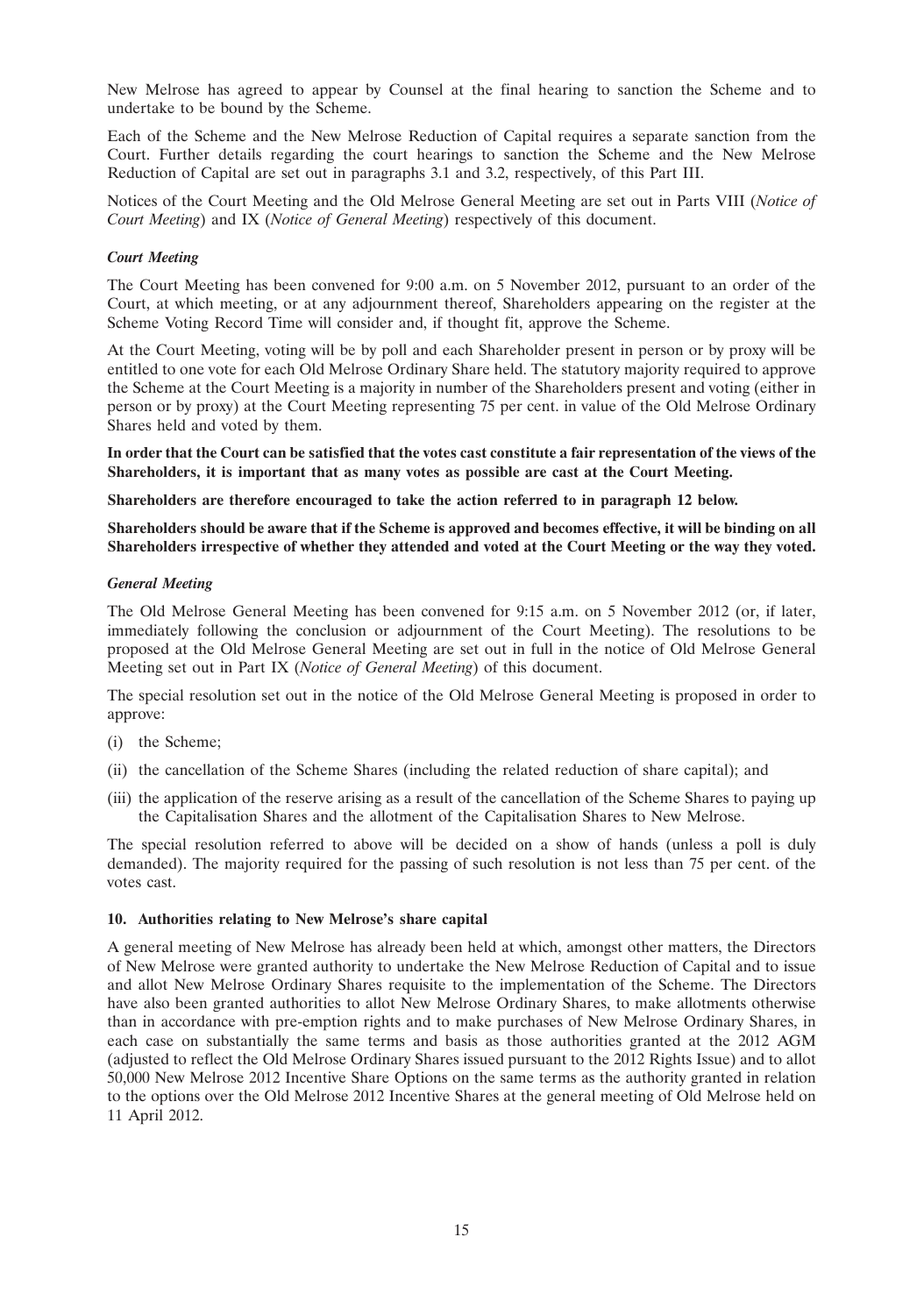For additional information on the authorities relating to New Melrose's share capital which have been granted and a summary of the terms of the options over New Melrose 2012 Incentive Shares, please see paragraphs 3 and 13, respectively, of Part IX (*Additional Information*) of the Prospectus.

# **11. Prospectus**

The Prospectus relating to New Melrose and the New Melrose Ordinary Shares which is required to be published in connection with the introduction of the New Melrose Ordinary Shares to the Official List, can be accessed in electronic form via www.melroseplc.net. Should you wish to receive a paper copy of the Prospectus free of charge, please contact the Company's Receiving Agent on 0871 384 2971 (or from outside the UK +44 121 415 0208). Calls to this number are charged at 8 pence per minute from a BT landline. Other telephony provider costs may vary. Please note that calls to these numbers may be monitored or recorded, and no advice on the Proposals can be given. The Prospectus contains information (including financial information) in relation to New Melrose, a business overview of the Melrose Group, an operating and financial review in relation to the Melrose Group and a section of additional information, including details of the remuneration and shareholding of the Directors and material contracts of the Melrose Group.

# **12. Action to be taken**

# *Voting at the Court Meeting and the Old Melrose General Meeting*

On 5 November 2012, the Court Meeting and the Old Melrose General Meeting will be held to seek approval for the Proposals. Notices of the Court Meeting and the Old Melrose General Meeting are set out as Parts VIII (*Notice of Court Meeting*) and IX (*Notice of General Meeting*) respectively of this document.

Forms of proxy are enclosed as follows:

# **(A)** *for the Court Meeting, a blue Form of Proxy; and*

# **(B)** *for the Old Melrose General Meeting, a white Form of Proxy.*

Whether or not you propose to attend the meetings in person, you are requested, if you hold Old Melrose Ordinary Shares in certificated form, to complete and sign both Forms of Proxy.

Completed Forms of Proxy should be returned (together with any power of attorney or other authority under which it is signed or a duly certified copy of such power or authority) to the Company's Receiving Agent, Equiniti Limited either by post to, Aspect House, Lancing, West Sussex, BN99 6DA, or by hand during normal business hours only, to Corporate Actions, Aspect House, Lancing, West Sussex, BN99 6DA, as soon as possible, and in any event so as to arrive not later than 9:00 a.m. on 1 November 2012 in respect of the blue Form of Proxy for the Court Meeting and 9:15 a.m. on 1 November 2012 in respect of the white Form of Proxy for the Old Melrose General Meeting. In each case, the Forms of Proxy should be completed in accordance with the instructions printed on them.

The blue Form of Proxy in respect of the Court Meeting may also be handed to the Company's Receiving Agent or the Chairman at the Court Meeting before the start of such meeting. However, in the case of the Old Melrose General Meeting, unless the white Form of Proxy is returned to the Company's Receiving Agent so as to arrive by 9:15 a.m. on 1 November 2012 or, if the meeting is adjourned, 48 hours (excluding any part of a day that is not a working day) before the time appointed for the adjourned meeting, it will be invalid.

Alternatively, you can submit your proxy vote electronically by visiting www.sharevote.co.uk. You will need to enter your voting reference numbers (the three numbers quoted on your Forms of Proxy) and follow the online instructions. The deadline for receipt of electronic proxies is 9:00 a.m. for the Court Meeting and 9:15 a.m. for the Old Melrose General Meeting on 1 November 2012 or, if either of the meetings is adjourned, 48 hours (excluding any part of a day that is not a working day) before the time appointed for the adjourned meeting(s).

If you hold your Old Melrose Ordinary Shares in CREST, you can appoint a proxy by completing and transmitting a CREST Proxy Instruction in accordance with the procedures set out in the CREST Manual. Your CREST Proxy Instruction must be received by the Company's Receiving Agent by 9:15 a.m. on 1 November 2012 or, if the meeting is adjourned, 48 hours (excluding any part of a day that is not a working day) before the time appointed for the adjourned meeting.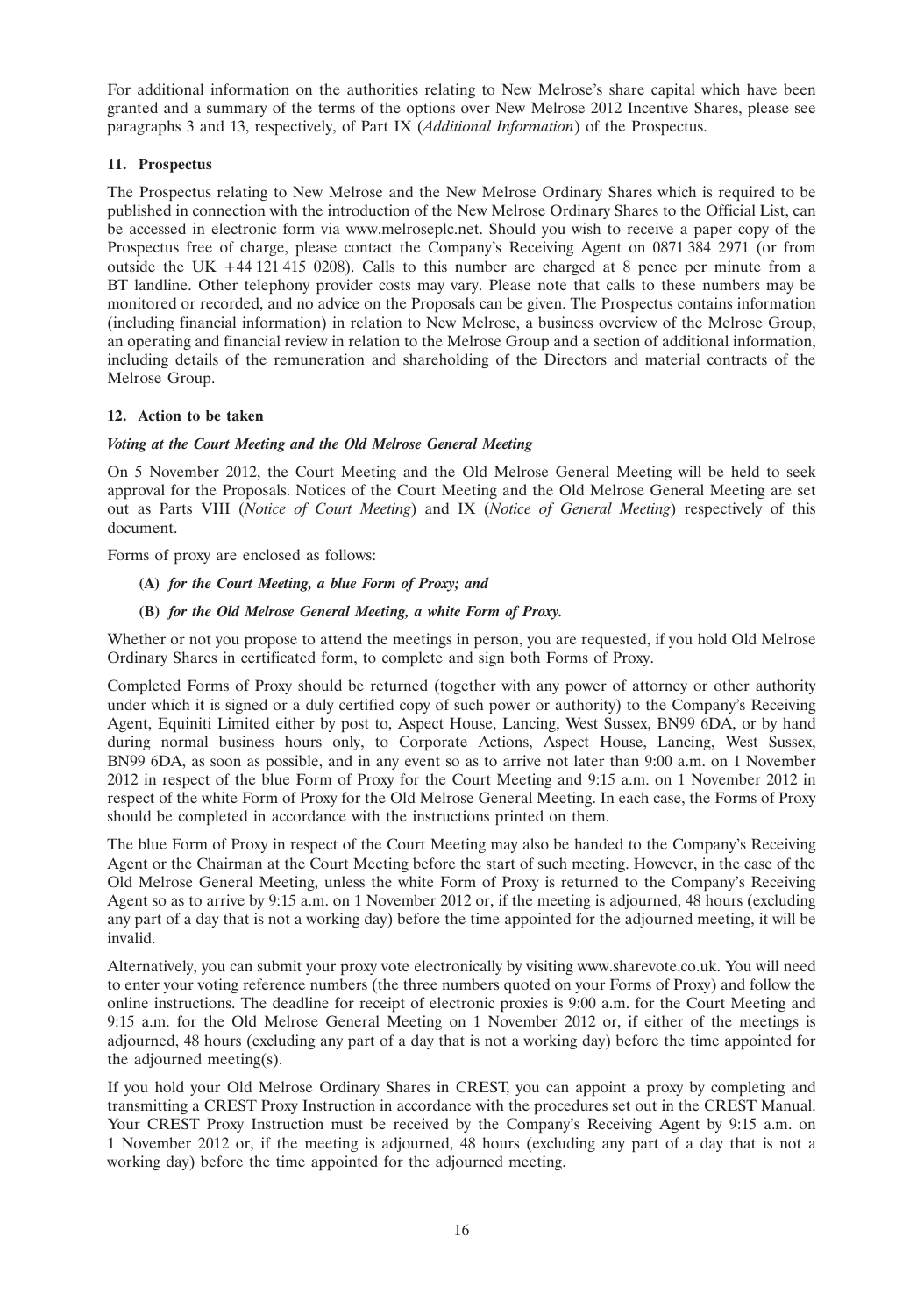The lodging of the Forms of Proxy, submitting your proxy vote electronically or transmitting a CREST Proxy Instruction will not prevent you from attending either the Court Meeting or the Old Melrose General Meeting and voting in person should you decide to do so.

### **13. Further information**

Your attention is drawn to the Chairman's Letter set out in Part I (*Letter from the Chairman of Old Melrose*) of this document, the Scheme (which is set out in full in Part IV (*Scheme of Arrangement*) of this document) and the additional information set out in Part VI (*Additional Information*) of this document.

Yours faithfully

7OCT201217315571

Ravi Gupta for and on behalf of N M Rothschild & Sons Limited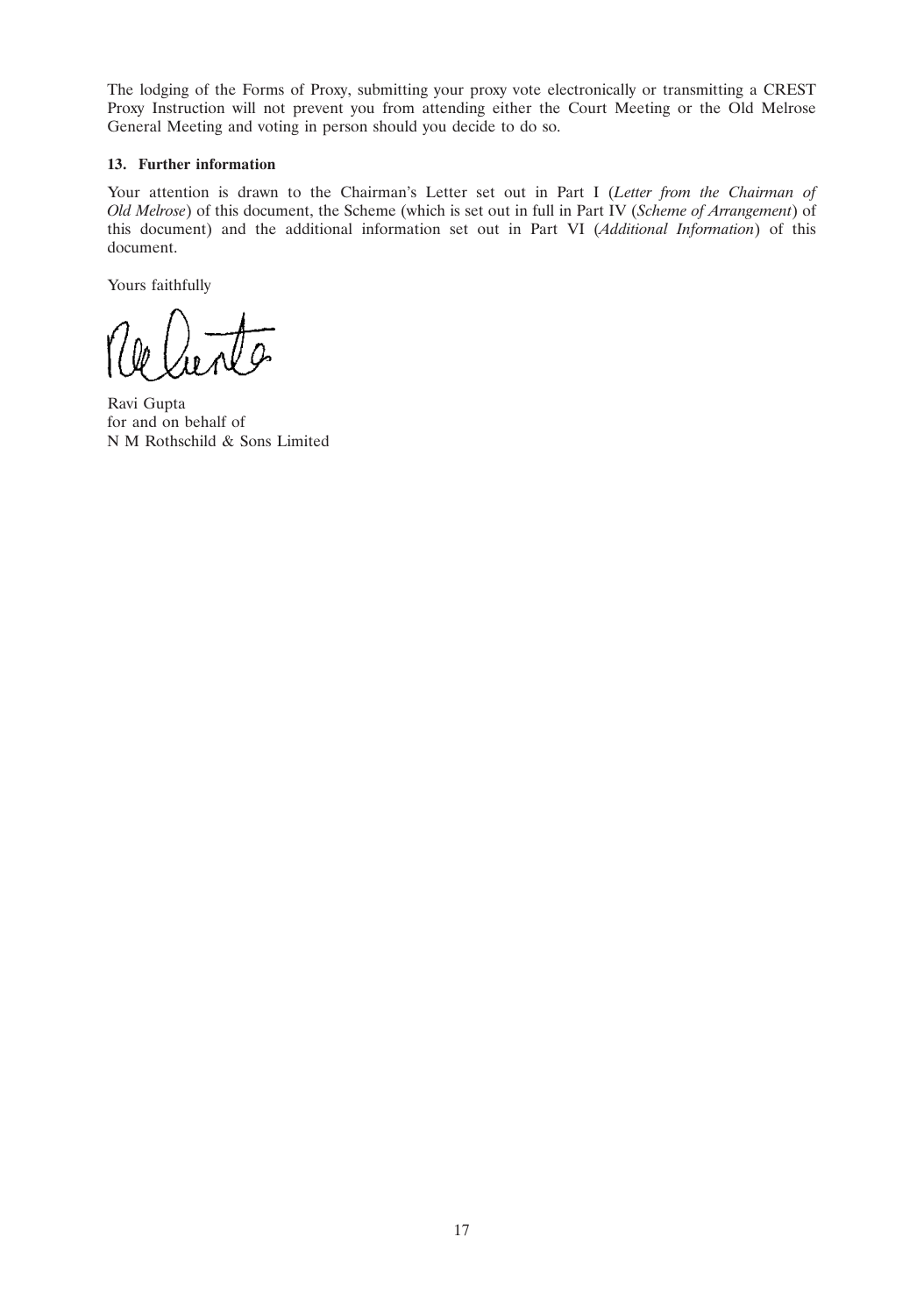# **PART IV**

#### **SCHEME OF ARRANGEMENT**

#### **IN THE HIGH COURT OF JUSTICE No. 7747 of 2012 CHANCERY DIVISION COMPANIES COURT**

#### **IN THE MATTER OF MELROSE PLC**

#### **and**

#### **IN THE MATTER OF THE COMPANIES ACT 2006**

# **SCHEME OF ARRANGEMENT**

#### **(under section 899 of the Companies Act 2006)**

# **Between**

#### **MELROSE PLC**

# **And**

#### **THE SCHEME SHAREHOLDERS**

#### **(as hereinafter defined)**

#### **PRELIMINARY**

(A) In this scheme of arrangement, references to clauses are references to clauses of this scheme of arrangement and, unless the context otherwise requires, the following expressions shall bear the following meanings:

| 2006 Act                     | the Companies Act 2006, as amended and for the time being<br>in force                                                                                                                                                                                   |
|------------------------------|---------------------------------------------------------------------------------------------------------------------------------------------------------------------------------------------------------------------------------------------------------|
| <b>Business Day</b>          | a day (other than a Saturday or Sunday or public holiday) on<br>which banks are open for business in London, other than solely<br>for trading and settlement in Euro                                                                                    |
| <b>Capitalisation Shares</b> | the ordinary shares of $\frac{14}{55}$ pence nominal value each in the<br>capital of Old Melrose to be allotted and issued to New Melrose<br>following the cancellation of the Old Melrose Ordinary Shares<br>pursuant to the operation of the Scheme   |
| <b>Circular</b>              | the circular sent to Old Melrose Ordinary Shareholders on or<br>around 12 October 2012 containing details of the Scheme and<br>the subsequent New Melrose Reduction of Capital                                                                          |
| <b>Companies Acts</b>        | the Companies Act 1985 and the 2006 Act, as amended                                                                                                                                                                                                     |
| Court                        | the High Court of Justice of England and Wales                                                                                                                                                                                                          |
| <b>Court Hearing</b>         | the hearing of the claim form to sanction the Scheme and<br>confirm the reduction of capital of Old Melrose involved in the<br>Scheme                                                                                                                   |
| <b>Court Meeting</b>         | the meeting of the holders of Old Melrose Ordinary Shares<br>convened for 5 November 2012 by order of the Court pursuant<br>to section 896 of the 2006 Act to consider and, if thought fit,<br>approve this Scheme, and any adjournment of that meeting |
| <b>CREST</b>                 | the relevant system (as defined in the CREST Regulations) in<br>respect of which Euroclear is the operator (as defined in the<br><b>CREST</b> Regulations)                                                                                              |
| <b>CREST Regulations</b>     | the Uncertificated Securities Regulations 2001 (SI 2001)<br>No. $01/378$ , as amended                                                                                                                                                                   |
| <b>Effective Date</b>        | the date on which this Scheme becomes effective in accordance<br>with clause 7                                                                                                                                                                          |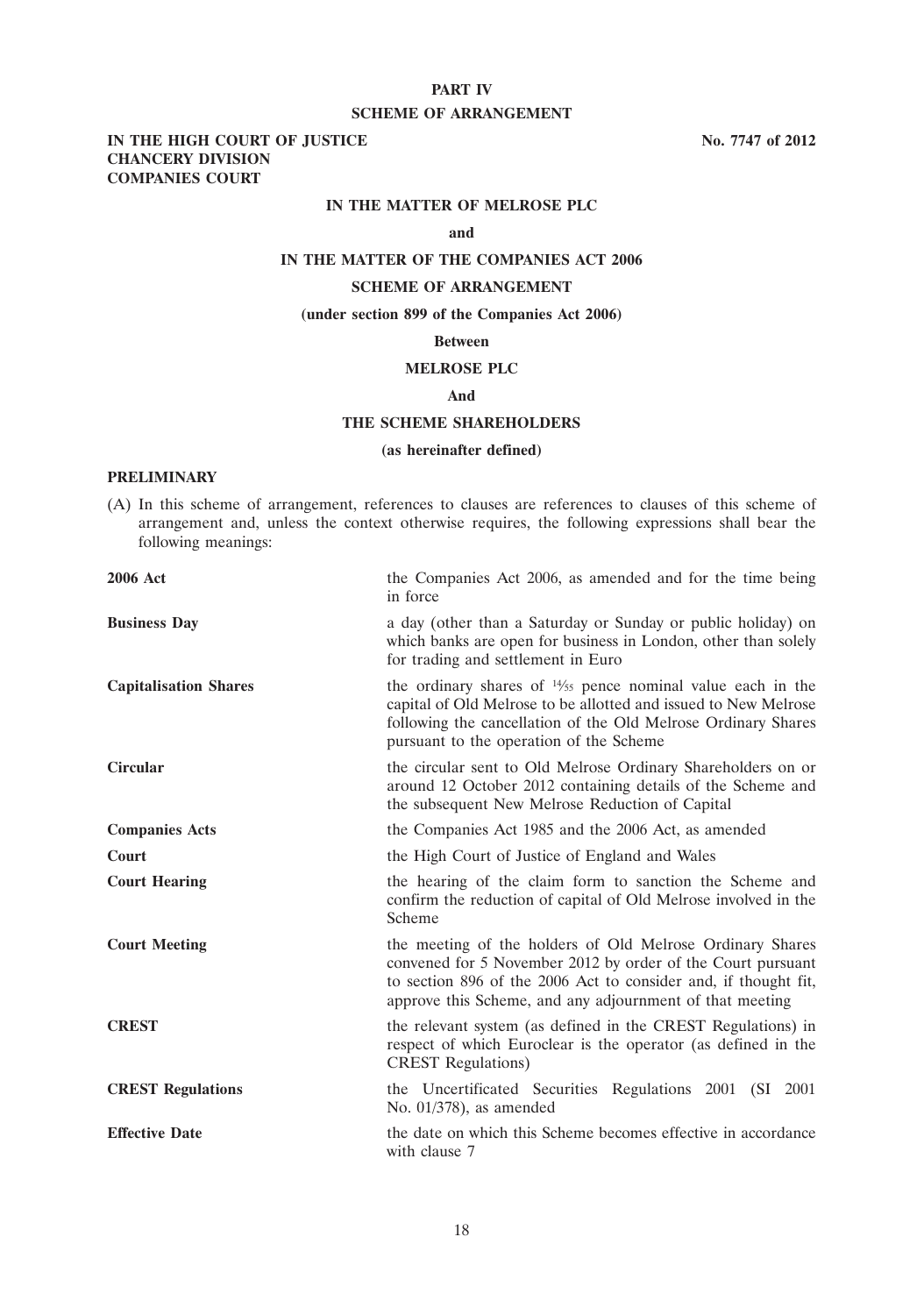| <b>Euroclear</b>                           | Euroclear UK & Ireland Limited, the operator of CREST                                                                                                                                                                                                |
|--------------------------------------------|------------------------------------------------------------------------------------------------------------------------------------------------------------------------------------------------------------------------------------------------------|
| <b>FSMA</b>                                | the Financial Services and Markets Act 2000, as amended from<br>time to time                                                                                                                                                                         |
| <b>New Melrose</b>                         | New Melrose PLC, a public limited company incorporated in<br>England and Wales with registered number 8243706, to be<br>renamed Melrose PLC shortly after the Scheme becomes<br>effective                                                            |
| <b>New Melrose Ordinary Shares</b>         | the ordinary shares in the capital of New Melrose to be allotted<br>and issued pursuant to the Scheme, with a the nominal value of<br>120 pence                                                                                                      |
| <b>New Melrose Reduction of Capital</b>    | the proposed reduction of capital of New Melrose under Part 17<br>Chapter 10 of the 2006 Act to reduce the nominal value of each<br>New Melrose Ordinary Share from 120 pence to 0.1 penny                                                           |
| <b>Official List</b>                       | the official list maintained by the UKLA for the purposes of<br>Part V of FSMA                                                                                                                                                                       |
| <b>Old Melrose</b>                         | Melrose PLC, a public limited company incorporated in<br>England and Wales with registered number 4763064, to be<br>renamed and to be re-registered as a private company shortly<br>after the Scheme becomes effective                               |
| <b>Old Melrose Ordinary Shareholders</b>   | holders of Old Melrose Ordinary Shares                                                                                                                                                                                                               |
| <b>Old Melrose Ordinary Shares</b>         | the ordinary shares of $\frac{14}{55}$ pence nominal value each in the<br>capital of Old Melrose                                                                                                                                                     |
| <b>Overseas Shareholder</b>                | a Scheme Shareholder who is a citizen, resident or national of<br>any jurisdiction outside the United Kingdom                                                                                                                                        |
| penny, pence, $p$ , $f$ or pounds sterling | the lawful currency of the United Kingdom                                                                                                                                                                                                            |
| <b>Redeemable Preference Shares</b>        | the redeemable non-voting preference shares of £1 each in the<br>capital of New Melrose which will be redeemed by New Melrose<br>shortly after the Effective Date                                                                                    |
| <b>Register</b>                            | Old Melrose's statutory register of members                                                                                                                                                                                                          |
| <b>Registrar of Companies</b>              | the Registrar of Companies in England and Wales                                                                                                                                                                                                      |
| <b>Scheme</b>                              | this scheme of arrangement in its present form or with or subject<br>to any modification, addition or condition approved or imposed<br>by the Court                                                                                                  |
| <b>Scheme Record Date</b>                  | the Business Day immediately preceding the Effective Date                                                                                                                                                                                            |
| <b>Scheme Record Time</b>                  | 6:00 p.m. on the Scheme Record Date                                                                                                                                                                                                                  |
| <b>Scheme Shareholder</b>                  | a holder of Scheme Shares as appearing in the Register at the<br>Scheme Record Time                                                                                                                                                                  |
| <b>Scheme Shares</b>                       | (A) all Old Melrose Ordinary Shares in issue at the date of the<br>Circular; and                                                                                                                                                                     |
|                                            | (B) all (if any) additional Old Melrose Ordinary Shares in issue<br>after the date of the Circular (but prior to the Scheme<br>Voting Record Time) and remaining in issue at the Scheme<br>Record Time                                               |
| <b>Scheme Voting Record Time</b>           | 6:00 p.m. on 1 November 2012 or, if either the Court Meeting or<br>the Old Melrose General Meeting is adjourned, 6:00 p.m. on the<br>second day before the date of such adjourned meeting<br>(excluding any part of a day that is not a working day) |
| <b>Subscriber Shares</b>                   | the two shares of £1 each in the capital of New Melrose whose<br>rights will be deferred upon the Scheme becoming effective and<br>which will be cancelled pursuant to the New Melrose Reduction<br>of Capital                                       |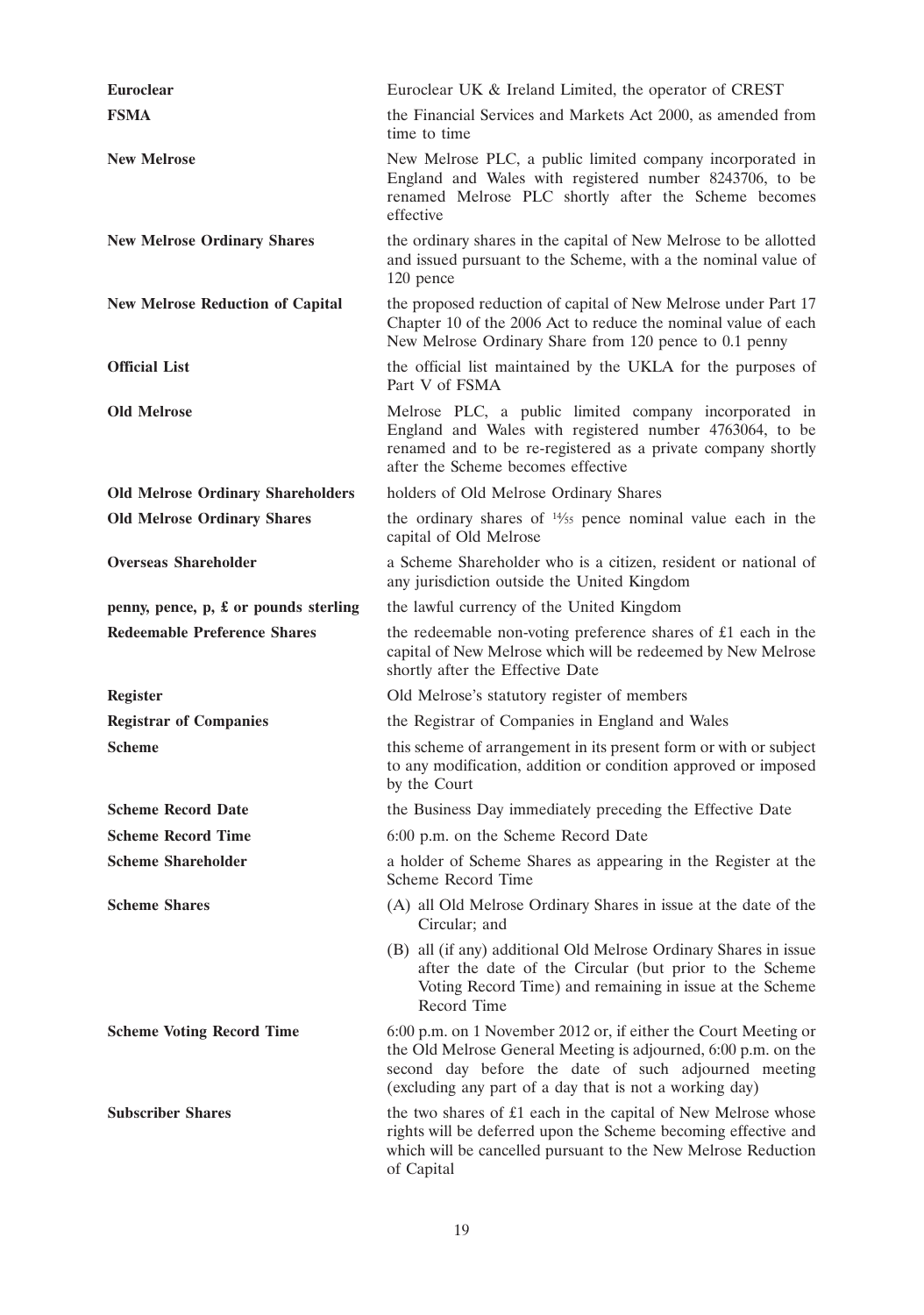| UK or United Kingdom                        | the United Kingdom of Great Britain and Northern Ireland                                                                                                                                                                                                                        |
|---------------------------------------------|---------------------------------------------------------------------------------------------------------------------------------------------------------------------------------------------------------------------------------------------------------------------------------|
| <b>UKLA</b>                                 | the FSA acting in its capacity as the competent authority for<br>listing under Part V of FSMA and in the exercise of its functions<br>in respect of admission to the Official List; and                                                                                         |
| uncertificated or in uncertificated<br>form | a share or other security title to which is recorded on the<br>relevant register of the share or security concerned as being held<br>in uncertificated form in CREST and title to which, by virtue of<br>the CREST Regulations, may be transferred by means of<br><b>CREST.</b> |

All times referred to in this Scheme are references to London time unless otherwise specified.

- (B) The issued share capital of Old Melrose at the date of this Scheme is £3,224,141.55 divided into 1,266,627,036 Old Melrose Ordinary Shares, all of which are credited as fully paid.
- (C) New Melrose was incorporated and registered in England and Wales as a public limited company on 8 October 2012, with registered number 8243706.
- (D) The issued share capital of New Melrose at the date of this document is £50,002 divided into two Subscriber Shares and 50,000 Redeemable Preference Shares.
- (E) No Scheme Shares are or will be beneficially owned by New Melrose. It is intended that, in the period after the Old Melrose General Meeting and before the Court Hearing, the Board of Old Melrose will exercise its authority under the general authorities of the Directors of Old Melrose existing at the time of such allotment and under the Old Melrose Articles to issue to New Melrose the Deferred A Share for £1 credited as fully paid.
- (F) New Melrose has agreed to appear by Counsel at the Court Hearing, to consent to the Scheme and to undertake to be bound thereby and to execute and do or procure to be executed and done all such documents, acts and things as may be necessary or desirable to be executed or done by it or them for the purpose of giving effect to this Scheme.

#### **THE SCHEME**

#### **1. Cancellation of Scheme Shares**

- (A) The share capital of Old Melrose shall be reduced by cancelling and extinguishing all of the Scheme Shares.
- (B) Forthwith and contingent upon the reduction of capital referred to in sub-clause (A) of this clause 1 taking effect, the credit arising in the books of account of Old Melrose as a result of such reduction of capital shall be capitalised and applied in paying up, in full at par, such number of Capitalisation Shares as shall be equal to the aggregate nominal value of the Scheme Shares cancelled in accordance with sub-clause (A) of this clause 1, which shall be allotted and issued, credited as fully paid, to New Melrose.

#### **2. Consideration for the cancellation of the Scheme Shares and issue of Capitalisation Shares**

In consideration of the cancellation of the Scheme Shares and the issue of the Capitalisation Shares to New Melrose pursuant to clause 1, New Melrose shall (subject to the remaining provisions of this Scheme) allot and issue (credited as fully paid) New Melrose Ordinary Shares, each with a nominal of 120 pence to the holders of Scheme Shares on the basis of 1 New Melrose Ordinary Share for every 1 Old Melrose Ordinary Share held at the Scheme Record Time (as appearing in the Register).

#### **3. Allotment and issue of New Melrose Ordinary Shares**

- (A) The New Melrose Ordinary Shares to be issued pursuant to clause 2 shall rank in full for all dividends or distributions declared, made or paid after the Effective Date on the ordinary share capital of New Melrose.
- (B) The provisions of clause 2 shall be subject to any prohibition or condition imposed by law. Without prejudice to the generality of the foregoing, if, in respect of any Overseas Shareholder, New Melrose is advised that the allotment and issue of New Melrose Ordinary Shares pursuant to clause 2 would or might infringe the laws of any jurisdiction outside the United Kingdom or would or might require New Melrose to obtain any governmental or other consent or effect any registration, filing or other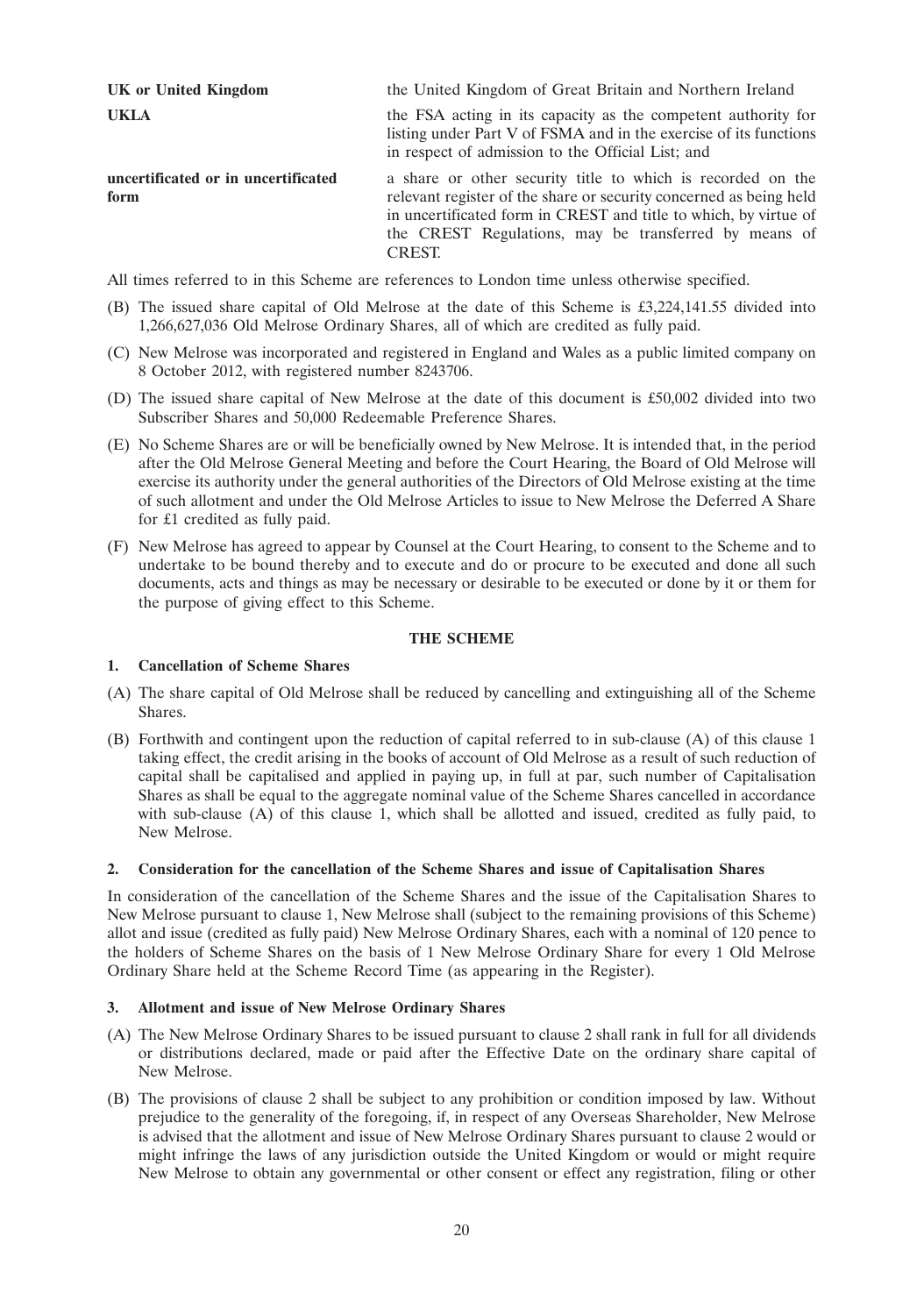formality with which, in the opinion of New Melrose, it would be unable to comply or which it regards as unduly onerous, then New Melrose may in its sole discretion determine that:

- (i) in the case of the allotment and issue of New Melrose Ordinary Shares, such shares shall be allotted and issued to such person as New Melrose may procure, as nominee for such Overseas Shareholder, on terms that they shall, as soon as practicable following the Effective Date, be sold on behalf of such Overseas Shareholder at the best price which can reasonably be obtained at the time of sale and the net proceeds of such sale (after the deduction of all expenses and commissions) shall be paid to such Overseas Shareholder in accordance with the provisions of clause 4. None of Old Melrose, New Melrose or any nominee so appointed or any broker or agent of any of them shall have any liability (save in the case of fraud) for any loss or damage arising as a result of the timing or terms of any such sale; or
- (ii) where such New Melrose Ordinary Shares have already been allotted and issued (in circumstances where sub-clause  $(B)(i)$  of this clause 3 does not apply), such New Melrose Ordinary Shares shall be sold, and New Melrose shall appoint a person to act pursuant to this sub-clause (B)(ii) and such person shall be authorised on behalf of such Overseas Shareholder to procure that any shares in respect of which New Melrose has made such determination shall, as soon as practicable following the Effective Date, be sold at the best price which can reasonably be obtained at the time of sale and the net proceeds of such sale (after the deduction of all expenses and commissions) shall be paid to such Overseas Shareholder in accordance with the provisions of clause 4. To give effect to any such sale, the person so appointed shall be authorised on behalf of such Overseas Shareholder to execute and deliver a form of transfer and to give such instructions and to do all such things which he may consider necessary or expedient in connection with such sale. None of Old Melrose, New Melrose or the person so appointed or any broker or agent or any of them shall have any liability (save in the case of fraud) for any loss or damage arising as a result of the timing or terms of any such sale.

#### **4. Certificates and payments**

- (A) Not later than five Business Days after the Effective Date, New Melrose shall allot and issue all New Melrose Ordinary Shares which it is required to allot and issue to give effect to this Scheme and, not later than fifteen Business Days after the Effective Date, New Melrose shall send by first class post to the allottees of the New Melrose Ordinary Shares certificates in respect of due entitlement to such shares save that where Old Melrose Ordinary Shares are held in uncertificated form, New Melrose will procure that Euroclear is instructed to cancel the entitlement to Old Melrose Ordinary Shares of each of the Scheme Shareholders concerned and to credit to the appropriate stock account in CREST of each such Scheme Shareholder the due entitlement to New Melrose Ordinary Shares.
- (B) Not later than five Business Days following the sale of any relevant New Melrose Ordinary Shares pursuant to sub-clause (B) of clause 3, New Melrose shall procure that the nominee or appointee, as the case may be, shall account for the cash payable by either despatching to the persons respectively entitled thereto cheques and/or warrants by post or where Old Melrose Ordinary Shares are held in uncertificated form, crediting the relevant amount to the appropriate account in CREST of each such Scheme Shareholder.
- (C) All certificates required to be sent by New Melrose pursuant to sub-clause (A) of this clause 4 and all cheques or warrants required to be sent pursuant to sub-clause (B) of this clause 4 shall be sent by first class post in envelopes addressed to and at the risk of the persons respectively entitled thereto at their respective addresses appearing in the Register at the Scheme Record Time (or, in the case of joint holders, to the address of that one of the joint holders whose name stands first in the Register in respect of the joint holding) or in accordance with any special instructions regarding communications received at the registered office of Old Melrose prior to the Scheme Record Time.
- (D) If New Melrose Ordinary Shares are consolidated or subdivided or if the nominal value of New Melrose Ordinary Shares is reduced prior to the despatch of any relevant certificates or the giving of any instructions in accordance with this clause 4, the relevant certificates or instructions shall relate to such New Melrose Ordinary Shares as so consolidated, subdivided and/or reduced.
- (E) None of Old Melrose, New Melrose, any nominee referred to in sub-clauses (B)(i) or (B)(ii) of clause 3, such person appointed to act under sub-clause (B)(ii) of clause 3 or any agent of any of them shall be responsible for any loss or delay in transmission of certificates, cheques or warrants sent in accordance with this clause 4.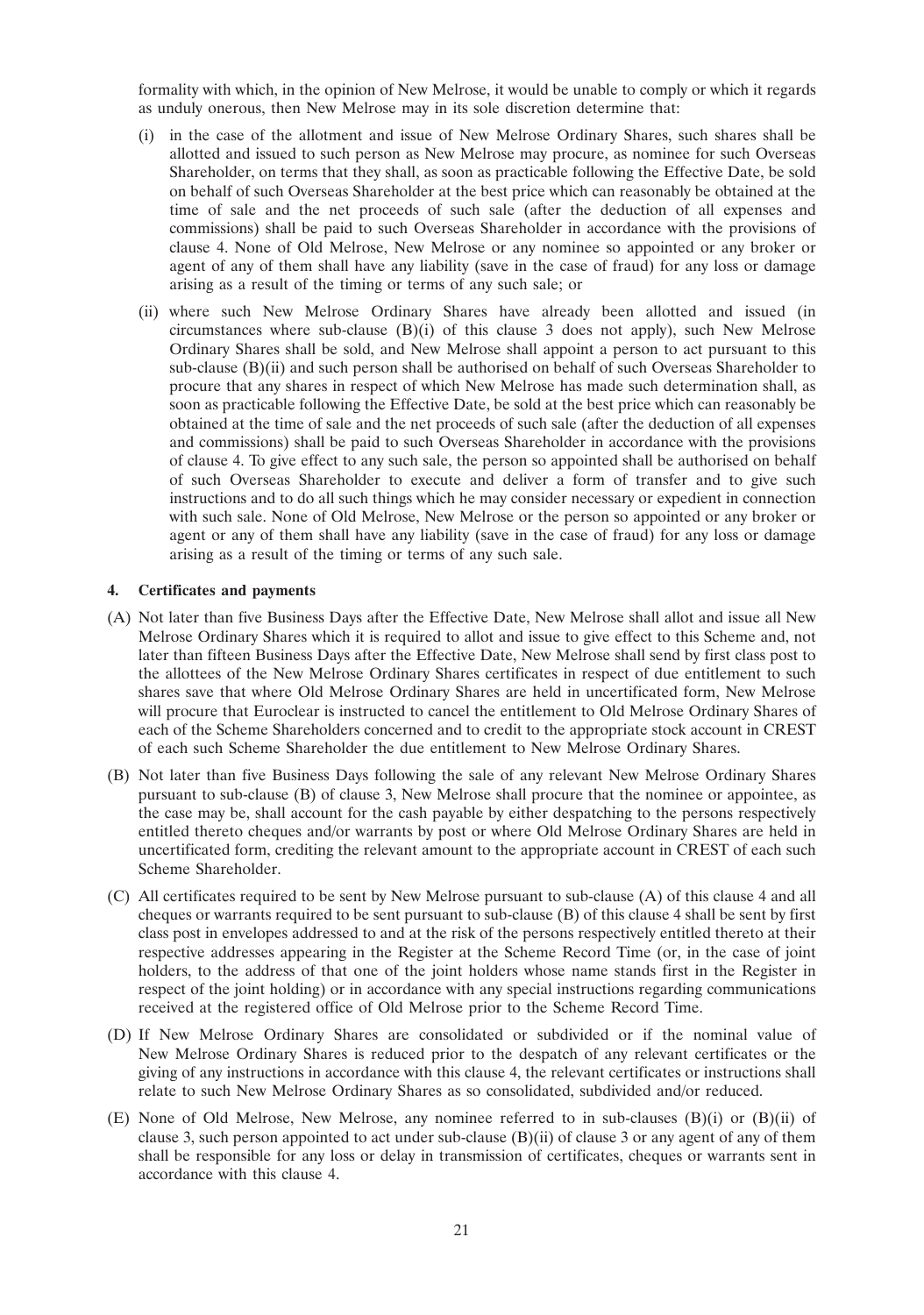- (F) All cheques and warrants shall be made payable to the holder(s) and the encashment of any such cheque or warrant shall be a complete discharge of New Melrose for the monies represented thereby.
- (G) This clause 4 shall be subject to any prohibition or condition imposed by law.

# **5. Certificates representing Scheme Shares**

With effect from and including the Effective Date, all certificates representing holdings of Scheme Shares shall cease to be valid in respect of such holdings. The holders of such shares shall be bound at the request of Old Melrose or New Melrose to deliver such certificates for cancellation to Old Melrose, New Melrose or to any person appointed by Old Melrose to receive the same, unless such certificates have been destroyed on receipt of the share certificates in respect of the New Melrose Ordinary Shares to which they are entitled.

# **6. Mandated payments and other instructions**

Each mandate in force at the Scheme Record Time relating to the payment of dividends on Scheme Shares and each instruction then in force as to notices and other communications from Old Melrose shall, unless and until varied or revoked, be deemed as from the Effective Date to be a valid and effective mandate or instruction to New Melrose in relation to the corresponding New Melrose Ordinary Shares to be allotted and issued to Scheme Shareholders pursuant to this Scheme.

# **7. Effective Date**

- (A) This Scheme shall become effective as soon as an office copy of the order of the Court sanctioning this Scheme under section 899 of the 2006 Act and confirming the reduction of capital provided for by this Scheme under section 648 of the 2006 Act shall have been duly delivered to the Registrar of Companies for registration.
- (B) Unless this Scheme shall have become effective on or before 31 December 2012 or such later date, if any, as Old Melrose and New Melrose may agree and the Court may allow, it shall lapse.

# **8. Modification**

Old Melrose and New Melrose may jointly consent on behalf of all persons concerned to any modification of or addition to this Scheme or to any condition which the Court may think fit to approve or impose.

Dated 12 October 2012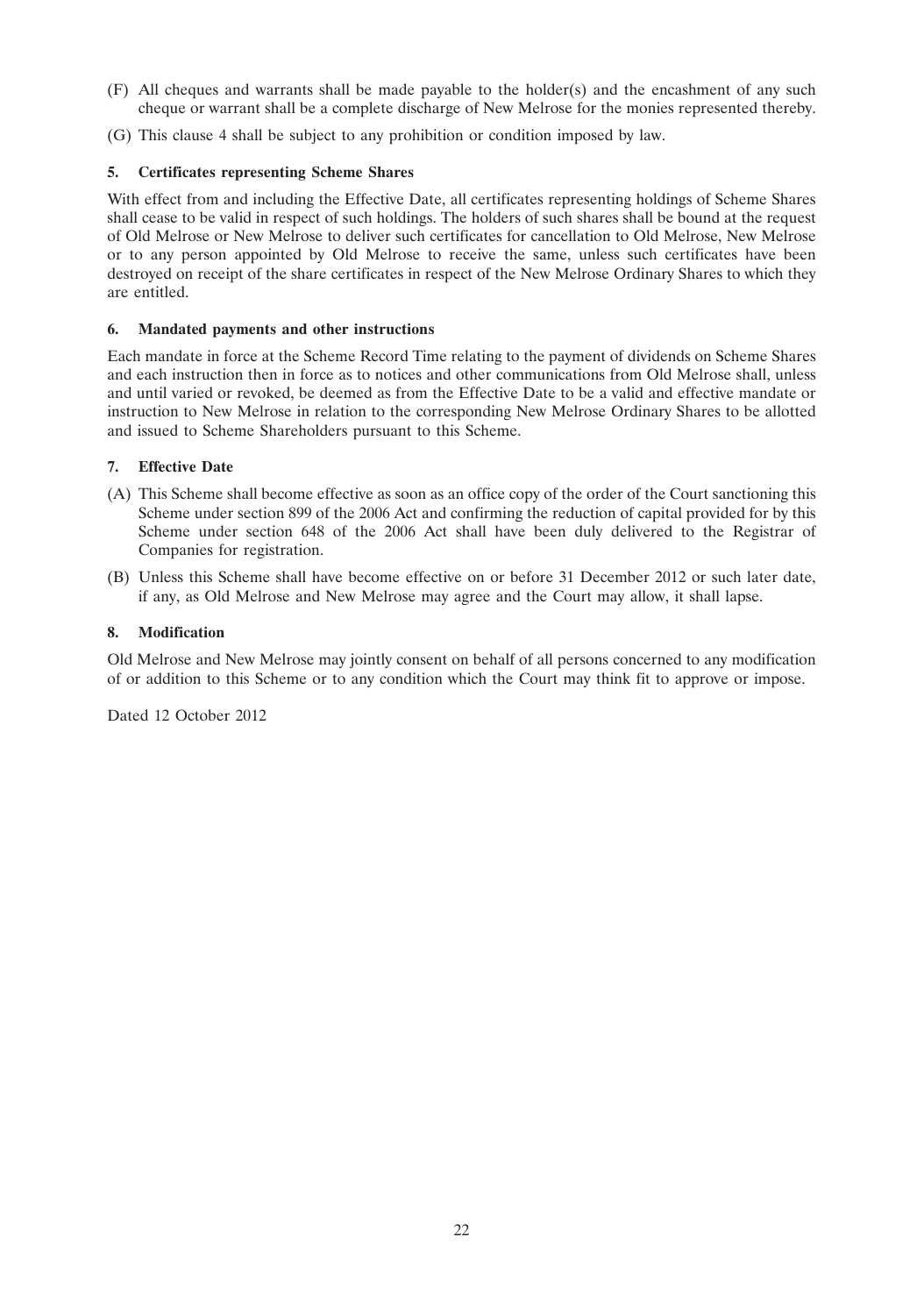#### **PART V**

#### **UNITED KINGDOM TAXATION**

#### **1. General**

The following summary is intended as a general guide only and relates only to certain UK tax consequences of receiving the New Melrose Ordinary Shares under the Scheme. It is based on current UK tax law and the current practice of HM Revenue & Customs, both of which are subject to change, possibly with retrospective effect. The summary is intended to apply only to Shareholders who are resident in the UK for UK tax purposes, who hold the New Melrose Ordinary Shares as investments and not on trading account and who are the beneficial owners of the New Melrose Ordinary Shares. The summary is not intended to apply to certain classes of shareholders such as dealers in securities, insurance companies, those holding shares by reason of their employment or collective investment schemes.

Any Shareholders or prospective shareholders who are in any doubt as to their tax position regarding the acquisition, ownership and/or disposal of the New Melrose Ordinary Shares and/or who are subject to tax in a jurisdiction other than the UK should consult their tax advisers.

#### **2. The Scheme and the New Melrose Reduction of Capital**

For the purposes of the UK taxation of chargeable gains, the cancellation of the Old Melrose Ordinary Shares and the issue of New Melrose Ordinary Shares should be treated as a reorganisation of share capital. Accordingly, Shareholders will not be treated as making a disposal in respect of the cancellation of Old Melrose Ordinary Shares or an acquisition in respect of the issue to them of the New Melrose Ordinary Shares. The New Melrose Ordinary Shares will be treated as having been acquired at the same time and for the same consideration as the Old Melrose Ordinary Shares for the purposes of UK taxation of chargeable gains. Shareholders who alone, or together with connected persons, hold more than five per cent. of the Old Melrose Ordinary Shares are advised that Old Melrose has obtained a clearance under section 138 of the Taxation of Chargeable Gains Act 1992 that the Board of HM Revenue & Customs are satisfied that the scheme of reconstruction will be effected for bona fide commercial reasons and does not form part of a scheme or arrangements of which the main purpose, or one of the main purposes, is avoidance of a liability to capital gains tax or corporation tax.

A Shareholder's original base cost in his Old Melrose Ordinary Shares will be attributed to the New Melrose Ordinary Shares.

For the purposes of the UK taxation of chargeable gains, the New Melrose Reduction of Capital, which will be effected by decreasing the nominal value of each New Melrose Ordinary Share should be treated as another reorganisation of share capital. Accordingly, Shareholders should not be treated as making a disposal of the New Melrose Ordinary Shares for the purposes of the UK taxation of chargeable gains as a result of that reduction of capital.

#### **3. Dividends**

Under current tax law, New Melrose will not be required to withhold tax at source from dividend payments it makes.

#### 3.1 *Individuals*

An individual who receives a dividend from New Melrose will generally be entitled to a tax credit which may be set against that individual's total income tax liability on the dividend. Such a liability to income tax is calculated on the aggregate of the net dividend and the related tax credit (the ''**gross dividend**''). The tax credit will be equal to one-ninth of the cash dividend paid, or ten per cent. of the gross dividend.

An individual who is liable to income tax at the basic rate will be subject to income tax on dividends paid by New Melrose at the rate of ten per cent. of the gross dividend. As such, the tax credit will satisfy in full the individual's liability to income tax on the dividend.

An individual who is liable to income tax at the higher rate will be subject to income tax on the gross dividend at 32.5 per cent. After taking into account the tax credit, the individual will have to account for tax at an effective rate of 25 per cent. of the net cash dividend received.

An individual who is liable to income tax at the additional rate of tax of 50 per cent., reducing to 45 per cent. from 6 April 2013 (i.e. those with taxable income in excess of £150,000) will be subject to income tax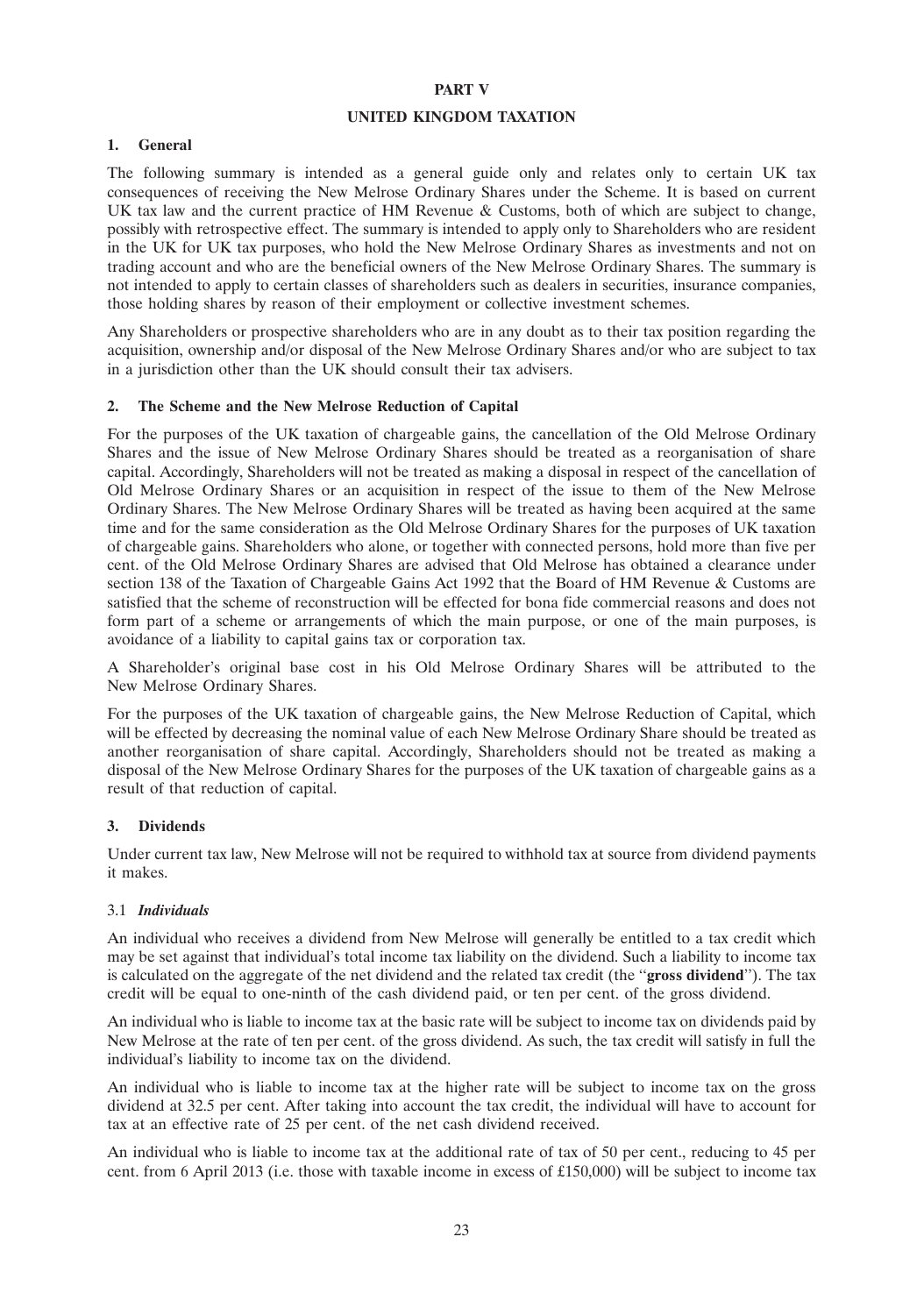on the gross dividend at 42.5 per cent. (37.5 per cent. from 6 April 2013). After taking into account the tax credit, the individual will have to account for tax at an effective rate of 36.1 per cent. (30.6 per cent. from 6 April 2013) of the net cash dividend received.

An individual who is not liable to income tax in respect of the gross dividend will not be entitled to any payment in respect of any part of the tax credit associated with the dividend.

In all circumstances, the dividend tax credit is notional only and non-refundable.

#### 3.2 *Companies*

Subject to certain exceptions for traders in securities and insurance companies, a corporate shareholder resident in the UK for tax purposes will normally be exempt from corporation tax on any dividend received from New Melrose (unless certain conditions are not met) and will not be able to claim a tax credit in respect of any such dividend. If the conditions for exemption are not or cease to be satisfied, or if a shareholder elects for an otherwise exempt dividend to be taxable, the shareholder will be subject to UK corporation tax on dividends received from New Melrose. UK corporation tax would be charged on such dividends at the rate applicable to that corporate shareholder.

# **4. Stamp Duty and Stamp Duty Reserve Tax**

Except in relation to arrangements for depositary receipts or clearance services to which special rules apply:

- (i) No stamp duty or stamp duty reserve tax (''**SDRT**'') should be payable on the issue of the New Melrose Ordinary Shares.
- (ii) An unconditional agreement to sell New Melrose Ordinary Shares would normally give rise to liability on the purchaser to SDRT at the rate of 0.5 per cent. of the amount or actual value of the actual consideration paid or provided. If an instrument of transfer of the New Melrose Ordinary Shares were subsequently produced it would generally be subject to stamp duty at the rate of 0.5 per cent. of the amount or actual value of the actual consideration paid or provided (rounded up to the nearest £5), subject to an exemption for low-value transactions  $(£1,000)$  or less). When such stamp duty is paid, provided it is paid within six years of the agreement the SDRT charge will be cancelled and any SDRT already paid will be refunded. Stamp duty and SDRT are generally the liability of the purchaser.

The above statements are intended as a general guide to the current position. Certain categories of person, including market makers, brokers, dealers and persons connected with depositary arrangements and clearance services are not liable to stamp duty or SDRT and others may be liable at a higher rate or may, although not primarily liable for tax, be required to notify and account for it.

#### **5. ISAs**

If existing Shareholders of Old Melrose currently hold their Old Melrose Ordinary Shares in the stocks and shares component of an ISA, the New Melrose Ordinary Shares should qualify for inclusion in the same way.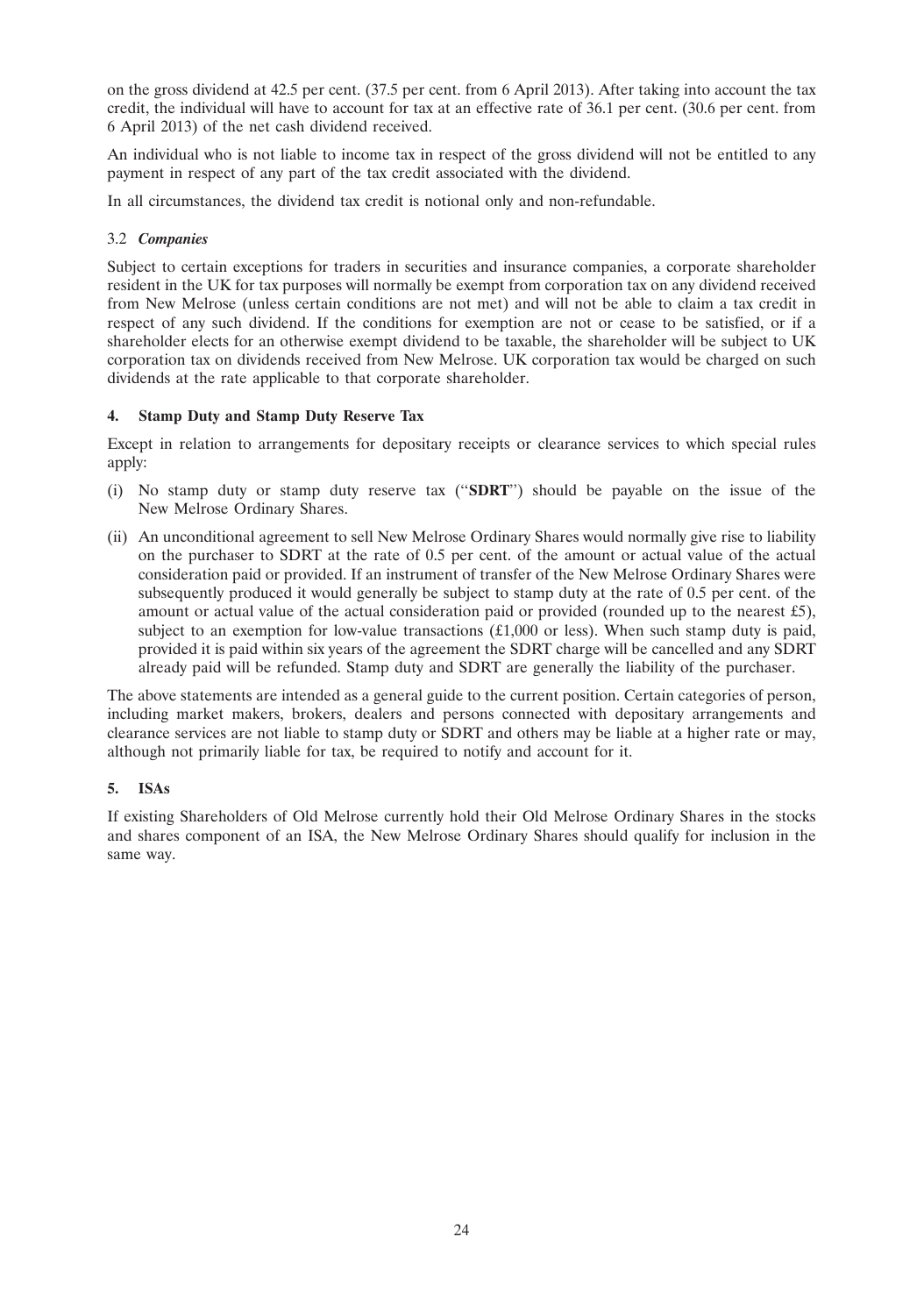#### **PART VI**

#### **ADDITIONAL INFORMATION**

#### **1. New Melrose Articles of Association**

The rights attaching to the New Melrose Ordinary Shares will be substantially the same as those attaching to the Old Melrose Ordinary Shares. The rights relating to the New Melrose 2012 Incentive Shares have been amended to ensure that such shares are on the same economic basis as the Old Melrose 2012 Incentive Shares and therefore apply to Old Melrose up to the Effective Date. The New Melrose Articles have also been amended to: (a) require that every Director retire from office at each annual general meeting and shall be eligible for re-appointment at that meeting; (b) clarify that the issue of a separate class of shares is not a variation of class rights unless stated in the class rights; and (c) provide that notices sent to a shareholder with a registered address not in the United Kingdom and who has not provided an address for service in the United Kingdom shall be deemed to have been sent for information purposes only.

#### **2. Directors of Old Melrose**

The following table sets out information relating to the Directors of Old Melrose, each of whom is also currently a Director of New Melrose:

| Executive Chairman                   |
|--------------------------------------|
| Executive Vice-Chairman              |
| <b>Chief Executive</b>               |
| Group Finance Director               |
| <b>Senior Non-Executive Director</b> |
| <b>Non-Executive Director</b>        |
| <b>Non-Executive Director</b>        |
| Non-Executive Director               |
|                                      |

The business address of each of the Directors is Leconfield House, Curzon Street, London, W1J 5JA, United Kingdom.

#### **3. Deferred A Share issue to New Melrose**

As at the Latest Practicable Date, New Melrose did not own or control any Old Melrose Ordinary Shares. It is intended that, in the period after the Old Melrose General Meeting and before the Court Hearing, the Board of Old Melrose will exercise its authority under the general authorities of the Directors of Old Melrose existing at the time of such allotment and under the Old Melrose Articles to issue to New Melrose one share in the capital of Old Melrose as a non-voting deferred A share with a nominal value of £1 (the ''**Deferred A Share**'').

The Deferred A Share will confer no rights on the holder to vote at any general meetings of Old Melrose, no right to receive any share in the profits of Old Melrose and the right to receive on a return of assets in a winding-up only up to the nominal amount of the Deferred A Share after payment of £1,000,000 per ordinary share but no other right to participate in any amount paid or distributed by Old Melrose whatsoever. As the Deferred A Share will have no voting rights or dividend rights and very limited rights on any return of assets in a winding-up, it will be of effectively no economic value. The Deferred A Share will be a separate class of shares from the Old Melrose Ordinary Shares and will be eligible to receive bonus shares issued by Old Melrose, including the Capitalisation Shares. The Deferred A Share will not be subject to the Scheme.

It is intended that the Deferred A Share will be subscribed for by New Melrose for a subscription price of £1 payable in cash. By acquiring the Deferred A Share, New Melrose will be a shareholder of Old Melrose on the Effective Date and accordingly, there will be no requirement under section 593 of the 2006 Act for an independent valuation of the Capitalisation Shares to be allotted to New Melrose pursuant to the Scheme. The Deferred A Share will be allotted under the general authorities of the Directors of Old Melrose existing at the time of such allotment and the Old Melrose Articles.

It is intended that the Deferred A Share will be bought back by Old Melrose shortly after the Effective Date.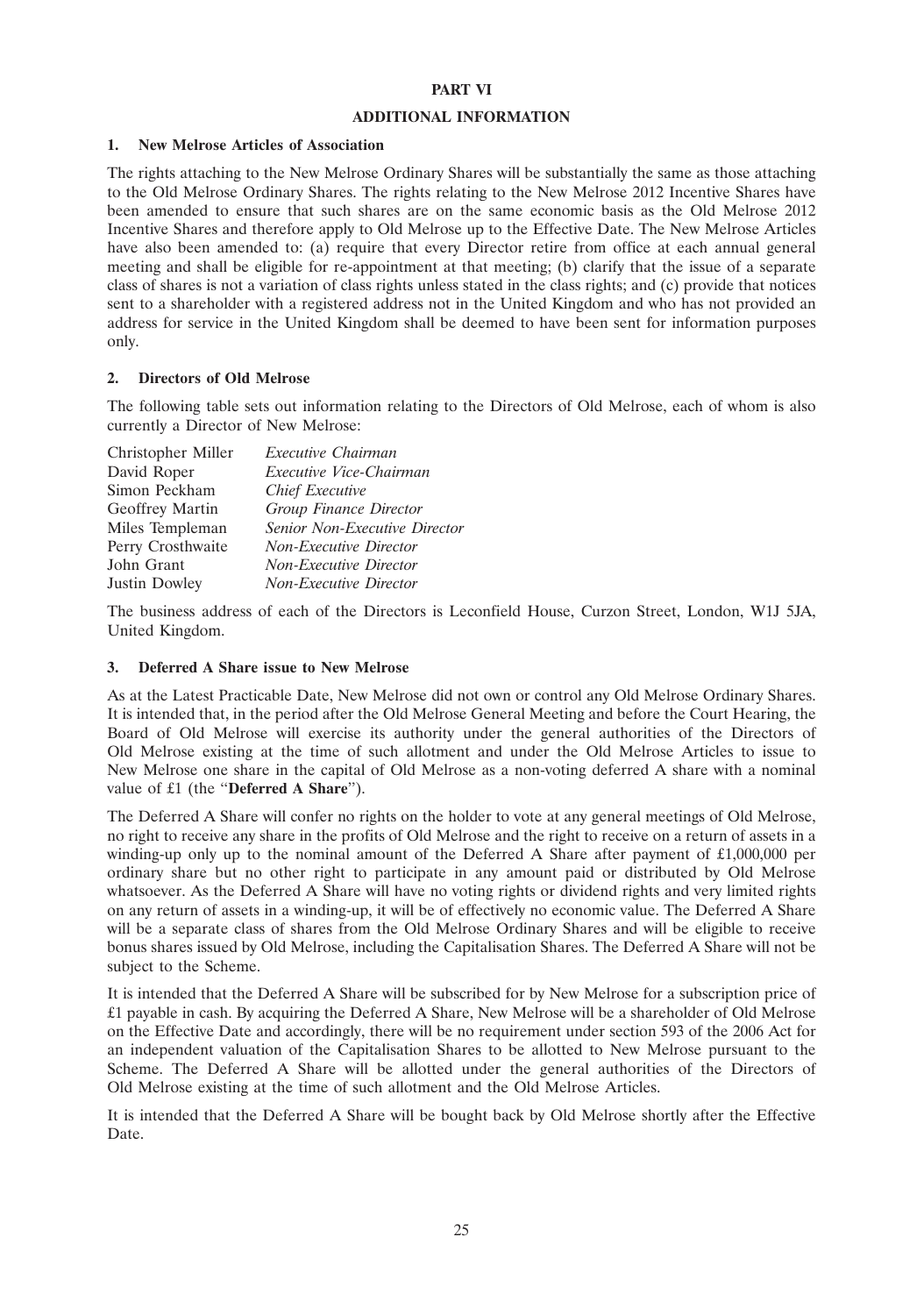## **4. General**

# 4.1 *Consent*

Rothschild has given and has not withdrawn its written consent to the issue of this document with the references to its name in the form and context in which they appear.

Investec has given and has not withdrawn its consent to the issue of this document with the references to its name in the form and context in which they appear.

# 4.2 *Costs and Expenses*

All costs and expenses relating to the issue of this document and the Prospectus and the negotiation, preparation and implementation of the Proposals will be borne by the Melrose Group.

# 4.3 *Shares held in treasury*

As at the date of this document, the Company holds no shares in treasury.

# **5. Documents Available for Inspection**

Copies of the following documents may be inspected at (i) the registered office of Old Melrose and New Melrose (being Precision House, Arden Road, Alcester, Warwickshire, B49 6HN) and (ii) the offices of Simpson Thacher & Bartlett LLP (being CityPoint, One Ropemaker Street, London, EC2Y 9HU) during usual business hours on any weekday (Saturdays, Sundays and public holidays excepted) from the date of this document up to and including the date of the Old Melrose General Meeting and will also be available for inspection for at least 15 minutes before and during the Old Melrose General Meeting:

- (a) the Old Melrose Articles;
- (b) the New Melrose Articles;
- (c) the consent letters referred to in paragraph 4.1 above;
- (d) the Prospectus; and
- (e) this document.

This document and the Prospectus may also be viewed via the National Storage Mechanism.

Dated: 12 October 2012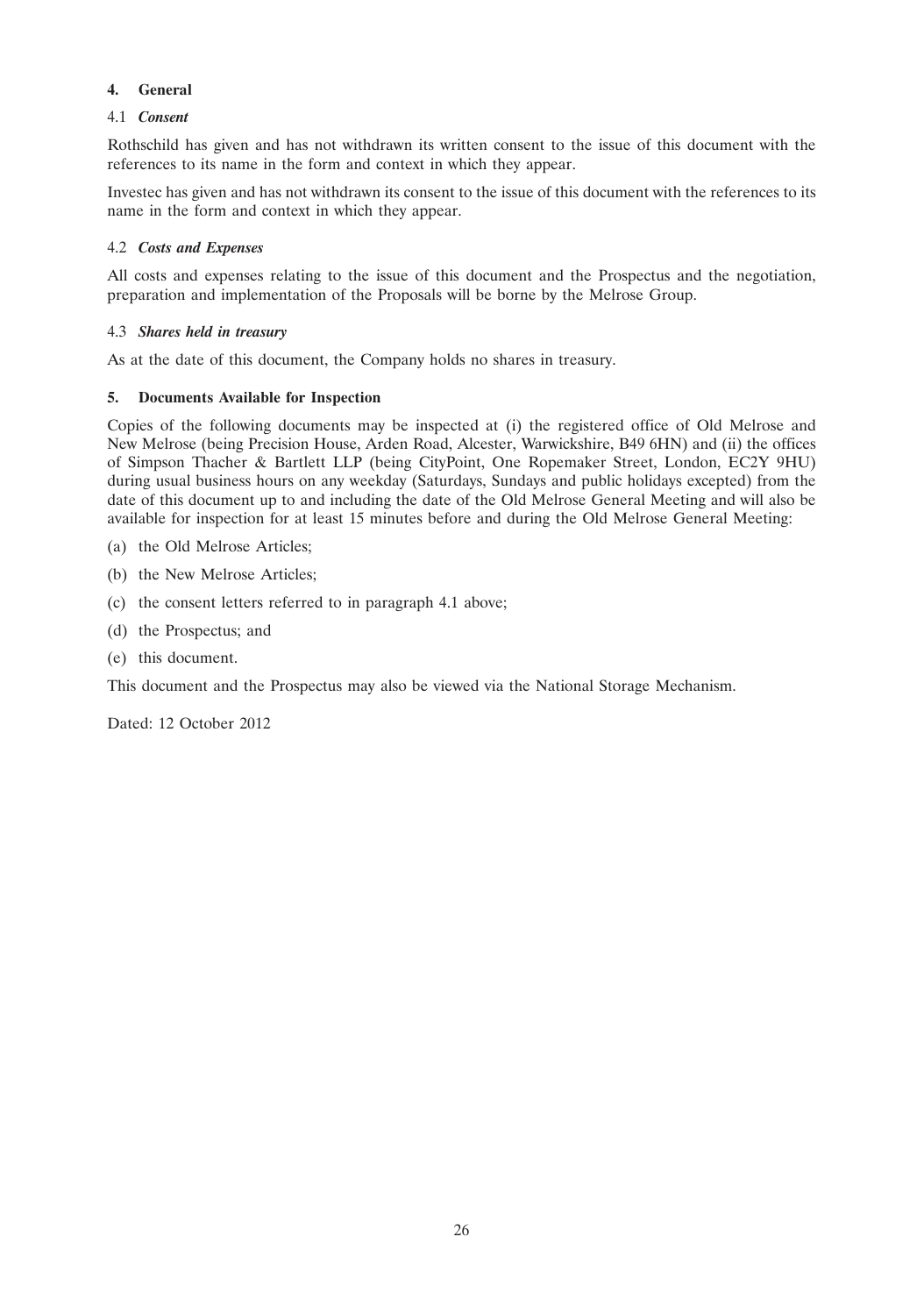# **PART VII**

# **DEFINITIONS**

In this document, the following expressions have the following meanings, unless the context requires otherwise:

| 2006 Act                             | the Companies Act 2006, as amended and for the time being in<br>force                                                                                                                                                                                                                                                                                                                                                                                                                  |
|--------------------------------------|----------------------------------------------------------------------------------------------------------------------------------------------------------------------------------------------------------------------------------------------------------------------------------------------------------------------------------------------------------------------------------------------------------------------------------------------------------------------------------------|
| <b>2012 AGM</b>                      | the annual general meeting of Old Melrose held on 9 May 2012                                                                                                                                                                                                                                                                                                                                                                                                                           |
| <b>Admission</b>                     | admission of the New Melrose Ordinary Shares by the FSA<br>(in its capacity as the UKLA) to listing on the premium segment<br>of the Official List and by the London Stock Exchange to<br>trading on the main market of the London Stock Exchange<br>becoming effective in accordance with the Listing Rules and the<br>rules of the London Stock Exchange                                                                                                                             |
| Board(s)                             | the board of Directors of Old Melrose and/or the board of<br>Directors of New Melrose (as the context shall indicate)                                                                                                                                                                                                                                                                                                                                                                  |
| <b>Business Day</b>                  | a day (other than a Saturday or Sunday or public holiday) on<br>which banks are open for business in London, other than solely<br>for trading and settlement in Euro                                                                                                                                                                                                                                                                                                                   |
| <b>Capitalisation Shares</b>         | the ordinary shares of $\frac{14}{55}$ pence nominal value each in the<br>capital of Old Melrose to be allotted and issued to New Melrose<br>following the cancellation of the Old Melrose Ordinary Shares<br>pursuant to the operation of the Scheme                                                                                                                                                                                                                                  |
| certificated or in certificated form | in relation to a share or other security, a share or other security<br>title to which is recorded in the relevant register of the share or<br>other security as being held in certificated form (that is, not in<br>CREST)                                                                                                                                                                                                                                                             |
| Circular or this document            | this document (of which the Scheme forms a part)                                                                                                                                                                                                                                                                                                                                                                                                                                       |
| Court                                | the High Court of Justice of England and Wales                                                                                                                                                                                                                                                                                                                                                                                                                                         |
| <b>Court Hearing</b>                 | the hearing of the claim form to sanction the Scheme and<br>confirm the reduction of capital of Old Melrose involved in the<br>Scheme                                                                                                                                                                                                                                                                                                                                                  |
| <b>Court Meeting</b>                 | the meeting, notice of which is set out in Part VIII (Notice of<br>Court Meeting) of this document, of the holders of Old Melrose<br>Ordinary Shares convened for 9:00 a.m. on 5 November 2012 at<br>the Serpentine Suite of the London Hilton, 22 Park Lane,<br>London, W1K 1BE by order of the Court pursuant to<br>section 896 of the 2006 Act to consider and, if thought fit,<br>approve the Scheme, and any adjournment of that meeting                                          |
| <b>CREST</b>                         | the relevant system (as defined in the CREST Regulations) in<br>respect of which Euroclear is the operator (as defined in the<br><b>CREST</b> Regulations)                                                                                                                                                                                                                                                                                                                             |
| <b>CREST Manual</b>                  | the rules governing the operation of CREST, consisting of the<br>CREST Reference Manual, CREST International Manual,<br>CREST Central Counterparty Service Manual, CREST rules,<br>Registrars Service Standards, Settlement Discipline Rules,<br>CCSS<br>Manual, Daily Timetable,<br><b>Operations</b><br><b>CREST</b><br>Application Procedure and CREST Glossary of Terms (all as<br>defined in the CREST Glossary of Terms promulgated by<br>Euroclear on 15 July 1996, as amended) |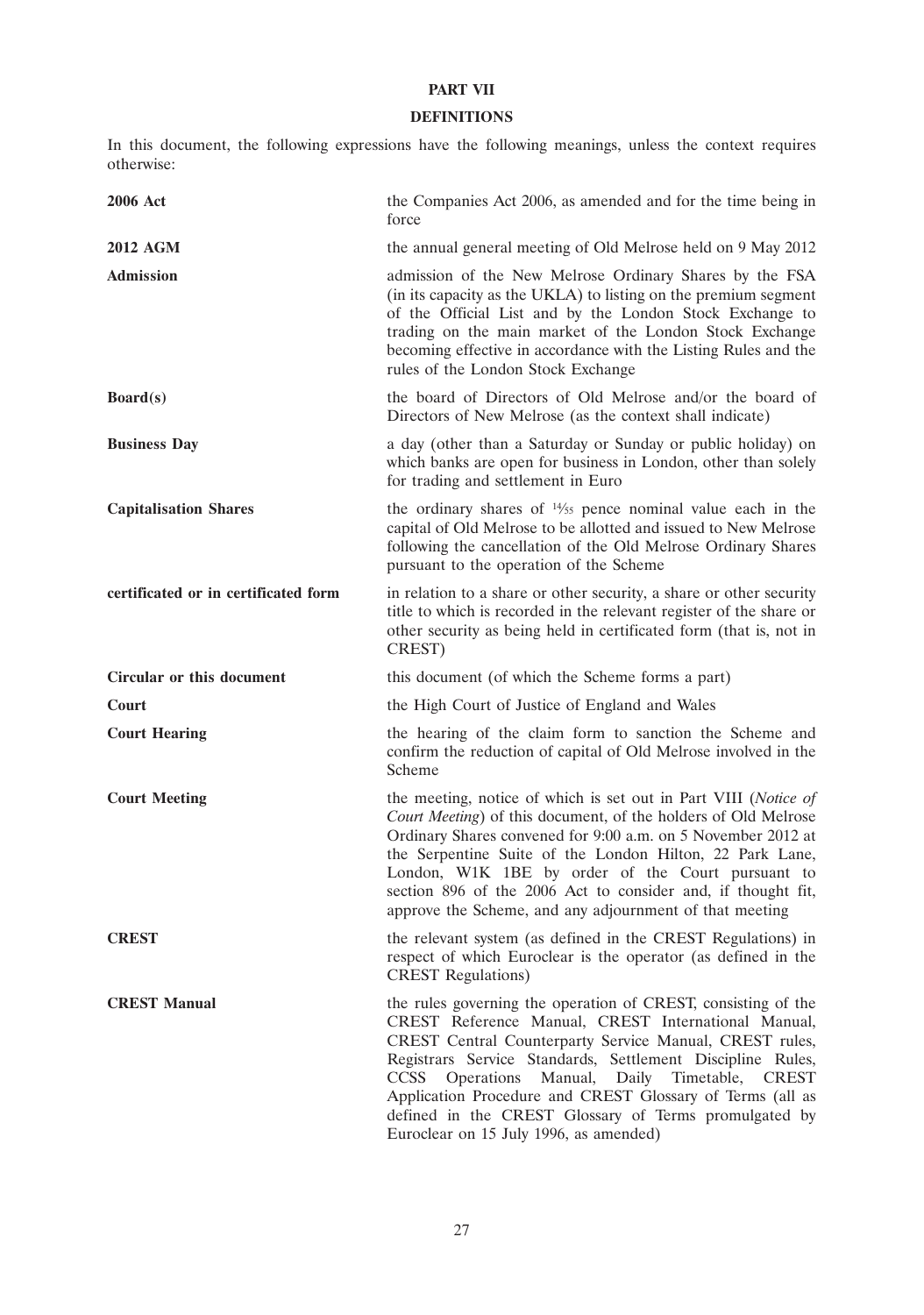| <b>CREST Regulations</b>                 | the Uncertificated Securities Regulations 2001 (SI 2001<br>No. 01/378), as amended                                                                                                                                                                                                                                                                                                                                        |
|------------------------------------------|---------------------------------------------------------------------------------------------------------------------------------------------------------------------------------------------------------------------------------------------------------------------------------------------------------------------------------------------------------------------------------------------------------------------------|
| <b>Deferred A Share</b>                  | the deferred share intended to be issued by Old Melrose to<br>New Melrose in the period after the Old Melrose General<br>Meeting and before the Court Hearing (being a separate class<br>from the Old Melrose Ordinary Shares and, therefore, not<br>forming part of the shares in the capital of Old Melrose that are<br>subject to the effects of the Scheme)                                                           |
| $\text{Directory}(s)$                    | the directors of Old Melrose, or the directors of New Melrose,<br>as the context may require                                                                                                                                                                                                                                                                                                                              |
| <b>Effective Date</b>                    | the date on which the Scheme becomes effective in accordance<br>with its terms, expected to be 27 November 2012                                                                                                                                                                                                                                                                                                           |
| <b>Elster</b>                            | Elster Group SE, a German Societas Europaea registered in the<br>commercial register of the local court of Essen, Germany, under<br>HRB number 22030                                                                                                                                                                                                                                                                      |
| <b>Elster Business</b>                   | Elster, its subsidiaries and subsidiary undertakings                                                                                                                                                                                                                                                                                                                                                                      |
| <b>Euroclear</b>                         | Euroclear UK & Ireland Limited, the operator of CREST                                                                                                                                                                                                                                                                                                                                                                     |
| Form(s) of Proxy                         | the blue form of proxy for use at the Court Meeting and the<br>white form of proxy for use at the Old Melrose General<br>Meeting, each of which accompanies this document                                                                                                                                                                                                                                                 |
| <b>FSA</b>                               | the United Kingdom Financial Services Authority                                                                                                                                                                                                                                                                                                                                                                           |
| <b>FSMA</b>                              | the Financial Services and Markets Act 2000, as amended from<br>time to time                                                                                                                                                                                                                                                                                                                                              |
| <b>Invested</b>                          | Investec Investment Banking, a division of Investec Bank plc,<br>broker to Old Melrose and New Melrose                                                                                                                                                                                                                                                                                                                    |
| <b>Latest Practicable Date</b>           | 10 October 2012 (being the latest practicable date prior to<br>publication of this document)                                                                                                                                                                                                                                                                                                                              |
| <b>Listing Rules</b>                     | the listing rules made by the FSA under Section 73A of FSMA                                                                                                                                                                                                                                                                                                                                                               |
| <b>London Stock Exchange</b>             | London Stock Exchange plc or its successor                                                                                                                                                                                                                                                                                                                                                                                |
| <b>Melrose Group</b>                     | before the Effective Date, Old Melrose, its subsidiaries and<br>subsidiary undertakings including the Elster Business (which for<br>the avoidance of doubt, does not include New Melrose) and,<br>from the Effective Date, New Melrose, its subsidiaries and<br>subsidiary undertakings including the Elster Business (which will<br>subsidiaries<br>Melrose, its<br>include<br>Old<br>and<br>subsidiary<br>undertakings) |
| <b>Name Changes</b>                      | together (i) the re-registration of New Melrose's name as<br>Melrose PLC and (ii) the re-registration of Old Melrose's name                                                                                                                                                                                                                                                                                               |
| <b>National Storage Mechanism</b>        | the document publication facility made available by the FSA at<br>www.Morningstar.co.uk/uk/nsm                                                                                                                                                                                                                                                                                                                            |
| <b>New Melrose</b>                       | New Melrose PLC, a public limited company incorporated in<br>England and Wales with registered number 8243706, to be<br>renamed Melrose PLC shortly after the Scheme becomes<br>effective                                                                                                                                                                                                                                 |
| <b>New Melrose 2012 Incentive Shares</b> | 2012 Incentive Shares of £1 of New Melrose                                                                                                                                                                                                                                                                                                                                                                                |
| <b>New Melrose Ordinary Shareholders</b> | holders of New Melrose Ordinary Shares                                                                                                                                                                                                                                                                                                                                                                                    |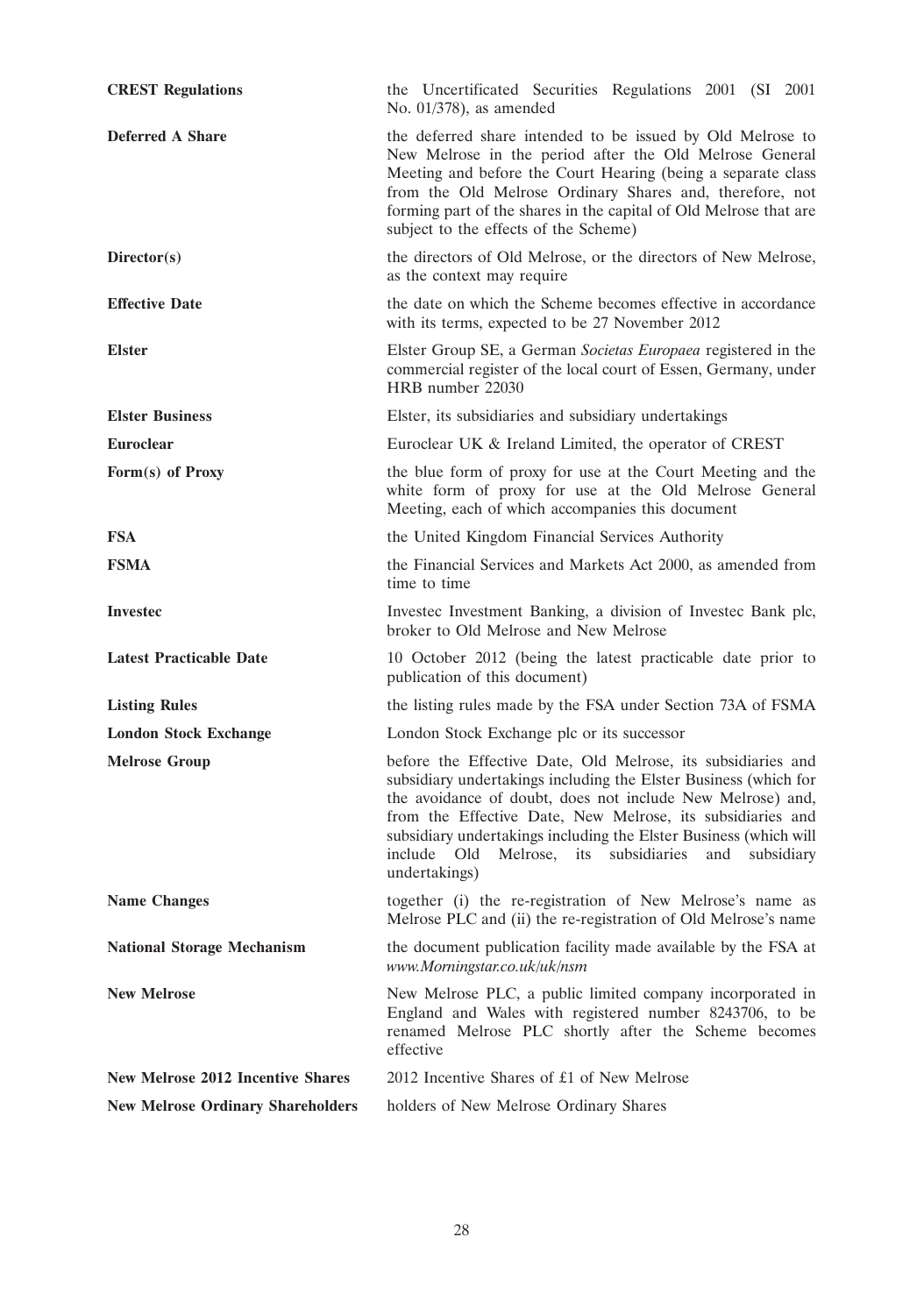| <b>New Melrose Ordinary Shares</b>                 | (A) prior to the New Melrose Reduction of Capital, the<br>ordinary shares in the capital of New Melrose to be allotted<br>and issued pursuant to the Scheme, with a nominal value of<br>120 pence; and                                                                                                                       |
|----------------------------------------------------|------------------------------------------------------------------------------------------------------------------------------------------------------------------------------------------------------------------------------------------------------------------------------------------------------------------------------|
|                                                    | (B) subsequent to the New Melrose Reduction of Capital, the<br>ordinary shares with a nominal value of 0.1 penny each in<br>the capital of New Melrose                                                                                                                                                                       |
| <b>New Melrose Reduction of Capital</b>            | the proposed reduction of capital of New Melrose under Part 17<br>Chapter 10 of the 2006 Act to reduce the nominal value of each<br>New Melrose Ordinary Share from 120 pence to 0.1 penny                                                                                                                                   |
| <b>Official List</b>                               | the official list maintained by the UKLA for the purposes of<br>Part V of FSMA                                                                                                                                                                                                                                               |
| Old Melrose or the Company                         | Melrose PLC, a public limited company incorporated in<br>England and Wales with registered number 4763064, to be<br>renamed and re-registered as a private company shortly after the<br>Scheme becomes effective                                                                                                             |
| Old Melrose 2012 Incentive<br><b>Optionholders</b> | holders of options over Old Melrose 2012 Incentive Shares                                                                                                                                                                                                                                                                    |
| <b>Old Melrose 2012 Incentive Shares</b>           | the 2012 Incentive Shares of £1 each of Old Melrose                                                                                                                                                                                                                                                                          |
| <b>Old Melrose Articles</b>                        | the articles of association of Old Melrose as adopted or<br>amended from time to time                                                                                                                                                                                                                                        |
| <b>Old Melrose General Meeting</b>                 | the general meeting of Old Melrose to be held at 9:15 a.m. on<br>5 November 2012 at the Serpentine Suite of the London Hilton,<br>22 Park Lane, London, W1K 1BE, to vote on the resolutions set<br>out in the Notice of General Meeting contained in Part IX<br>( <i>Notice of General Meeting</i> ) of this Circular        |
| <b>Old Melrose Ordinary Shareholder(s)</b>         | holders of Old Melrose Ordinary Shares                                                                                                                                                                                                                                                                                       |
| <b>Old Melrose Ordinary Shares</b>                 | ordinary shares with a nominal value of $\frac{14}{55}$ pence each in the<br>capital of Old Melrose                                                                                                                                                                                                                          |
| <b>Overseas Shareholders</b>                       | Shareholders who are resident in, ordinarily resident in, or<br>citizens of, jurisdictions outside the United Kingdom                                                                                                                                                                                                        |
| <b>Proposals</b>                                   | the proposed reorganisation of the Melrose Group involving the<br>Scheme and the subsequent New Melrose Reduction of Capital,<br>more specifically described in Part III (Explanatory Statement) of<br>this document                                                                                                         |
| <b>Prospectus</b>                                  | the document published on or around the date of this Circular,<br>comprising a prospectus relating to New Melrose and the listing<br>of the New Melrose Ordinary Shares on the Official List<br>(together with any supplements or amendments thereto)                                                                        |
| Receiving Agent or Equiniti                        | Equiniti Limited or any other receiving agent/registrar<br>appointed by the Company from time to time                                                                                                                                                                                                                        |
| <b>Register</b>                                    | Old Melrose's statutory register of members                                                                                                                                                                                                                                                                                  |
| <b>Registrar of Companies</b>                      | the Registrar of Companies in England and Wales                                                                                                                                                                                                                                                                              |
| Rothschild                                         | N M Rothschild & Sons Limited, sponsor and financial adviser<br>to New Melrose and financial adviser to Old Melrose                                                                                                                                                                                                          |
| <b>Scheme</b>                                      | the proposed scheme of arrangement under section 899 of the<br>2006 Act between Old Melrose, New Melrose and Old Melrose<br>Ordinary Shareholders including any modification, addition or<br>condition approved or imposed by the Court, details of which<br>are set out in Part IV (Scheme of Arrangement) of this document |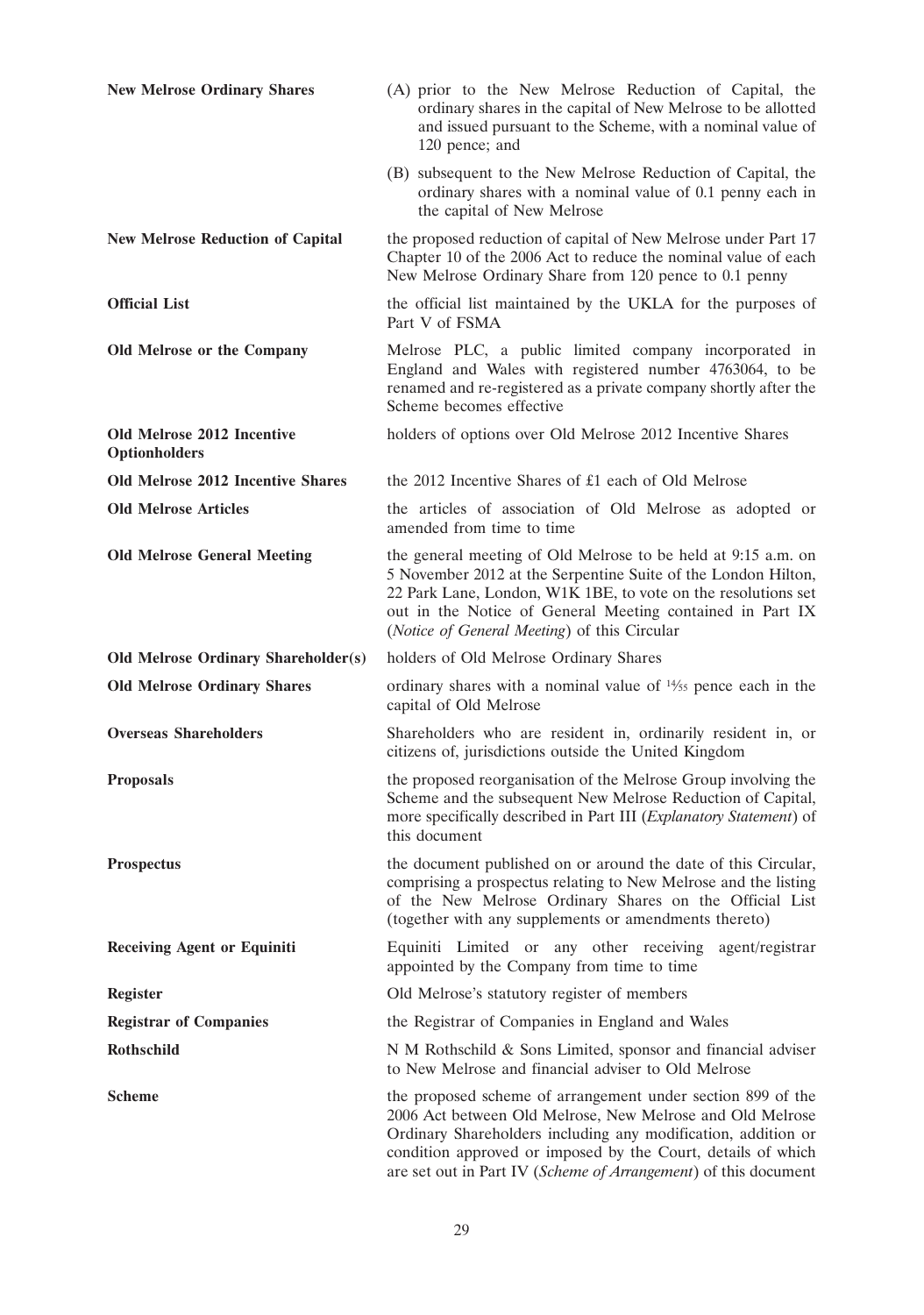| <b>Scheme Record Date</b>                                 | the Business Day immediately preceding the Effective Date                                                                                                                                                                                                                                                                                                                                                                                                                                                          |
|-----------------------------------------------------------|--------------------------------------------------------------------------------------------------------------------------------------------------------------------------------------------------------------------------------------------------------------------------------------------------------------------------------------------------------------------------------------------------------------------------------------------------------------------------------------------------------------------|
| <b>Scheme Record Time</b>                                 | the time and date specified as such in the Scheme Document,<br>expected to be 6:00 p.m. on the Scheme Record Date                                                                                                                                                                                                                                                                                                                                                                                                  |
| <b>Scheme Shareholder</b>                                 | a holder of Scheme Shares as appearing in the Register at the<br>Scheme Record Time                                                                                                                                                                                                                                                                                                                                                                                                                                |
| <b>Scheme Shares</b>                                      | (A) all Old Melrose Ordinary Shares in issue at the date of the<br>Circular; and                                                                                                                                                                                                                                                                                                                                                                                                                                   |
|                                                           | (B) all (if any) additional Old Melrose Ordinary Shares in issue<br>after the date of the Circular (but prior to the Scheme<br>Voting Record Time) and remaining in issue at the Scheme<br>Record Time                                                                                                                                                                                                                                                                                                             |
| <b>Scheme Voting Record Time</b>                          | 6:00 p.m. on 1 November 2012 or, if either the Court Meeting or<br>the Old Melrose General Meeting is adjourned, 6:00 p.m. on the<br>second day before the date of such adjourned meeting<br>(excluding any part of a day that is not a working day)                                                                                                                                                                                                                                                               |
| <b>SEC</b>                                                | the US Securities and Exchange Commission                                                                                                                                                                                                                                                                                                                                                                                                                                                                          |
| Shareholder(s)                                            | registered holder(s) of Old Melrose Ordinary Shares or of New<br>Melrose Ordinary Shares, as the context may require                                                                                                                                                                                                                                                                                                                                                                                               |
| <b>Subscriber Shares</b>                                  | the two shares of £1 each in the capital of New Melrose whose<br>rights will be deferred upon the Scheme becoming effective and<br>which will be cancelled pursuant to the New Melrose Reduction<br>of Capital                                                                                                                                                                                                                                                                                                     |
| subsidiary and subsidiary<br>undertaking                  | have the meanings given to them in sections 1159 and 1162 of<br>the 2006 Act respectively                                                                                                                                                                                                                                                                                                                                                                                                                          |
| <b>UK or United Kingdom</b>                               | the United Kingdom of Great Britain and Northern Ireland                                                                                                                                                                                                                                                                                                                                                                                                                                                           |
| <b>UKLA</b>                                               | the FSA acting in its capacity as the competent authority for the<br>purposes of Part VI of FSMA and in the exercise of its functions<br>in respect of admission to the Official List                                                                                                                                                                                                                                                                                                                              |
| uncertificated or in uncertificated<br>form               | a share or other security title to which is recorded in the relevant<br>register of the share or security as being held in uncertificated<br>form, in CREST, and title to which, by virtue of the CREST<br>Regulations may be transferred by means of CREST                                                                                                                                                                                                                                                        |
| <b>US or United States or United States</b><br>of America | the United States of America (including the states of the United<br>States and the District of Colombia), its possessions and<br>territories and all areas subject to its jurisdiction                                                                                                                                                                                                                                                                                                                             |
| <b>US Securities Act</b>                                  | the US Securities Act of 1933, as amended, and the rules and<br>regulations promulgated thereunder                                                                                                                                                                                                                                                                                                                                                                                                                 |
| <b>US Shareholders</b>                                    | (i) Old Melrose Ordinary Shareholders or New Melrose<br>Ordinary Shareholders who have an address in the United States<br>on (as the case may be) Old Melrose's or New Melrose's register<br>of members and (ii) any person resident in the United States<br>who holds shares in Old Melrose or New Melrose, including<br>directly or indirectly or through or as a nominee, and<br>(iii) persons who appear, at any time, to the Directors to fall<br>within paragraph (ii) of this definition of US Shareholders |

All times referred to are London times unless otherwise stated.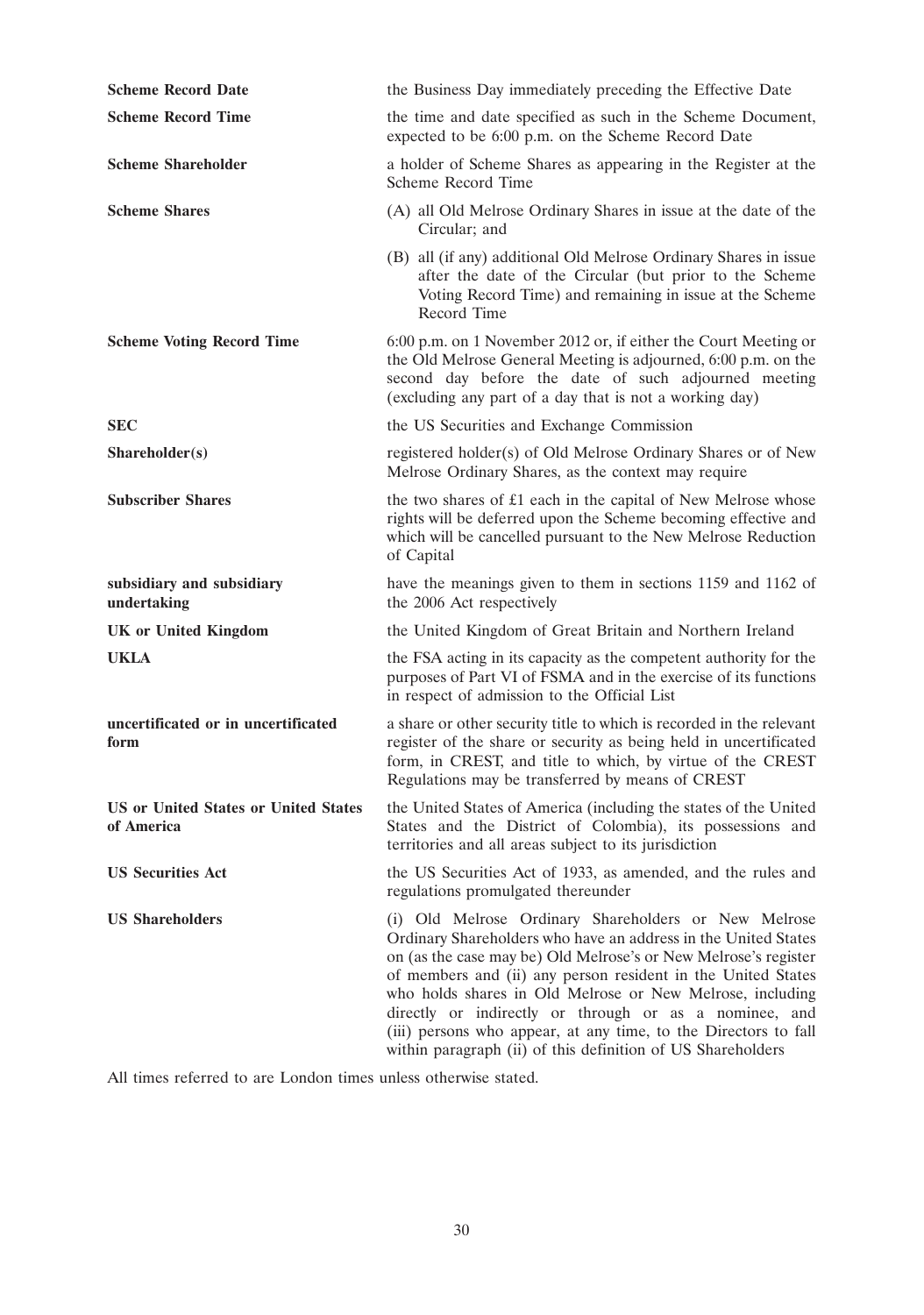#### **PART VIII**

#### **NOTICE OF COURT MEETING**

#### **IN THE HIGH COURT OF JUSTICE 2012** No. 7747 of 2012 **CHANCERY DIVISION COMPANIES COURT**

**Registrar Barber**

#### **IN THE MATTER OF MELROSE PLC**

#### **AND**

#### **IN THE MATTER OF THE COMPANIES ACT 2006**

Notice is hereby given that by an order dated 10 October 2012 made in the above matters the Court has directed a meeting (the ''**Court Meeting**'') to be convened of the holders (the ''**Shareholders**'') of ordinary shares of 14⁄55 pence each in the capital of Melrose PLC (the ''**Company**'') for the purpose of considering and, if thought fit, approving (with or without modification) a scheme of arrangement (the ''**Scheme**'') proposed to be made between the Company and the Scheme Shareholders (as defined in the Scheme) and that such meeting will be held at the Serpentine Suite of the London Hilton, 22 Park Lane, London, W1K 1BE at 9:00 a.m. on 5 November 2012 at which place and time all Shareholders are requested to attend.

A copy of the Scheme and the explanatory statement required to be furnished pursuant to section 897 of the Companies Act 2006 are incorporated in the document of which this notice forms a part.

**Shareholders are entitled to attend and vote at the Court Meeting in person or they may appoint another person, whether a member of the Company or not, as their proxy to attend and vote in their stead. A blue form of proxy for use at the Court Meeting is enclosed herewith.**

**Shareholders are entitled to appoint a proxy in respect of some or all of their shares. Shareholders are also entitled to appoint more than one proxy provided each proxy is appointed to exercise the rights attached to a different share or shares held by that member. A space has been included in the blue form of proxy to allow Shareholders to specify the number of shares in respect of which that proxy is appointed. Shareholders who return the blue form of proxy duly executed but leave this space blank will be deemed to have appointed the proxy in respect of all their shares. To appoint more than one proxy, please photocopy the court meeting proxy form. Such Shareholders should also read the notes to the Notice of General Meeting circulated by the Company on or about the date of this notice of Court Meeting and note the principles that will be applied in relation to multiple proxies.**

**It is requested that the blue form of proxy be lodged (together with any power of attorney or other authority under which it is signed or a duly certified copy of such power or authority) with the Company's Receiving Agent, Equiniti Limited either by post to Aspect House, Lancing, West Sussex BN99 6DA or, by hand during normal business hours only, to Corporate Actions, Aspect House, Lancing, West Sussex BN99 6DA, no later than 9:00 a.m. on 1 November 2012 or, in the event that the Court Meeting is adjourned, 48 hours (excluding any part of a day that is not a working day) before the time fixed for any adjourned meeting but, if forms are not so lodged, they may be handed to the Company's Receiving Agent or the Chairman at the Court Meeting prior to the vote being taken. For the blue form of proxy to be valid, it must be clearly signed in the relevant space provided indicating the Shareholder's instruction to vote either in favour or against the Scheme. Completion and return of the blue form of proxy will not preclude a Shareholder from attending and voting in person at the Court Meeting, or any adjournment thereof.**

**A proxy may be appointed electronically by visiting www.sharevote.co.uk. Shareholders will need to enter their voting reference numbers (the three numbers quoted on the enclosed blue form of proxy) and follow the online instructions. The deadline for receipt of electronic proxies is 9:00 a.m. on 1 November 2012 or, if the Court Meeting is adjourned, 48 hours (excluding any part of a day that is not a working day) before the time fixed for any adjourned meeting. Any electronic communications found to contain a virus will not be accepted.**

**If shares are held in uncertificated form, a proxy may also be appointed by completing and transmitting a CREST Proxy Instruction in accordance with the procedures set out in the CREST Manual and ensuring that it is received by the Company's Receiving Agent, Equiniti Limited (under CREST participant**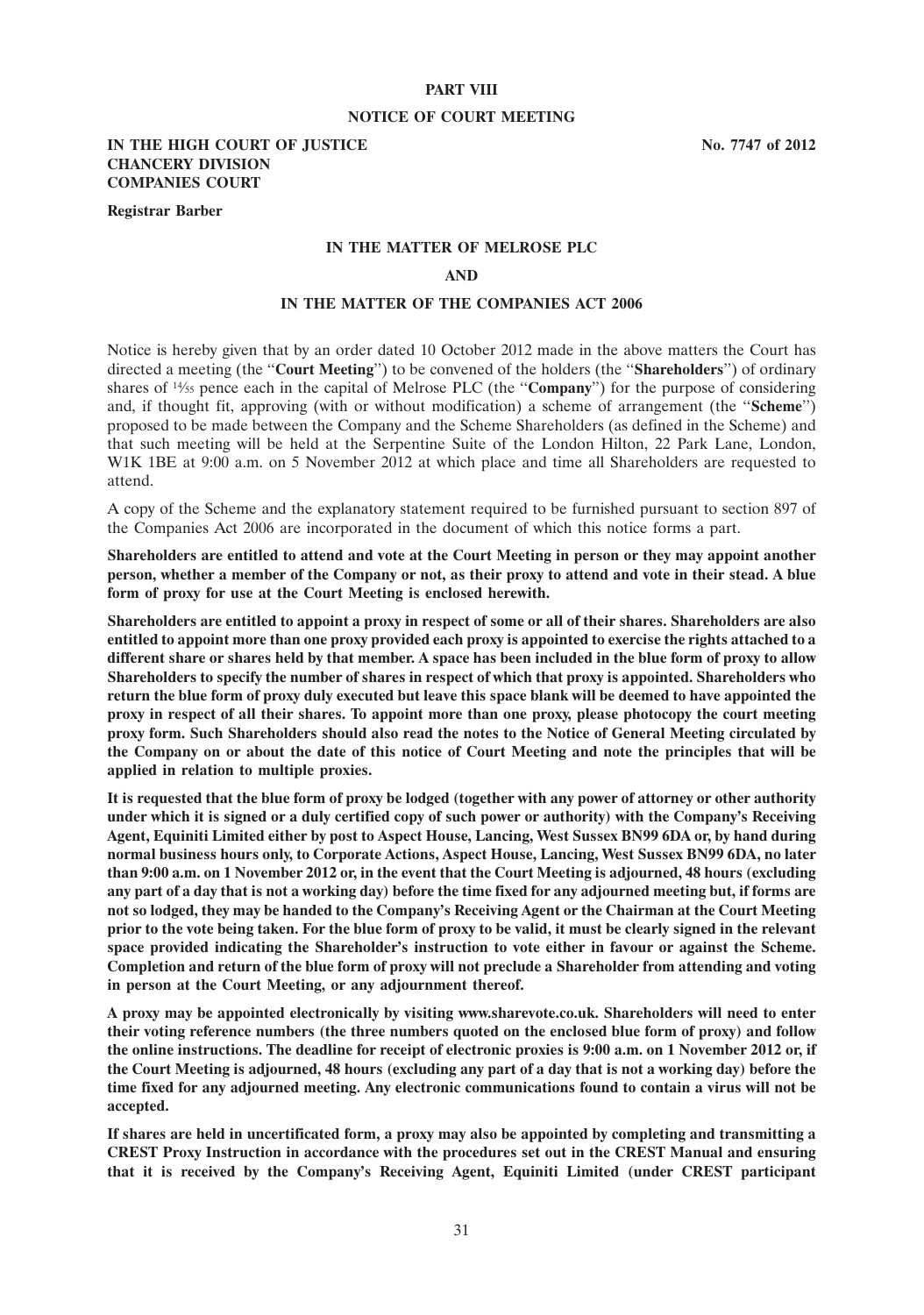**ID RA19), by no later than 9:00 a.m. on 1 November 2012 or, if the Court Meeting is adjourned, 48 hours (excluding any part of a day that is not a working day) before the time of any adjourned meeting. For the CREST Proxy Instruction to be valid, the Shareholder's instruction to vote either in favour or against the Scheme must be clearly entered in the relevant box provided.**

Where the appointer is a corporation, for the blue form of proxy to be valid, it must be executed either under its common seal or under the hand of an officer or attorney duly authorised in writing.

In the case of joint holders the vote of the senior who tenders a vote, whether in person or by proxy, will be accepted to the exclusion of the votes of the other joint holder(s) and for this purpose seniority will be determined by the order in which the names appear in the register of members of the Company in respect of the joint holding.

The Company, pursuant to Regulation 41 of the Uncertificated Securities Regulations 2001, specifies that only those Shareholders registered in the register of members of the Company as at 6:00 p.m. on 1 November 2012 or, if the Court Meeting is adjourned, in the register of members as at 6:00 p.m. two days (excluding any part of a day that is not a working day) before the time of any adjourned meeting, shall be entitled to attend or vote in respect of the number of shares registered in their name at the relevant time. Changes to entries in the register of members after 6:00 p.m. on 1 November 2012 or, if the Court Meeting is adjourned, after 6:00 p.m. two days before the time of any adjourned meeting, shall be disregarded in determining the rights of any person to attend or vote at the Court Meeting.

By the said order, the Court has appointed Christopher Miller or, failing him, Simon Peckham or, failing him, Geoffrey Martin to act as chairman of the Court Meeting and has directed the chairman to report the result thereof to the Court.

The said Scheme will be subject to the subsequent sanction of the Court.

Dated 12 October 2012

Simpson Thacher & Bartlett LLP **CityPoint** One Ropemaker Street London EC2Y 9HU *Legal Advisers to the Company*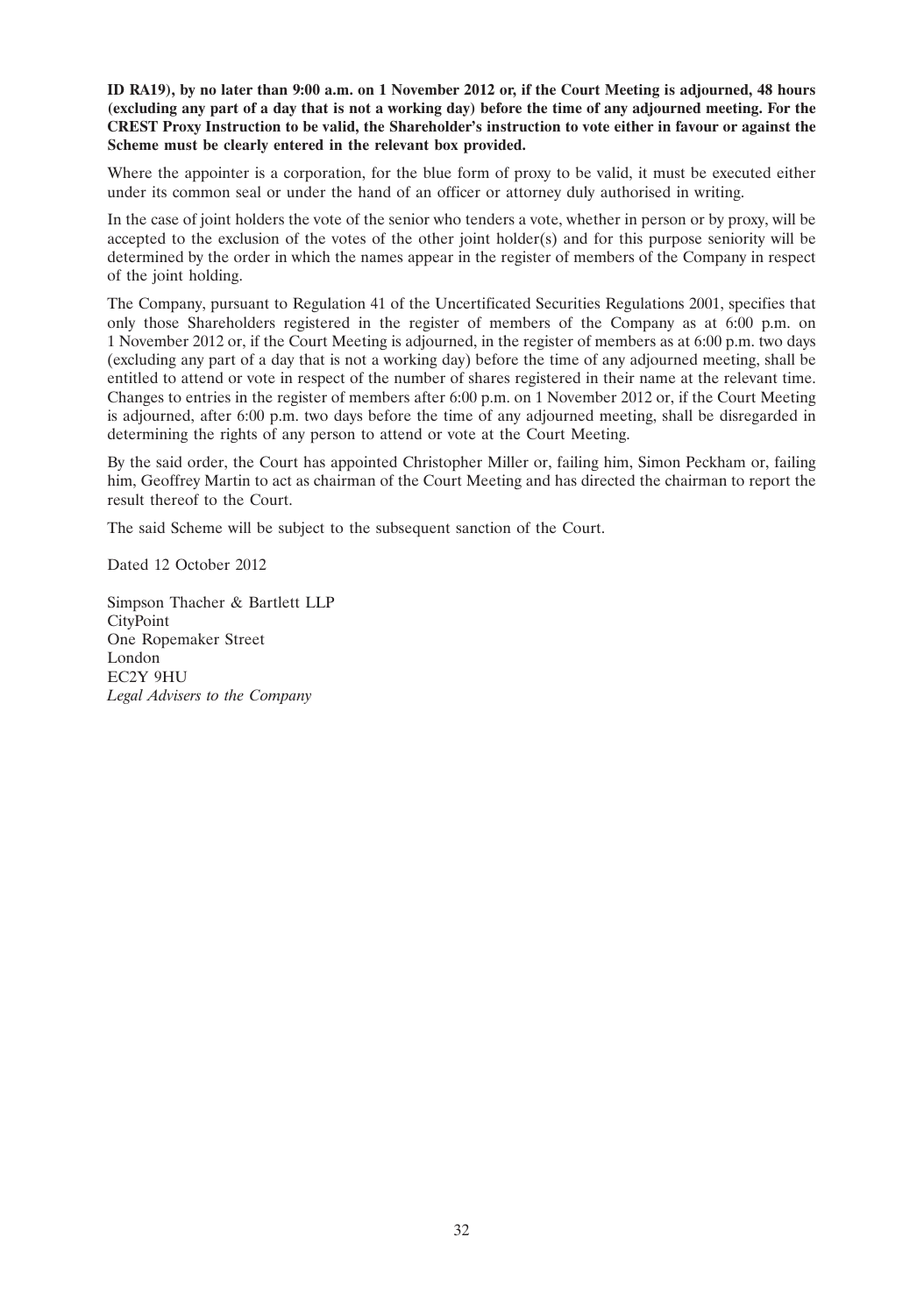#### **NOTES**

Any person to whom this notice is sent who is a person nominated under section 146 of the Companies Act 2006 to enjoy information rights (a ''**Nominated Person**'') may, under an agreement between him/her and the Shareholder by whom he/she was nominated, have a right to be appointed (or to have someone else appointed) as a proxy for the Court Meeting. If a Nominated Person has no such proxy appointment right or does not wish to exercise it, he/she may, under any such agreement, have a right to give instructions to the Shareholder as to the exercise of voting rights.

The statement of the rights of shareholders in relation to the appointment of proxies above does not apply to Nominated Persons. The rights described in these paragraphs can only be exercised by Shareholders of the Company.

CREST members who wish to appoint a proxy or proxies through the CREST electronic proxy appointment service may do so for the Court Meeting and any adjournment(s) thereof by using the procedures described in the CREST Manual (available at www.euroclear.com/CREST). CREST Personal Members or other CREST sponsored members, and those CREST members who have appointed a service provider(s), should refer to their CREST sponsor or voting service provider(s), who will be able to take the appropriate action on their behalf.

In order for a proxy appointment or instruction made using the CREST service to be valid, the appropriate CREST message (a ''CREST Proxy Instruction'') must be properly authenticated in accordance with Euroclear UK & Ireland Limited's specifications, and must contain the information required for such instruction, as described in the CREST Manual. The message, regardless of whether it constitutes the appointment of a proxy or is an amendment to the instruction given to a previously appointed proxy must, in order to be valid, be transmitted so as to be received by the issuer's agent (ID RA19) by the latest time for receipt of proxy appointments specified in this notice of meeting. For this purpose, the time of receipt will be taken to be the time (as determined by the timestamp applied to the message by the CREST Application Host) from which the issuer's agent is able to retrieve the message by enquiry to CREST in the manner prescribed by CREST. After this time any change of instructions to proxies appointed through CREST should be communicated to the appointee through other means.

CREST members and, where applicable, their CREST sponsors, or voting service providers should note that Euroclear UK & Ireland Limited does not make available special procedures in CREST for any particular message. Normal system timings and limitations will, therefore, apply in relation to the input of CREST Proxy Instructions. It is the responsibility of the CREST member concerned to take (or, if the CREST member is a CREST personal member, or sponsored member, or has appointed a voting service provider, to procure that his CREST sponsor or voting service provider(s) take(s)) such action as shall be necessary to ensure that a message is transmitted by means of the CREST system by any particular time. In this connection, CREST members and, where applicable, their CREST sponsors or voting system providers are referred, in particular, to those sections of the CREST Manual concerning practical limitations of the CREST system and timings.

The Company may treat as invalid a CREST Proxy Instruction in the circumstances set out in Regulation 35(5)(a) of the Uncertificated Securities Regulations 2001.

Any corporation which is a member can appoint one or more corporate representatives who may exercise on its behalf all of its powers as a member provided that they do not do so in relation to the same shares.

Any member holding Ordinary Shares attending the meeting has the right to ask questions. The Company must cause to be answered any such question relating to the business being dealt with at the meeting but no such answer need be given if (a) to do so would interfere unduly with the preparation for the meeting or involve the disclosure of confidential information, (b) the answer has already been given on a website in the form of an answer to a question, or (c) it is undesirable in the interests of the Company or the good order of the meeting that the question be answered.

A copy of this notice, and other information required by section 311A of the 2006 Act, can be found at www.melroseplc.net.

You may not use an electronic address provided in either this Notice of General Meeting or any related documents (including the blue form of proxy) to communicate with the Company for any purposes other than those expressly stated.

You may register your vote online by visiting Equiniti's website at www.sharevote.co.uk. In order to register your vote online, you will need to enter the Voting ID, Task ID and your Shareholder Reference Number which are set out on the enclosed blue form of proxy. The return of the blue form of proxy by post or registering your vote online will not prevent you from attending the General Meeting and voting in person, should you so wish. Alternatively, shareholders who have already registered with Equiniti's online portfolio service, Shareview, can appoint their proxy electronically by logging on to their portfolio at www.shareview.co.uk and then clicking on the link to vote under their Melrose PLC holding details. The on-screen instructions give details on how to complete the appointment process. A proxy appointment made electronically will not be valid if sent to any address other than those provided or if received after 9:00 a.m. on 1 November 2012.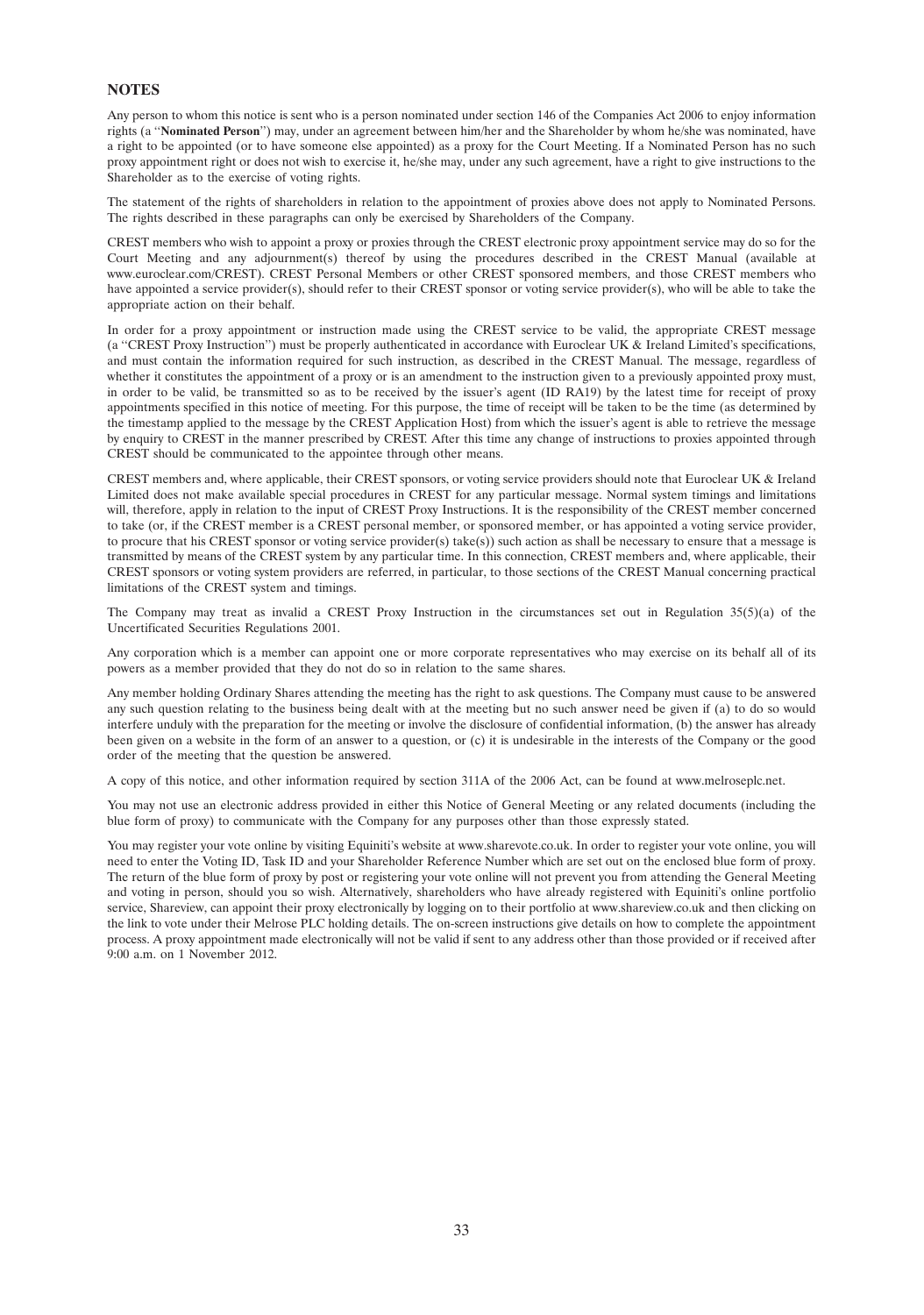#### **PART IX**

#### **NOTICE OF GENERAL MEETING**

# **Melrose PLC**

#### *(Incorporated in England and Wales with registered number 4763064)*

#### **NOTICE OF GENERAL MEETING**

**NOTICE IS HEREBY GIVEN** that a General Meeting of Melrose PLC (the ''**Company**'') will be held at the Serpentine Suite of the London Hilton, 22 Park Lane, London, W1K 1BE on 5 November 2012 at 9:15 a.m. (or as soon thereafter as the meeting of holders of the ordinary shares in the Company convened by direction of the Court for the same place and date shall have been concluded or adjourned), for the purpose of considering and, if thought fit, passing the following Resolutions, each of which will be proposed as a special resolution:

#### **Resolution 1**

#### **THAT:**

- (A) the directors of the Company be and are authorised to take all such action as they may consider necessary or appropriate for carrying into effect the scheme of arrangement dated 12 October 2012 (the ''**Scheme**'') proposed to be made between the Company, New Melrose PLC (registered in England and Wales with registered number 8243706) (''**New Melrose**'') and the Scheme Shareholders (as defined in the Scheme) in its original form or with or subject to any modification, addition or condition approved or imposed by the Court; and
- (B) for the purpose of giving effect to the Scheme:
	- (i) the issued share capital of the Company be reduced by cancelling and extinguishing the Scheme Shares (as defined in the Scheme); and
	- (ii) subject to and conditional upon such reduction of capital taking effect and notwithstanding anything to the contrary in the articles of association of the Company:
		- (a) the Company shall apply the credit arising in its books of account as a result of the reduction of capital referred to at  $(B)(i)$  above, in paying up, in full at par, such number of ordinary shares in the capital of the Company (the ''**Capitalisation Shares**'') such that the aggregate nominal value of the Capitalisation Shares shall be approximately equal to (but no greater than) the aggregate nominal value of the Scheme Shares cancelled in accordance with (B)(i) above, which shall be allotted and issued, credited as fully paid, to New Melrose; and
		- (b) conditional on the Scheme becoming effective, the directors of the Company be and are generally and unconditionally authorised, for the purposes of section 551 of the Companies Act 2006 (the ''**2006 Act**''), to exercise all the powers of the Company to allot the Capitalisation Shares provided that (1) the maximum aggregate nominal amount of relevant securities that may be allotted under this authority shall be £3,224,141.55; (2) this authority shall expire (unless previously revoked, varied or renewed) on 31 December 2012; and; (3) this authority shall be in addition to, and without prejudice to, any other subsisting authority under section 551 of the 2006 Act previously granted and in force on the date on which this resolution is passed.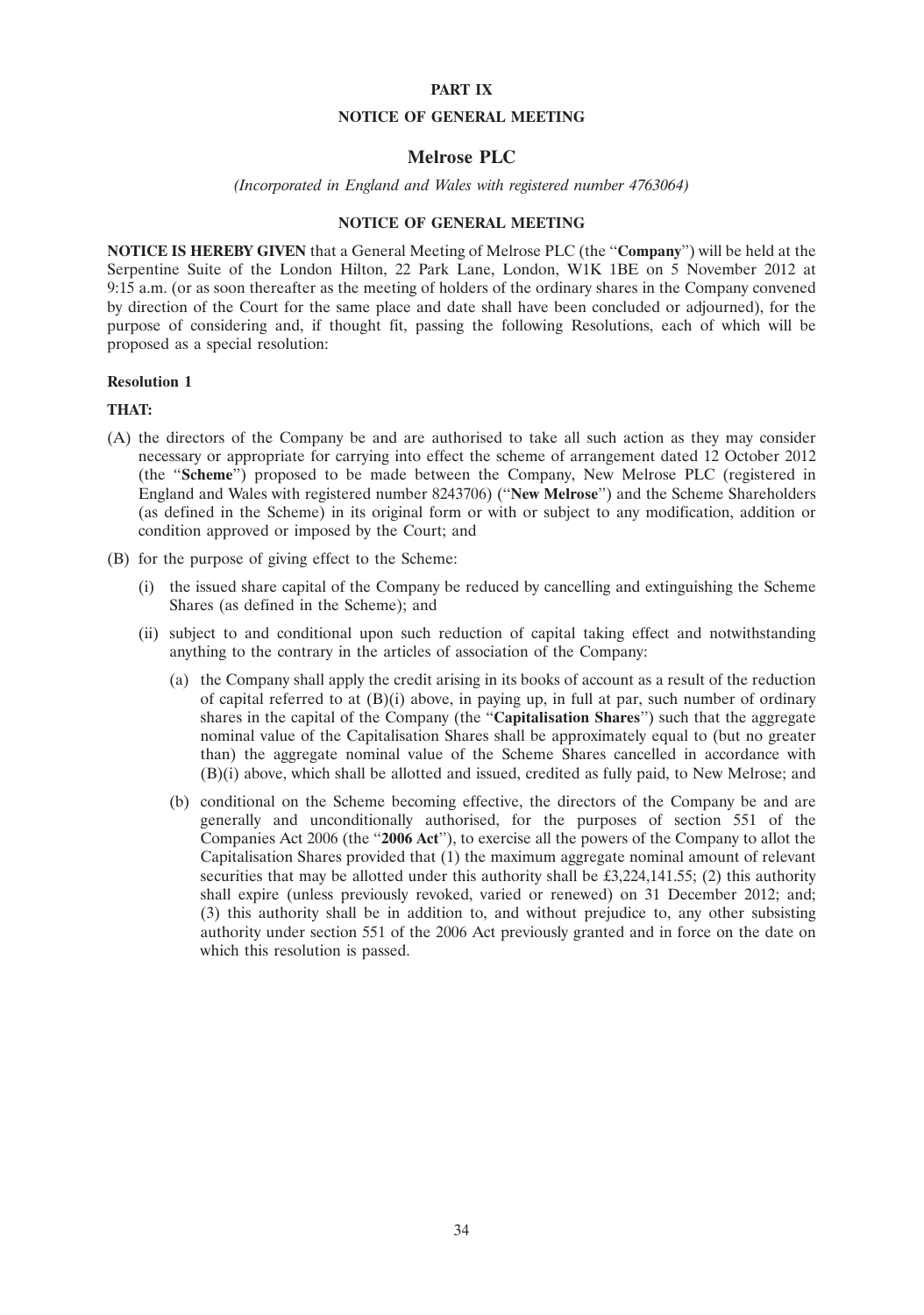#### **Resolution 2**

**THAT** subject to and conditional upon: (i) resolution 1 having been passed; (ii) the ordinary shares with a nominal value of 120 pence each in the capital of New Melrose (the ''**New Melrose Ordinary Shares**'') required to be allotted and issued by New Melrose pursuant to the Scheme having been allotted and issued and registered in the names of the persons entitled to such New Melrose Ordinary Shares in New Melrose's register of members; and (iii) the Scheme becoming effective:

- (a) the reduction of the capital paid up on each New Melrose Ordinary Share from 120 pence to 0.1 penny and the reduction of the nominal value thereof to 0.1 penny; and
- (b) the cancellation and extinguishing of each subscriber share of the Company

be approved.

Precision House B49 6HN

*Registered office:* By order of the Board

Arden Road Garry Barnes Alcester *Company Secretary* Warwickshire 12 October 2012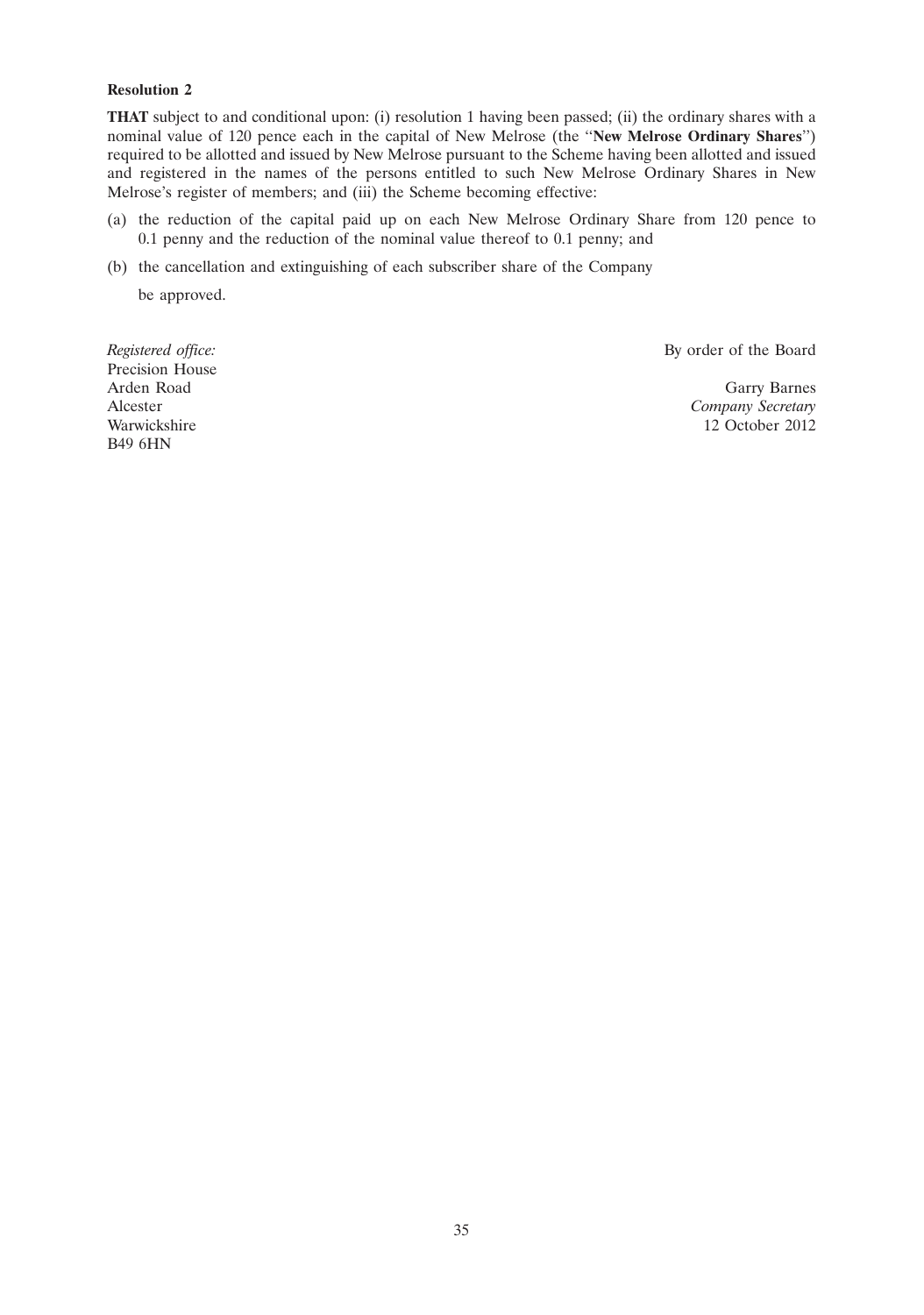#### *Notes:*

- 1. The holders of Ordinary Shares are entitled to attend and vote at the General Meeting. A member entitled to attend and vote may appoint a proxy to exercise all or any of its rights to attend, speak and vote at a general meeting of the Company. Such a member may appoint more than one proxy, provided that each proxy is appointed to exercise the rights attached to different shares. A proxy need not be a member of the Company.
- 2. A white form of proxy is enclosed with this notice. To be effective, a white form of proxy must be completed and returned, together with any power of attorney or authority under which it is completed or a certified copy of such power or authority, so that it is received by the Company's registrars at the address specified on the white form of proxy not less than 48 hours (excluding any part of a day that is not a working day) before the time for holding the meeting. Returning a completed white form of proxy will not preclude a member from attending the meeting and voting in person.
- 3. Any person to whom this notice is sent who is a person nominated under section 146 of the 2006 Act to enjoy information rights (a ''**Nominated Person**'') may, under an agreement between him and the shareholder by whom he was nominated, have a right to be appointed (or to have someone else appointed) as a proxy for the General Meeting. If a Nominated Person has no such proxy appointment right or does not wish to exercise it, he may, under any such agreement, have a right to give instructions to the shareholder as to the exercise of voting rights. The statement of the rights of shareholders in relation to the appointment of proxies in paragraphs 1 and 2 above does not apply to Nominated Persons. The rights described in paragraphs 1 and 2 can only be exercised by shareholders of the Company.
- 4. To be entitled to attend and vote at the General Meeting (and for the purposes of the determination by the Company of the number of votes they may cast), members must be entered on the Company's register of members by 6.00 p.m. on 1 November 2012 (or, in the event of an adjournment, on the date which is two days, excluding any part of a day that is not a working day, before the time of the adjourned meeting). Changes to entries on the register of members after this time shall be disregarded in determining the rights of any person to attend or vote at the meeting.
- 5. As at 11 October 2012 (being the last business day prior to the publication of this notice) the Company's issued share capital consists of 1,266,627,036 Ordinary Shares, carrying one vote each.
- 6. CREST members who wish to appoint a proxy or proxies through the CREST electronic proxy appointment service may do so by using the procedures described in the CREST Manual (available at www.euroclear.com/CREST). CREST Personal Members or other CREST sponsored members, and those CREST members who have appointed a service provider(s), should refer to their CREST sponsor or voting service provider(s), who will be able to take the appropriate action on their behalf.
- 7. In order for a proxy appointment or instruction made using the CREST service to be valid, the appropriate CREST message (a ''**CREST Proxy Instruction**'') must be properly authenticated in accordance with Euroclear UK & Ireland Limited's specifications, and must contain the information required for such instruction, as described in the CREST Manual. The message, regardless of whether it constitutes the appointment of a proxy or is an amendment to the instruction given to a previously appointed proxy must, in order to be valid, be transmitted so as to be received by the issuer's agent (ID RA19) by 9:15 a.m. on 1 November 2012. For this purpose, the time of receipt will be taken to be the time (as determined by the time stamp applied to the message by the CREST Application Host) from which the issuer's agent is able to retrieve the message by enquiry to CREST in the manner prescribed by CREST. After this time any change of instructions to proxies appointed through CREST should be communicated to the appointee through other means.
- 8. CREST members and, where applicable, their CREST sponsors, or voting service providers should note that Euroclear UK & Ireland Limited does not make available special procedures in CREST for any particular message. Normal system timings and limitations will, therefore, apply in relation to the input of CREST Proxy Instructions. It is the responsibility of the CREST member concerned to take (or, if the CREST member is a CREST personal member, or sponsored member, or has appointed a voting service provider, to procure that his CREST sponsor or voting service provider(s) take(s)) such action as shall be necessary to ensure that a message is transmitted by means of the CREST system by any particular time. In this connection, CREST members and, where applicable, their CREST sponsors or voting system providers are referred, in particular, to those sections of the CREST Manual concerning practical limitations of the CREST system and timings.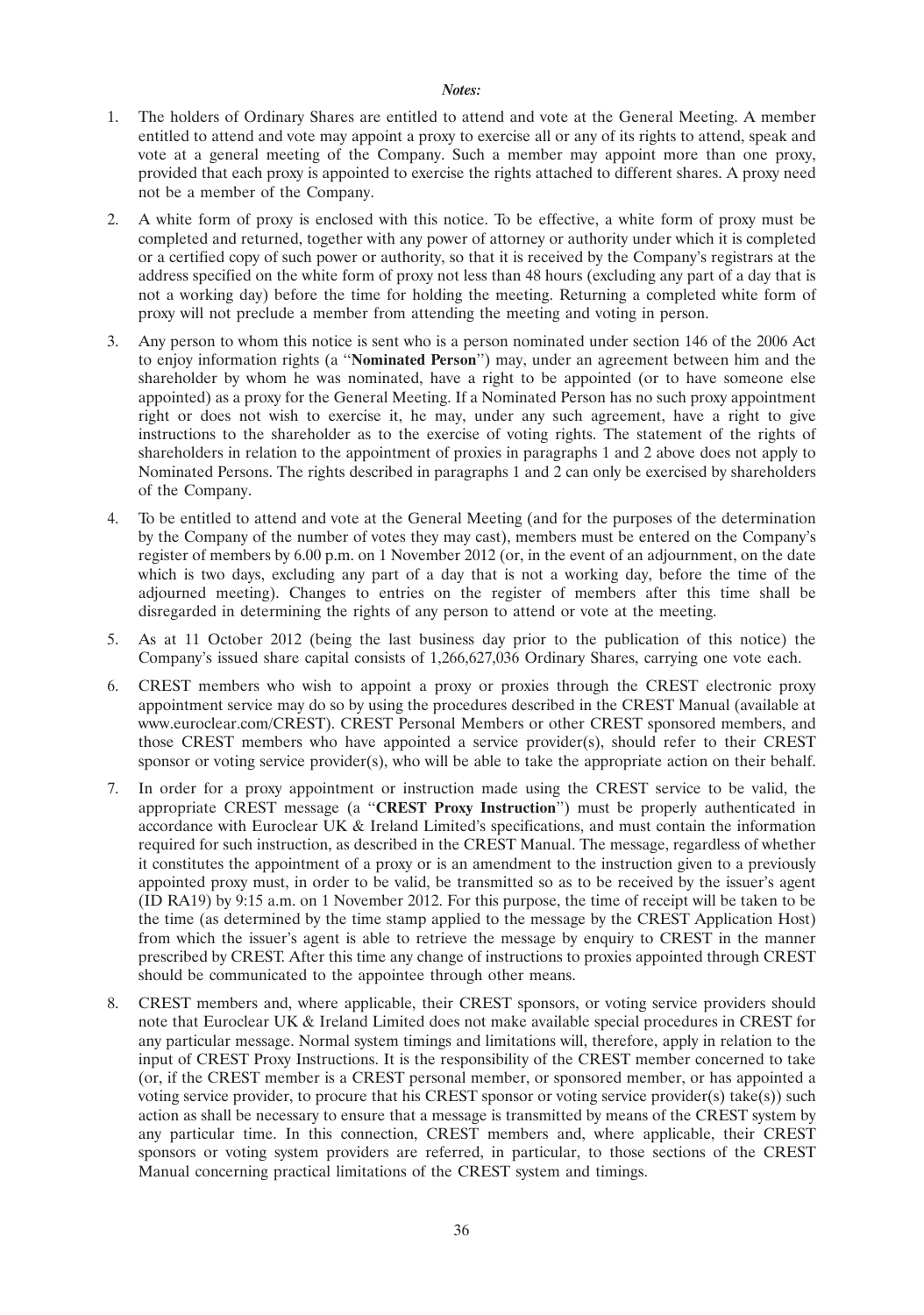- 9. The Company may treat as invalid a CREST Proxy Instruction in the circumstances set out in Regulation 35(5) (a) of the Uncertificated Securities Regulations 2001.
- 10. Any corporation which is a member can appoint one or more corporate representatives who may exercise on its behalf all of its powers as a member provided that they do not do so in relation to the same shares.
- 11. Any member holding Ordinary Shares attending the meeting has the right to ask questions. The Company must cause to be answered any such question relating to the business being dealt with at the meeting but no such answer need be given if  $(a)$  to do so would interfere unduly with the preparation for the meeting or involve the disclosure of confidential information, (b) the answer has already been given on a website in the form of an answer to a question, or (c) it is undesirable in the interests of the Company or the good order of the meeting that the question be answered.
- 12. A copy of this notice, and other information required by section 311A of the 2006 Act, can be found at (www.melroseplc.net).
- 13. You may not use an electronic address provided in either this Notice of General Meeting or any related documents (including the white form of proxy) to communicate with the Company for any purposes other than those expressly stated.
- 14. You may register your vote online by visiting Equiniti's website at (www.sharevote.co.uk). In order to register your vote online, you will need to enter the Voting ID, Task ID and your Shareholder Reference Number which are set out on the enclosed white form of proxy. The return of the white form of proxy by post or registering your vote online will not prevent you from attending the General Meeting and voting in person, should you so wish. Alternatively, shareholders who have already registered with Equiniti's online portfolio service, Shareview, can appoint their proxy electronically by logging on to their portfolio at www.shareview.co.uk and then clicking on the link to vote under their Melrose PLC holding details. The on-screen instructions give details on how to complete the appointment process. A proxy appointment made electronically will not be valid if sent to any address other than those provided or if received after 9:15 a.m. on 1 November 2012.